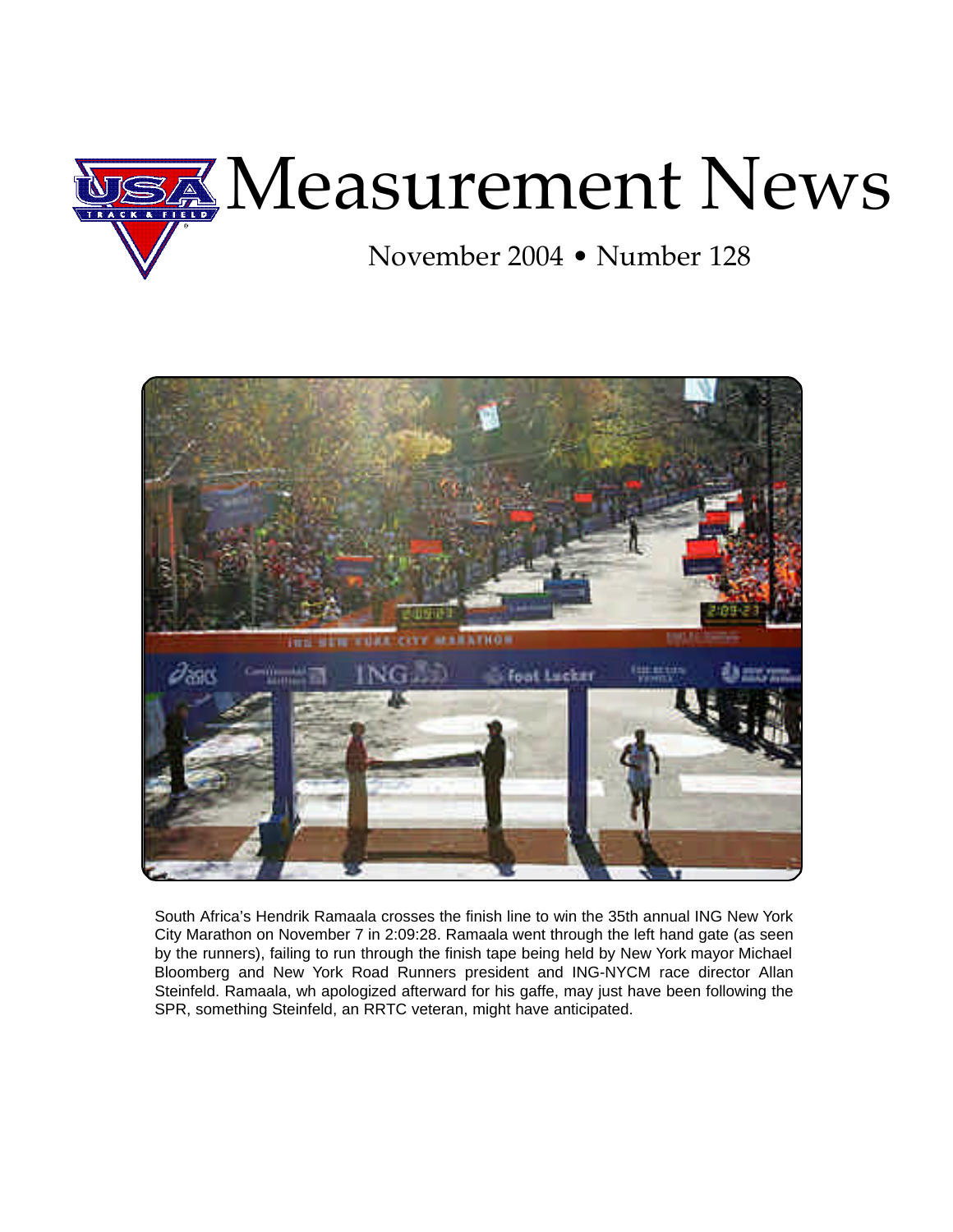## **MEASUREMENT NEWS**

## **#128 – NOVEMBER 2004**

**Editor**: Jim Gerweck 156 Fillow Street, Norwalk, CT 06850-2315.

Telephone: 203-838-2748 (home, not after 10 PM Eastern time) FAX: 203-838-2748 (home - call before faxing) Email: zgerweck@optonline.net

**RRTC Chairman**: Mike Wickiser 2939 Vincent Road, Silver Lake, OH 44224.

Phone/fax: 330-929-1605 Email: MikeWickiser@neo.rr.com

## **ABOUT MEASUREMENT NEWS**

Measurement News (MN) is the newsletter of the Road Running Technical Council (RRTC) of USA Track & Field (USATF). MN is our way to talk to one another, so that we all know what's going on.

MN is also sent to many foreign measurers associated with AIMS and IAAF, who are also invited to participate in the dialogue.

MN is published bimonthly beginning in January (six issues per year). MN is sent free to RRTC officers and certifiers, and AIMS/IAAF measurers. Others may obtain MN by sending \$20 (for a one year subscription - six issues) to the editor.

If you wish to reproduce or report on anything in MN, go ahead, but an attribution would be appreciated.

MN wants to make road course measurement as good as it can be. All opinions and grievances are solicited. No cows are sacred. If you have a new measurement technique, or if you think things should be done differently, send in your contribution to MN. Your opinion will be given space. Nothing changes until somebody tries!

Electronic copy or clean typed material is most welcome, but send what you can.

**Deadlines**: Material intended to be included in the January 2005 issue must be in the Editor's hands by December 20. Next issue will be mailed in early January 2005.

## **ROAD RUNNING TECHNICAL COUNCIL**

Founder<br>Chairman Emeritu **Chairman Corpus** Pete Riegel Chairman Emeritu Chairman (East) Mike Wickiser<br>Vice-Chairman (East) Michael Paul Hroniak Vice-Chairman (East) **Paul Hronjak**<br>Vice-Chairman (West) **Paul Hronder** Gene Newman Vice-Chairman (West) Gene Newman<br>Registrar of Courses Gene Chairman Karen Wickiser Registrar of Courses **Karen Wickiss**<br>Webmaster/Secretary **Register State** Bob Baumel Webmaster/Secretary

MNForum Jim Gerweck Finish Lines<br>Fditor, Measurement News [15] Jim Gerweck Editor, Measurement News Jim Gerweck<br>
RRCA Representative Carl Sniffen RRCA Representative Road Running Info Center Rep Basil/Linda Honikman<br>Athlete Reps. (and McLatchie, Dan

Doug Loeffler Carol McLatchie, Dan Dillon

| Visit the RRTC website at:                                                     | <b>ONLINE MEASUREMENT FORUM</b>                                                                                                                                                           |
|--------------------------------------------------------------------------------|-------------------------------------------------------------------------------------------------------------------------------------------------------------------------------------------|
| http://www.rrtc.net                                                            | All it takes to become a subscriber is access to email. Simply<br>send to mnforum-request@rrtc.net with "subscribe" as the<br>subject (to unsubscribe, use "unsubscribe" as the subject). |
| down-<br>A complete list of certified courses may be<br>loaded from this site. | To post messages to the list, send email to mnforum@rrtc.net.<br>Please keep your comments in the body of the email (no                                                                   |
| A complete USATF measurement book can be<br>downloaded from this site.         | attachments please). Also, please send only plain text; i.e.,<br>avoid formatted (HTML) messages (If you use HTML format-<br>ting, the formatting will be removed).                       |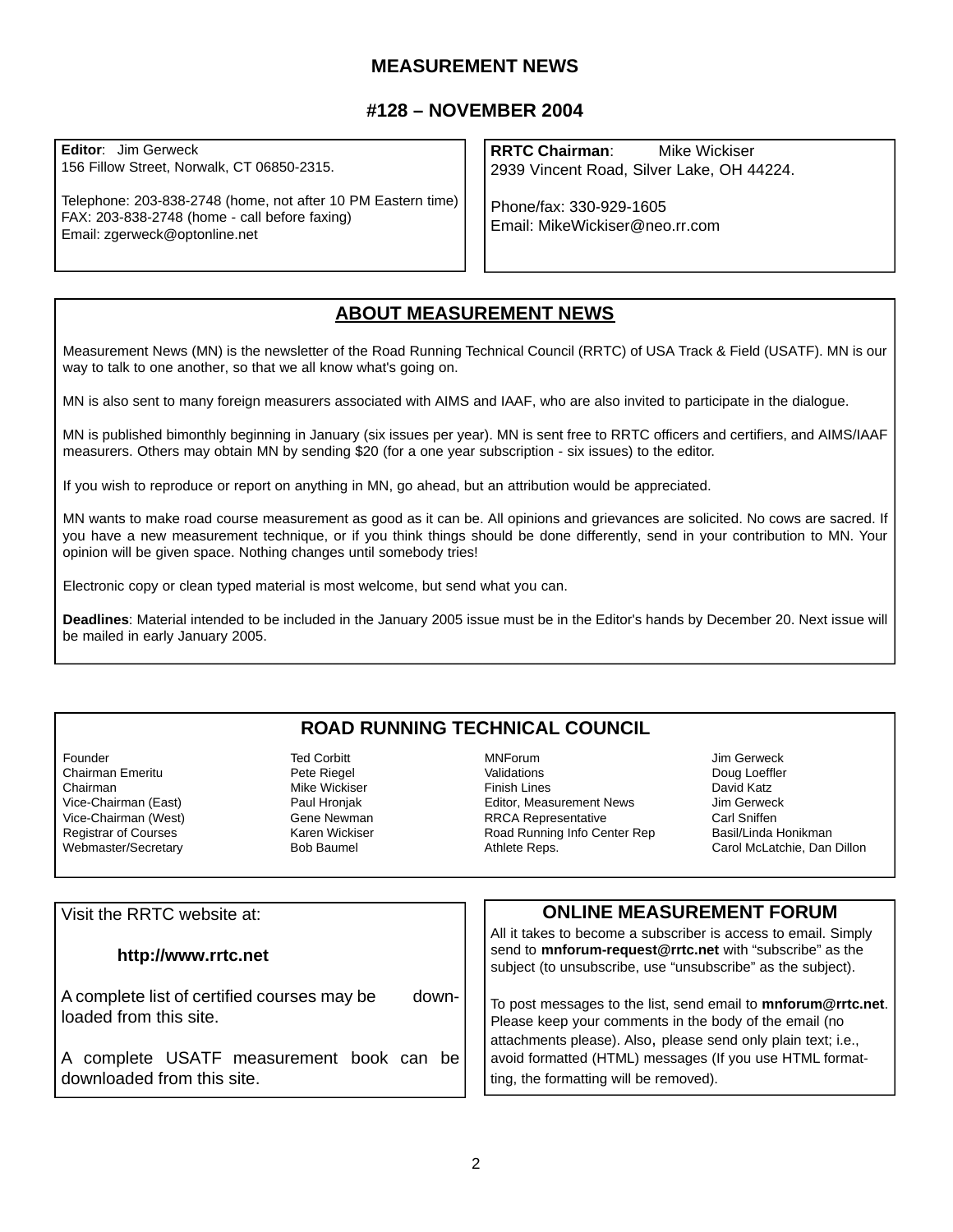## **Editor's Note - From Jim Gerweck**

Mike's computer is on the fritz, so I'll pinch hit this issue with some notes and observations

**RRTC Session at USATF Annual Meeting:** The RRTC session at the USATF Annual Meeting will be chaired by Carol McLatchie, veteran of many Olympic Trials validation rides and recent resident of the host state of Oregon. The session is schedule for Friday, December 3 at noon. Since most of our annual business was covered at the RRTC Meeting in Stamford in August, this session should be brief.

**New Measurement Bulletin Board:** Pete Riegel has set up an online measurement bulletin board. It can be accesed at

#### **http:/measure.infopop.cc/eve/ubb.x**

Anyone can read what is posted, but to send your own messages you must register via a quick and painless process. This board is Pete's creation and is not officially affiliated with USATF/RRTC or any other organization. It is not meant to replace Measurement News Forum, but merely serve as a different means of communication among measurers. Excerpts from the board's first month of operation are published in this issue.

**Measurement News Material Needed:** Measurement News, MN Forum, and even the newly established message board, suffer from lack of material. A handful of the same people contribute the vast majority of the material. In order for these mediums of communication to continue and prosper, more material must come from a wider range of contributors.

**Bernie Conway is Ill:** Bernie was on his way to India when he fell ill at the Toronto airport and was rushed to the hospital. A note from his daughter, with contact information for get well wishes, appears below.

I am writing on behalf of my father Bernie to let you know what is going on with him. My dad was on his way to India, as you know when he became very ill. He was waiting in line to get his ticket when an ambulance had to be called and he was rushed to Etiboke Hospital. He stayed their for nine days where he was in and out of ICU. My dad has pancreatitis which is an inflammation of the pancreas. He is now in London at Old Victoria Hospital on South St. where he will be for a few more weeks. They are certain that the pancreatitis was caused by all the vaccinations and the malaria pill. There is only one other case in the world that this happened, so he is going to be written up in the medical books. He is still not allowed to eat and won't be for a week or so. If you could send this email on to those who know Bernie or want to know how he is doing I would appreciate that.

His home address is:

67 Southwood Crescent London, Ontario, Canada N6J 1S8

I'm sure he would be happy to hear from us all.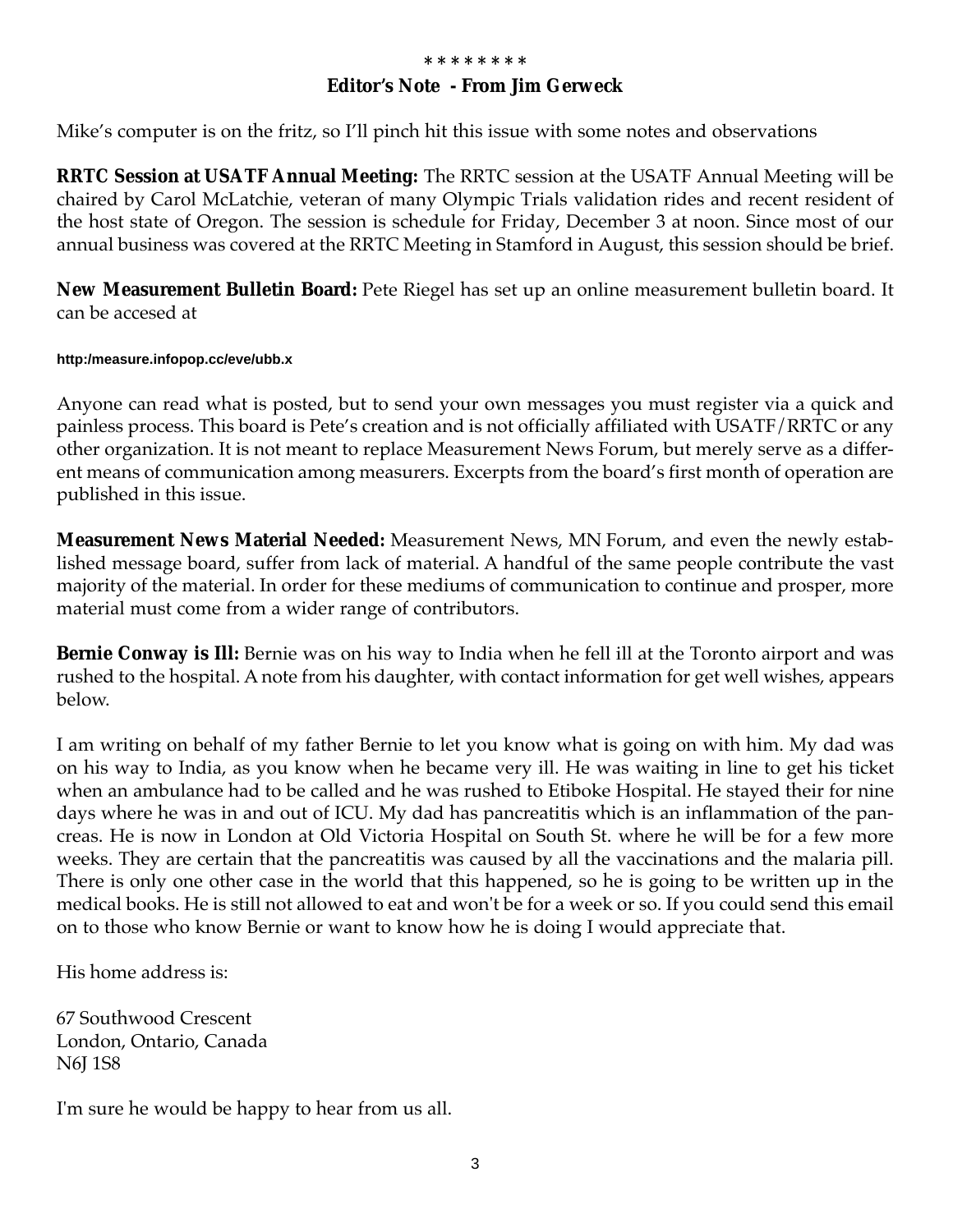# **Planning Underway for World Championships Marathon Course Hugh Jones**

This was one question of several put to me by organisers of the 2005 World Championships in Helsinki, which may be of some more general interest:

## $<<$

We plan to cover the cobble-stone sections of the course by Mondo mats. That is not fully decided yet, but we will soon make experiments with the mats. We also plan to use Mondo mats to cover some of the "street-railway lines" (don't know the word in English, but I guess you understand) on the course. Should we have these mats on when making the official measument of is it ok to just ride on the cobble-stone surface? Also, we plan to have a thin layer of extra asphalt on some places where we have little "car speed reducing up and down sections" made of cobble-stones (only in the first 4,5 km, not in the main loop). Should that asphalt be there when doing the official measurement? >>

I answered:

 $<<$ 

I appreciate your detailed concern with the race surface. Before you continue with the plans for mats to cover cobblestones, you should make sure if it is really worthwhile to do this. From my experience in London the cobbles are just as bad with a covering as without. As for tramlines, it may be possible to fill the gaps with rope rather than covering them with mats. In any case, none of these special coverings need to be in place for the measurement. It is probably more accurate to measure directly on the cobbles than on the mats. The mats make up a different kind of surface altogether (so we would not measure the track using the calibrated bicycle). The cobbles are a different surface to smoothe asphalt, but not so much that we need to be concerned for the short sections you seem to be talking about, which sound like they are "speed cushions". If this was of concern it would be less trouble to measure over them by using a steel-tape rather than involving road crews in laying asphalt for us.

>>

## He responded:

 $<<$ 

Thanks for your comments about the Mondo mats. I really appreciate your experience in London. We just met with a man from the Mondo company last Saturday as we were doing some detail planning on the course. We planned to have the mats proved in the near future by some of the best road runners from the Helsinki area to see if they really make the difference. There is one 250 metres stretch of cobble stones in the main loop. In addition to that, the start area (a square where the first appr. 130 metres are run) is made of cobble stones (that surface there being quite even or "smooth"; actually we have three different words in Finland for different kinds of "cobble stones" but I only know one word in English) and there is a 200 metres + 50 metres stretch of cobble stones right and soon after that in the starting "tail" part of the course. Anyway, we still have plenty of time to make the right decisions about the surface.

Also, thanks for the idea of using ropes to fill the tramlines! >>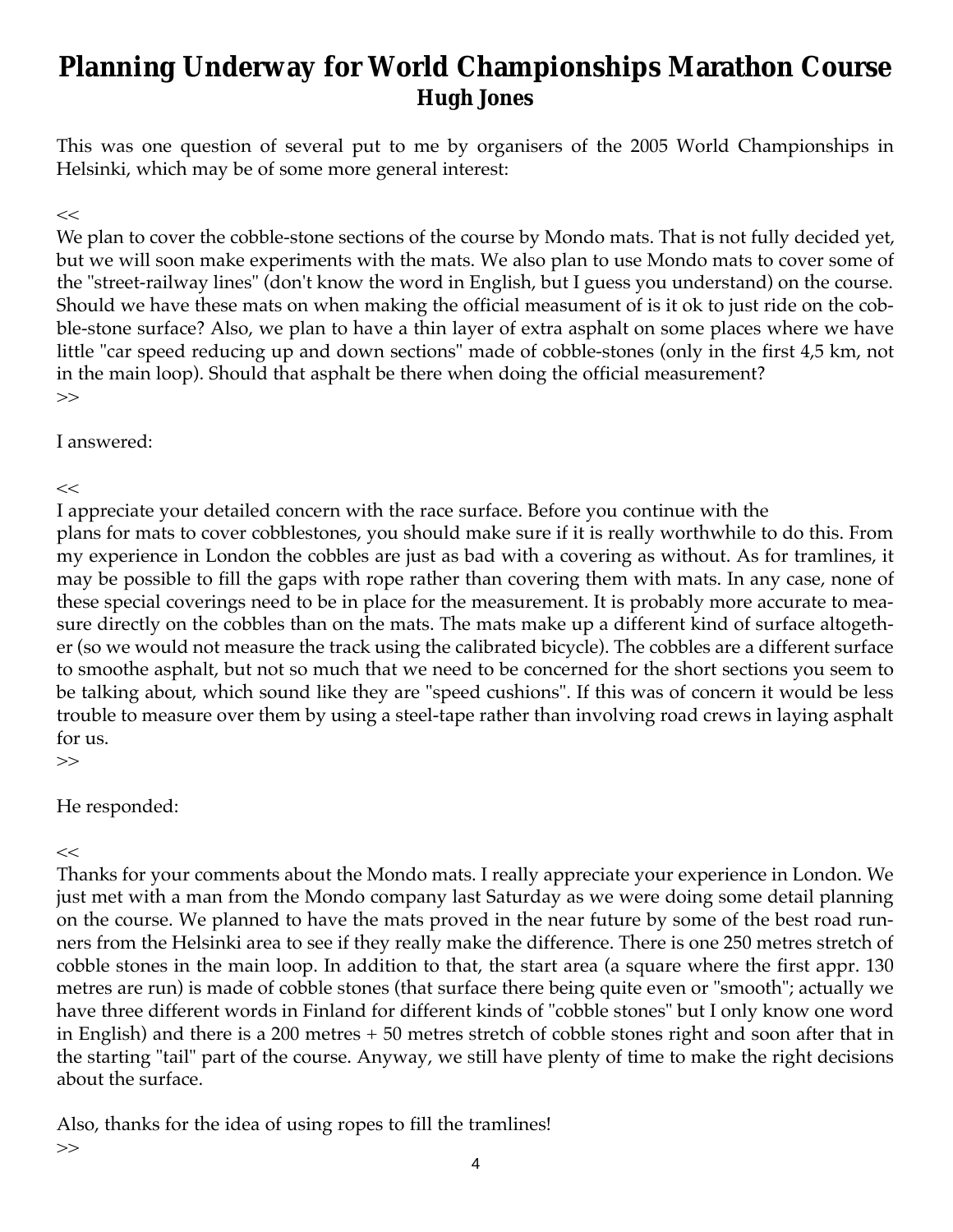## **SOME CHARACTERISTICS OF A JONES/OERTH COUNTER**



**The Experimental Setup**

#### By Pete Riegel

The emergence of Neville Wood's work with cyclometer measurement has prompted investigation into its accuracy and precision. Is it suited to course measurement? While taking a look at cyclometer measurement it crossed my mind that we have been using the Jones counter for decades, yet, to my knowledge, no look has ever been taken at its operational characteristics. I decided to see what I could find out.

The original Jones counter is a Veeder-Root revolution counter married to the gear drive from a mechanical bicycle speedometer. The counter is internally devised to produce 10 counts for each revolution of its shaft. The gear drive has 20 rectangular holes in the disk that is mounted to the bicycle wheel. These holes engage the ten teeth on a plastic gear which drives the counter shaft. The resulting combination yields 20 counts for each revolution of the bicycle wheel.

The present counter, the Jones/Oerth counter, operates in the same way, except that the gear drive has 26 rectangular holes

and the plastic gear has 11. This, combined with the same counter, produces a theoretical 260/11, or 23.636363…., counts for each revolution of the bicycle wheel.

## **Jones Counts vs Distance on Pete Riegel's Bicycle Wheel.**

Date of Test: July 18, 2004

A J/O counter with  $260/11 = 23.636363...$ Counts per revolution was used.

The bike was placed upside down and the wheel rotated carefully by hand.

A yardstick was fixed to a lawn mower, such that it rested on the tire.

The end of the yardstick was used as the marking line.



Each time the counter reached an exact reading, judged by eye, a mark was made on the tire.

After marking, the distances between adjacent marks were measured. Markings were rechecked.

What does this show? Because of the crudity of the hub-mounted gearing, there is considerable variation in the distance traveled for a single count. The engagement of any single tooth on the large gear with a mating tooth on the small gear will occur every 26 revolutions of the bicycle wheel. Thus the pattern seen over the span of my experiment is incomplete. Because I did not have a means to keep track of 26 sets of marks on the tire I quit after two revolutions of the wheel.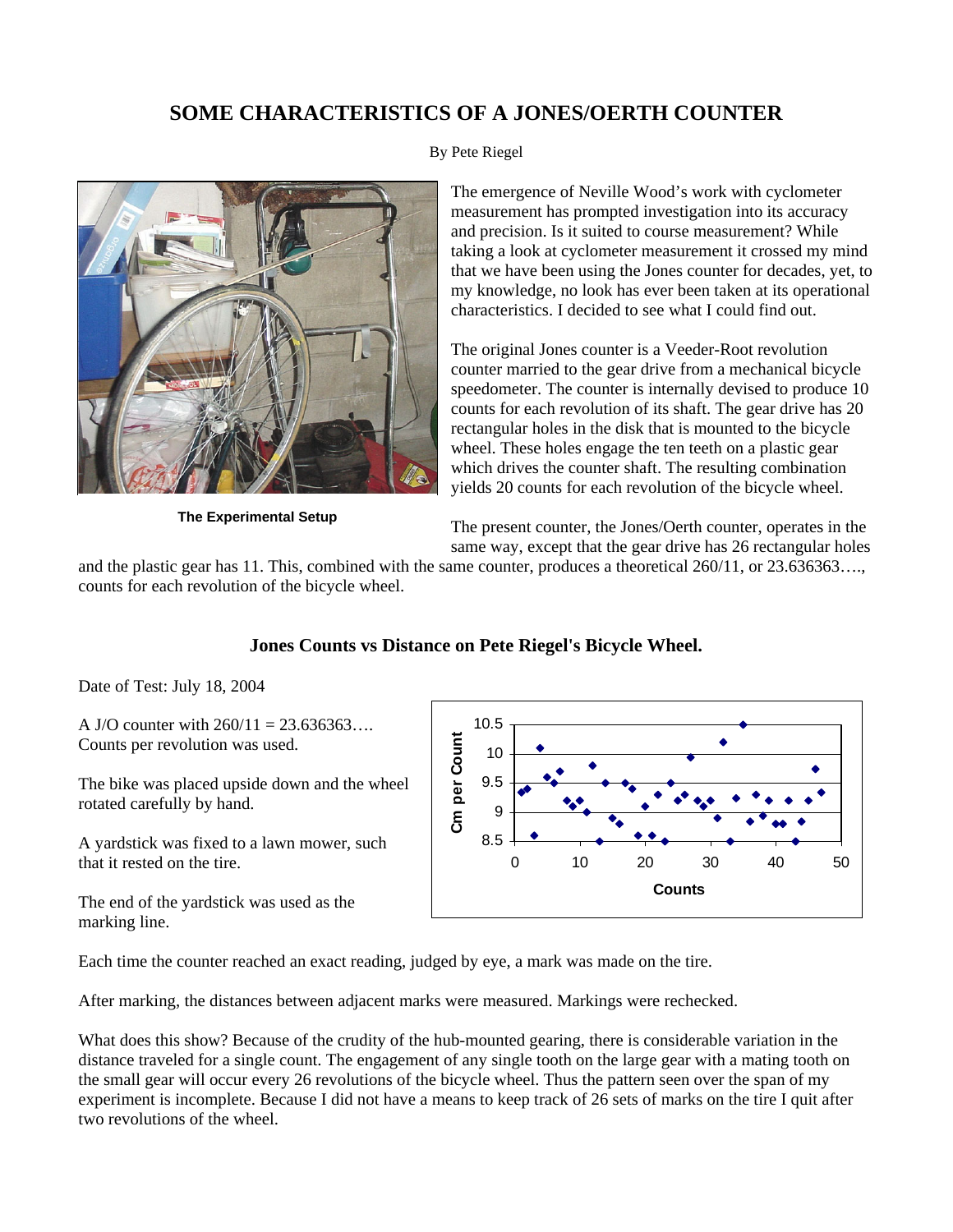Analysis of the data shows that for a 20 count span, wheel travel varies from 184.85 cm to 182.70 cm, a 2.15 cm span. Similarly, travel over 40 counts varied from 369.15 to 366.65 counts, a 2.5 cm span. I expect that as distances approach the many hundreds of revolutions used in course measurement these variations will be inconsequential.

I have the data in an Excel file, and will be happy to supply them to anyone who asks.

## **What's Inside the Counter?**

The present Veeder-Root counter is made of plastic and held together by rivets. I was reluctant to damage a counter just to see what was inside, but found another way. Years ago I acquired a metal counter made by Veeder-Root, and I believe the internal construction to be very similar to that used today. This counter was held together by screws, so I took it apart to see what was inside.

There are five numbered metal rings which nest together to provide a five digit readout. Located near the inner surface of the five rings is a shaft with four plastic gears. They engage the gearing on the metal rings such that when the shaft-driven ring completes a full revolution (10 counts), the plastic gear is given a push which rotates the adjacent ring 1/10 revolution (1 count). In this way counting is maintained through the whole gear train.

Here are some pictures of the counter: **Counter before disassembly. Counter before disassembly.** 



**Counter partially disassembled. Note the stack of plastic gears adjacent to the metal counting gears.**



**Counter fully disassembled.**

Author's note: It was easy to take apart, but awful to get back together. There are lots of ways to get the bits back in place, but only one I found seems to work. Naturally, I found it on my last try.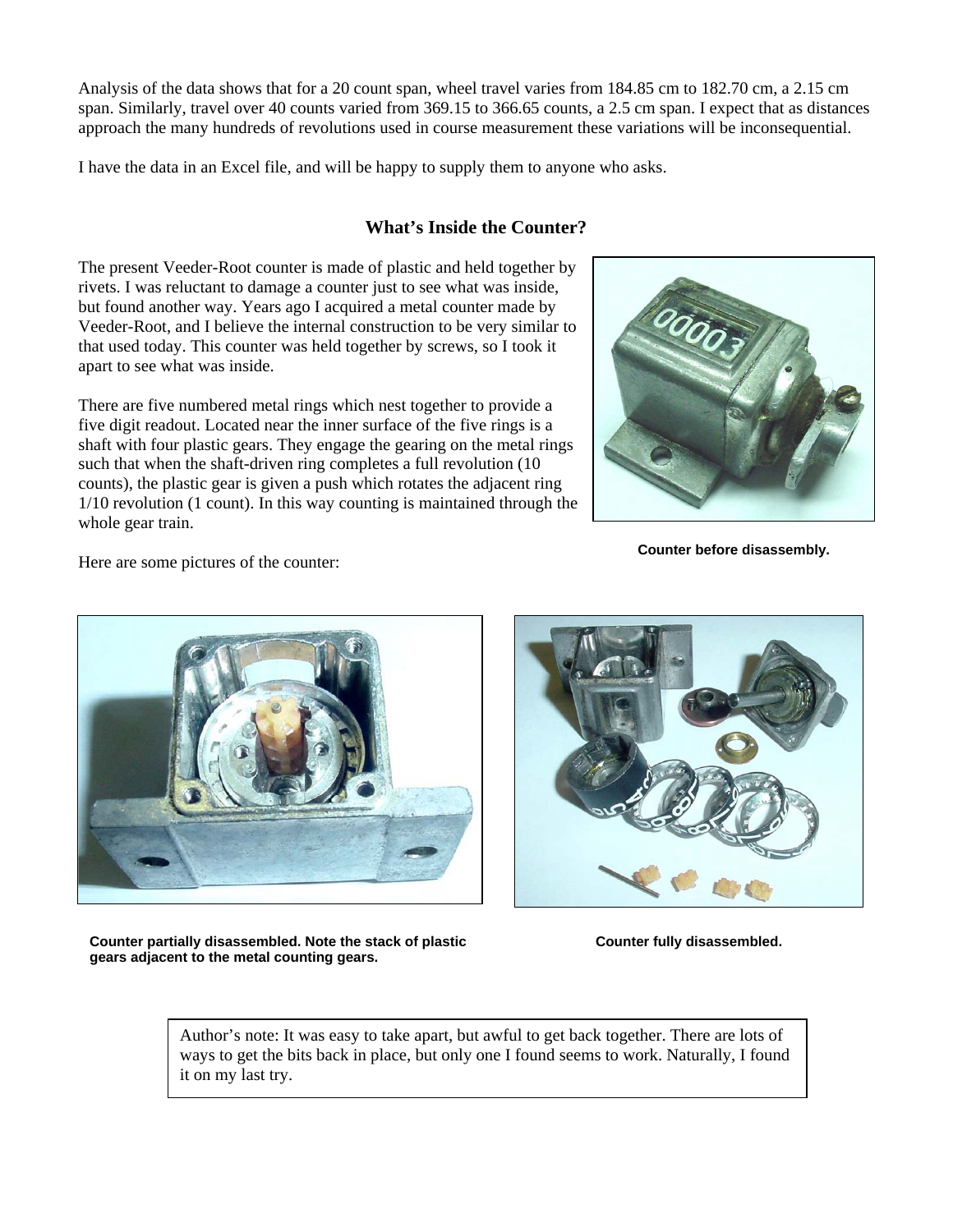## **Measurement of the Month Bob Thurston**

### **MARINE CORPS MARATHON 2004**

### **WASHINGTON, DC**

For the last 20 years or so, I've been measuring the course for this race and also riding the course on race day to make sure it is set up as measured. These days the setup has been very good to excellent, but when I first started there were enormous bloopers. There were years when I had to move, or get someone to move, nearly half of the mile markers— and it did take 2 or 3 people to move those old markers, huge timber towers that they were, weighted down with sand bags. In 1994 they used the wrong starting line! I was checking on some of the other points on the course because I "knew" they would get the starting line correct! Apparently they used a mark from some previous year, which had the effect of shortening the course by about 80 feet. I didn't learn this until about 20 minutes after the race had started. I thought about Garfield Circle, just west of the Capitol, that the course passes by in the 14th mile — and I remembered from prior measurements that we could add 200 feet by making the runners go around the circle instead of running by it. I wasn't completely sure my memory was right, so I rode to one of my calibration courses, and (by now, in the pouring rain) measured the distance added by going around Garfield Circle. Yes, it was 200 feet, and I kicked myself (by now, I am completely soaked) for not being sure enough! I asked if it would be feasible to move the finish line by 120 feet and got the answer I expected (that's a "No!"). So here's what we did: we directed the timers to take finishing times at a point 100 feet prior to the finish line. The net result was that the runners were running only an extra 20 feet before getting their times. Problem solved — well, almost. I learned later that a few of the front runners had already gone by Garfield Circle when we made the changes— so those few actually did run a bit short of the intended distance. As for the vast majority, they got the correct distance and a fair time for their race. We never told them that times were being taken 100 feet before the finish line, and I did feel bad for them — running their butts off over the last 100 feet!

Up to 1994, all the points were marked "M1, M2, ..." To identify each point for the crew that set out the mile markers, we would tour the course and paint each mark with a color of the year (usually flourescent). But I realized after the fact that over time those colors wear off, leaving a whole collection of "M0"s up and down Route 110 in the general region of the start. After that year I switched to a four-digit marking system: "M9505" would be the 5 mile point in 1995.

Probably the most dramatic race-day emergency adjustment was the year (I think it was 2000) when the course, just west of the Capitol, mistakenly sent runners along the hypotenuse instead of the two legs of a right triangle (instead of First St/Independence Avenue, they were sent along Washington Avenue). When I discovered this, I was already behind some of the runners due to other problems I had encountered and fixed. So there was no changing it. I had to measure how much had been cut and then add it, and it had to be done at a point I could actually get to and change before the runners came through. After wasting some precious minutes trying unsuccessfully to contact the race director via radio (this was before I had a cell phone), I basically raced across the river to the Pentagon South Parking Lot. There was a water station set up along at Eads Street, which at that time ran straight through South Parking to Route 110. I alerted the officer in charge of what I was up to, and after a few minutes I had the answer: the route was going to shift two lanes over into one of the parking lanes, and then back onto Eads St. As soon as they got the word, dozens and dozens of marines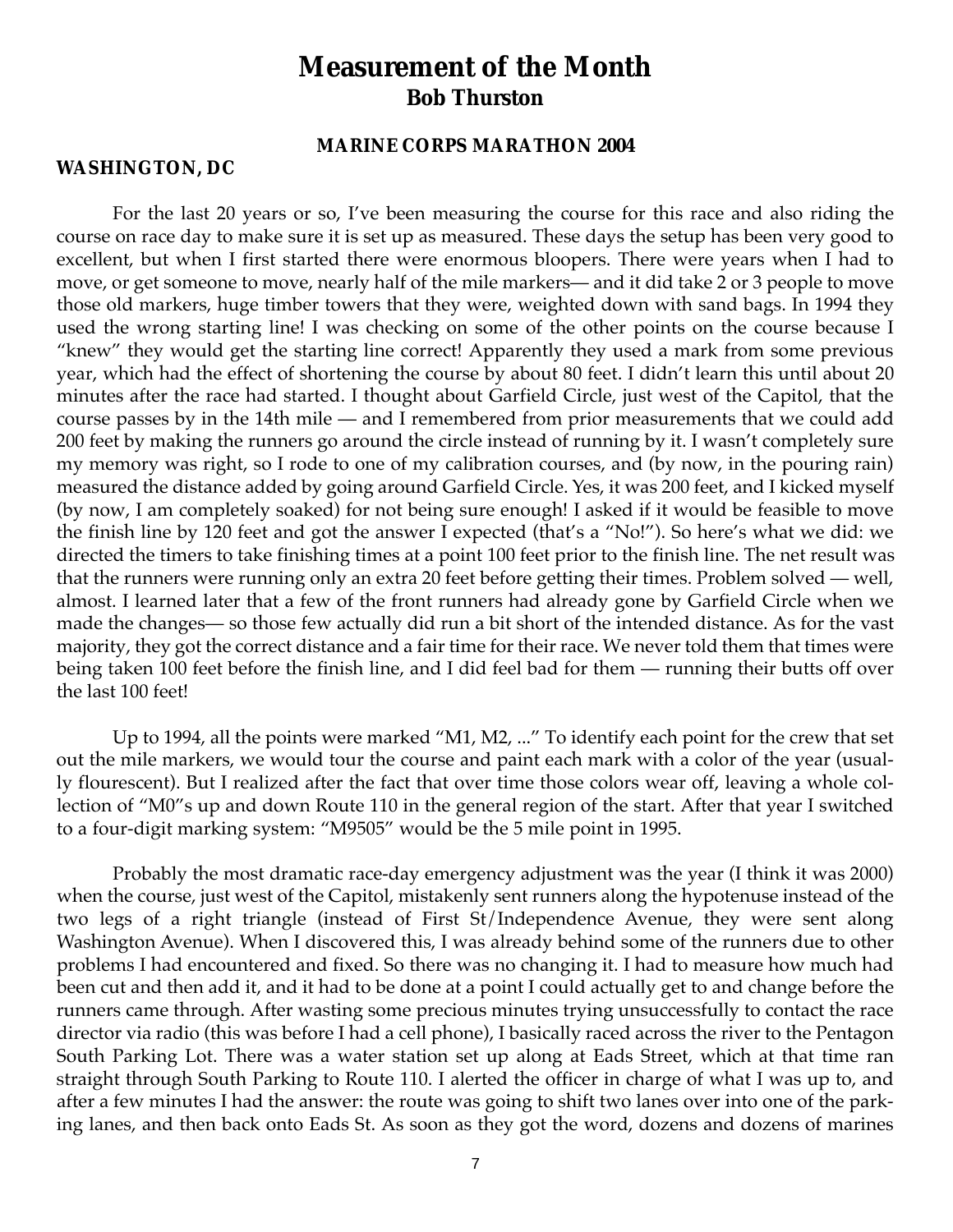picked up the entire water station and moved it into the appropriate parking lane. It was like an ant colony, and it was accomplished in minutes. The last directional cones went into place just as the leading runner rounded the turn off the highway ramp onto Eads St. Only a few of the wheel chair racers had gone through the wrong way (the faster wheel chairs are usually too fast to catch with any of these "saves").

Just last year, the race came within minutes of diverting runners an extra quarter of a mile. The race was supposed to go past the Capitol on First St (NE/SE), then turn right onto Independence Avenue, but everything was set up for them to continue straight down to D St before turning to the west. The Marines were all set to make the change but the Capitol Police officer in charge was not budging. We got Rick Nealis, Race Director, on the phone; he spoke to the officer but he still wouldn't let us change the route. So Rick had to sprint up the hill from where he was to the "COC" (I think it's the command center) and have them place the call. Finally we got an OK, and we made the change, just about two minutes (!) before the first runner came through.

Because of construction around the Pentagon and some drastic changes in road configuration, the Marine Corps Marathon made a major shift this year: instead of heading south from the Iwo Jima Memorial area and running through and around the Pentagon, the race starts off going north, into Roslyn and Arlington, then doubling back to cross Key Bridge into Georgetown. To make up for distance lost from this switch, the course extends further upstream in Rock Creek Park, adds back a trip around the notoriously windy East Potomac Park (Hains Point) that had been absent for several years, and adds a new jaunt into Crystal City. So the job for this year was to get all of those changes measured, make any adjustments needed to make this "work", and then lay out and measure the course. I started in March, with Operations Coordinator Bret Schmidt showing me all of the new portions of the route.

The first problem showed up immediately: within the first mile, the runners were supposed to turn right from Route 110 onto Arlington Ridge Road, and it looked like a recipe for a huge traffic jam. Route 110 has at least 50 feet of roadway width, but Arlington Ridge at its mouth is only 29 feet wide. Just a block later lurked a 24-foot throttle point. I envisioned most of the field of 18,000 churning around, bumping into each other, some getting through but most getting mad..I told Brett of my concerns, and he agreed that it wasn't good but said this was what Arlington authorities had insisted on. We agreed that I should write a letter stating the case for changing the route. A better route was at hand: the runners could stay on Wilson Boulevard and then turn right onto Lynn St. until they reach Lee Highway. This way they would have the same road width all the way through Roslyn, and would not have to narrow down before reaching Spout Run, three miles into the race. There is a good climb (to 244 ft elevation, compared to about 30 feet at the start) that should serve to thin the ranks a little before Spout Run. Anyway, I did write the letter, and in the end the Arlington police agreed to the proposed change.

Crystal City presented another kind of problem: this portion was to be out-and-back on Crystal City Drive, with the runners keeping to their own left. But when I first looked at the course in March, the road was not divided into a left and right; it was still one-way northbound, with plans that it would be a divided, two-way street by the date of the race. Do I measure using the full width of the road in each direction, or do I wait until the changes are final? I decided to do both: measure it right away using the whole road, but to measure and adjust later on.

By far the knottiest and most worrisome problem was Rock Creek Parkway. It is essentially a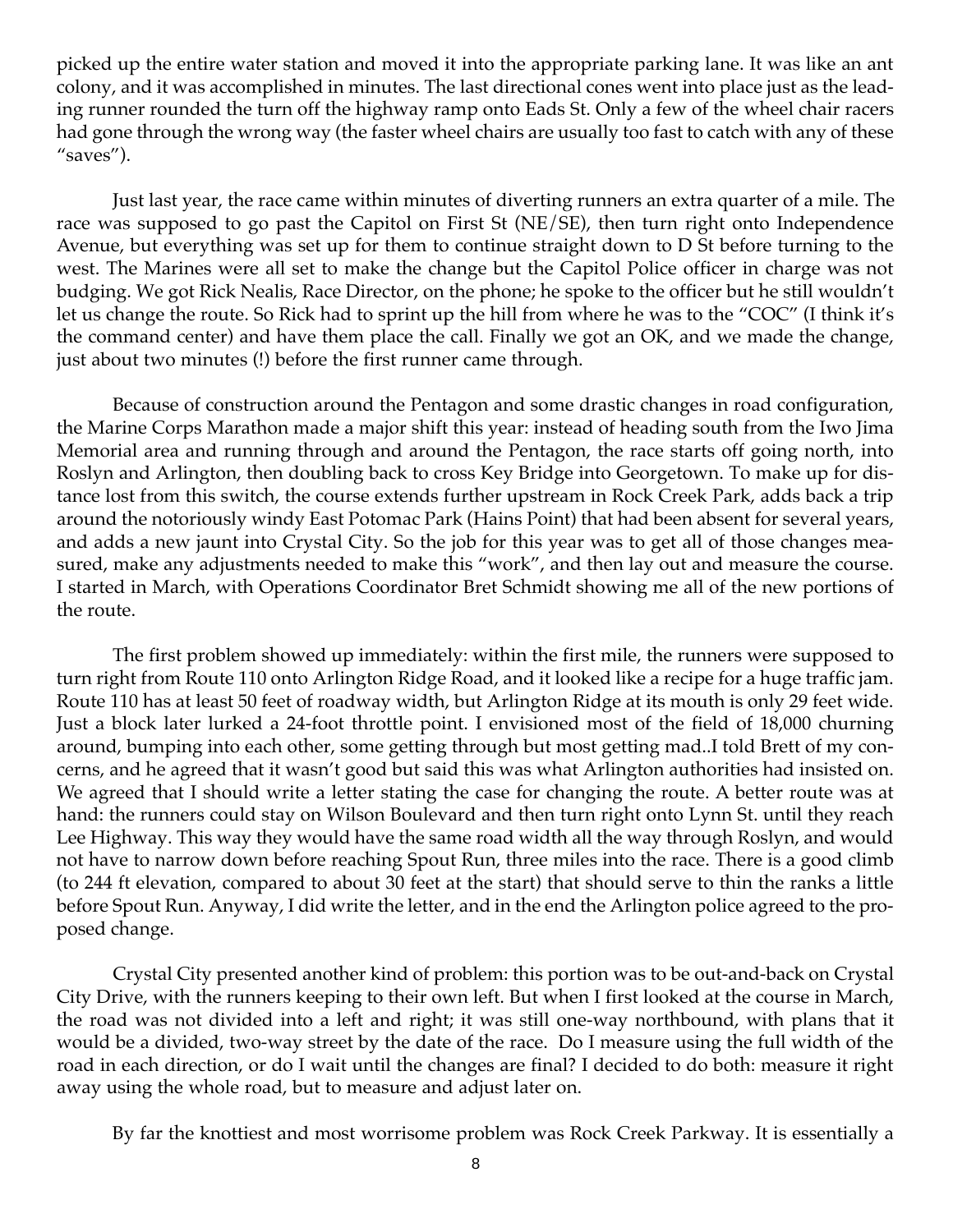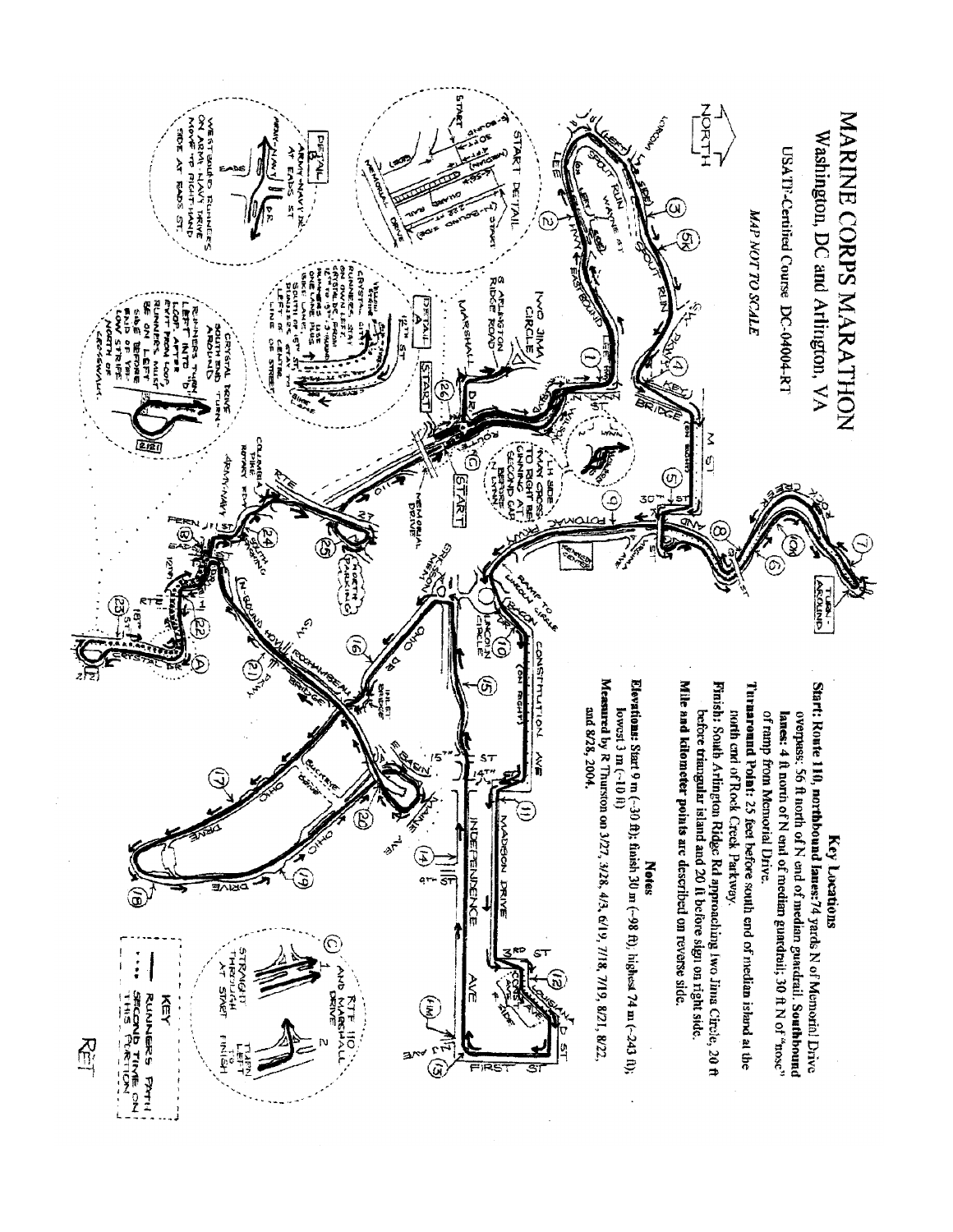high-speed highway, except when it is closed due to a flood or a road race. If you go to Google and type in "most laughable road signs" I think you will see the Rock Creek Parkway speed limit signs: "25 MPH"(!) It is a rare vehicle that is moving slower than 40, and the median speed has to be at least 45 to 50. In short, it's not the ideal place to comfortably ride the SPR on a bike. Even with Bret driving the Marine Corps Marathon van behind me, lights flashing on top, it was still tricky. There's always someone who doesn't want to give way, who just has to squeeze by and get there 10 seconds faster. My rule is, NEVER assume you are okay to change lanes unless you see your escort car right behind you and you can tell that no vehicle is trying to get around. Measuring on weekends, you try to pick a time to measure after the drunks, or most of them, have gone home or passed out, and before the early risers are up and speeding on their way to work. Four a.m. is pretty good; by five there is really too much traffic, including a lot of taxis making runs for early flights.

There were other sections of the race that required a backup vehicle: Route 110, for the twosided start up into Roslyn; Lee Highway and Spout Run; and the Rochambeau Bridge (part of the 14th Street Bridge). Bret Schmidt was always at the ready whenever one of those sections needed to be measured. I also learned that he was also good at predicting the weather: more than once he would tell me on Thursday or Friday that it would be raining on Saturday— I didn't believe him and made plans to measure, but always ended up calling him up on Saturday morning to call off the measurement. Eventually I stopped trying to get the weather on my own; I would just ask Bret if I would be able to measure on a given day!

I have a practice of making preliminary mile marks until all measurements are completed; then I figure out correct locations for all those points, make the adjustments, and paint the numbers (fourdigit numbers ever since 1994!). In the past I have usually made just a simple paint line for these preliminary marks, but this year I needed to paint something that Bret and the other operations folks could look at and identify, even though they weren't the permanent marks. So I hit upon a 5-digit binary code, using a vertical line for "one" and a horizontal line for "zero":  $- - - 1, - - - 1, - - - 11,$ and so on, all the way up to 1 - 1 1 - - (26). (I can't decide if this was a brilliant idea or — more likely — a diversion to keep my mind off of the enormous amount of work remaining to be done.)

Once all the measuring and re-measuring is completed, including correcting all those dumb mistakes that I should have learned to avoid by now, I take a big breath and have a go at drawing the map. It still seems like one of the most daunting tasks of the whole process— getting all the essential pictures and information onto one sheet of paper. A laudable restriction (and one that should have been imposed on me in writing this!), but I still wonder every time (well, at least for every marathon course) how in the world I will pull it off. How to fit the course onto the paper, which details need to be drawn in, what words are necessary— these and many more questions go through my mind. I toy with different schemes, sometimes go down dead ends, but usually I will start a rough draft and the map starts telling me what it needs and what has to be changed. For a complex map like the one for this course, I do the drafting on paper that measures 11" by 14.25", because that size will reduce proportionally to 8.5" x 11". And I use a light table so that I can be guided by the rough draft as well as some squared or graph paper to line things up. On this particular map, one of my regrets is that in spots I kind of forgot that the map was going to be reduced to 8.5 by 11, so some of the detail is uncomfortably tiny. Oh well. I wish I could show you the original 11" by 14.25"; at least you can read it without a magnifying glass!

When I went to write the measurements on the map and the certificate, I was a little astounded (and maybe embarrassed) to realize that I was giving nine different answers to the question, "When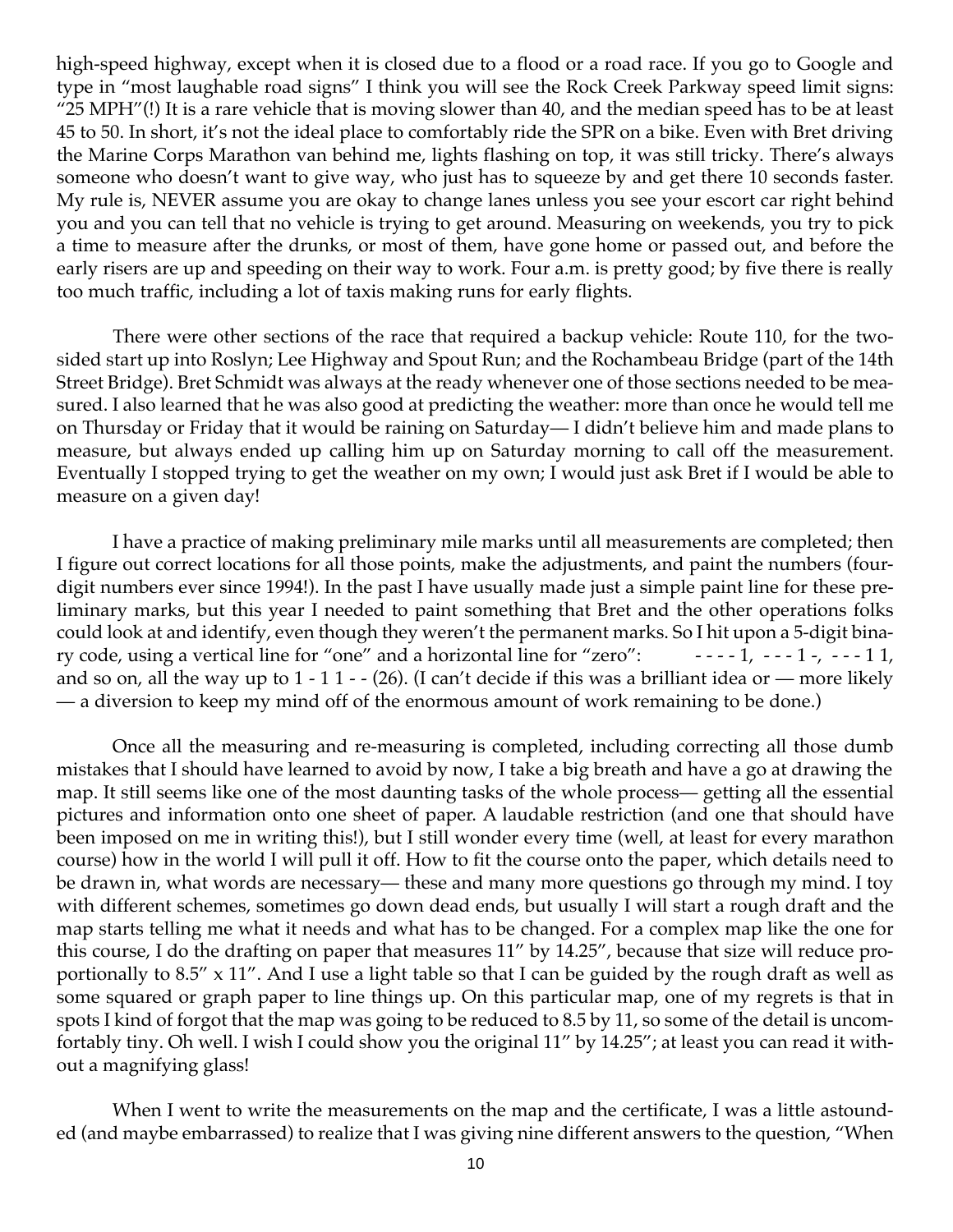did you measure this race?" The measuring spanned a period of five months, from late March to late August. It seems like I could have been more "efficient" in this job, and yet I can justify every session, explain what was accomplished each time, and explain why it couldn't all be finished immediately. It wouldn't be much of an exaggeration to say that every hour working on the course was matched by another hour spent crunching numbers, double-checking figures, drafting a map, and in other ways worrying the course through.

What I'm getting at is that we devote an enormous amount of time to measuring and documenting races. I hope that everyone doing this loves the doing as much as I do— but even so, it is a lot of time to spend. With many of the races I measure, after all the time I spend, I send off a map, and then I just have to hope and trust that the organizers will get it right— put cones in the right places, enforce any course restrictions, place mile markers or timers in the right spots, and so on. But with the Marine Corps Marathon, I can be sure, and that is enormously satisfying. Trust, but verify!

# **From the Online Measurement Bulletin Board**

#### REFERENCING SPLITS

I find that I am often frustrated in referencing splits in my locale as there may not be a distinctive landmark such as an address or a manhole nearby. Even things like lightpoles have a tendency within a 2 year span to be less than permanent in our hurricane prone corner of this country! The roads are repaved very often here as well making it essential to be very specific for not only the start and finish but for the intermediate splits since the nail/washers go bye bye... What do you do when you have difficulty finding appropriate references? Often I have to reference locations of more than 150 Ft. from the split. Thanks to all of you kind folks who have made such thoughtful replies and joined in these discussions

#### Matt Sonneborn

Referencing splits is easy in settled areas. Cross streets, mailboxes, front doors of numbered houses – there is no shortage of reference points. Out in farm country it is different. Endless cornfields, with nothing at the side of the road but telephone poles. These aren't always numbered, either. I've often had points referenced as "172 feet east of the fourth pole east of Leppert Road on the north side" or such. Rails-to-trails courses are even worse - they don't even have telephone poles.

You can't do much about this, except to use the best mark you can find, even if it's far from the split. You can always put in a nail, but that's hard to spot. I look at it like this – the race director will have a nicely painted course when I am done with it, and it will not be hard for him to find the marks. After the first race has been run, it's his problem to stay current with the course.

There is a local 15 mile run that I measured a long time ago. I was called by the race director (fifth or sixth one since I measured) and asked to remeasure the course, although it had not changed. "Why?" I asked. "We can't find the marks" was the answer. I grumpily agreed. I found out why they couldn't find the marks – they had never repainted them in the decade since it was originally laid down.

In remeasuring I found that some of the reference points I'd used had vanished. If the race organization had done their job, they could have kept up with the changes – but it was easier to call me.

Once the measuring and certification is done, the owner is the race director. It's not the measurer's problem if they fail to maintain the course.

Pete Riegel riegelpete@aol.com

#### COURSE MAPS

I am wondering if you folks who do such a great job with your maps can give me some general advice on how to make maps with lots of S curves, and accurately represent every segment of the shortest course taken. I find it very difficult to draw the maps. I have used Real Estate maps, MapQuest and city maps as references but to really accurately denote the detail I would like to, I am embarassed to say, I feel artistically challenged.

I cannot imagine what you do with limited time either as I know many of you show up at a city far away from home to certify courses. I have only done courses in my home city and must go back to the race location at a minimum two times (mainly three or more times) as the cal course is close to my home and I often have to adjust the start or finish to add distance after the second calibration. Even without that element I go back to properly document splits from fixed locations etc. and try and get a good handle of details for the map.

Without some other city map etc. I would be a basket case. I usually use Adobe Illustrator because I am ashamed of my freehand drawings. When arriving on loacation to a far off destination what tips do you have for drawing the map so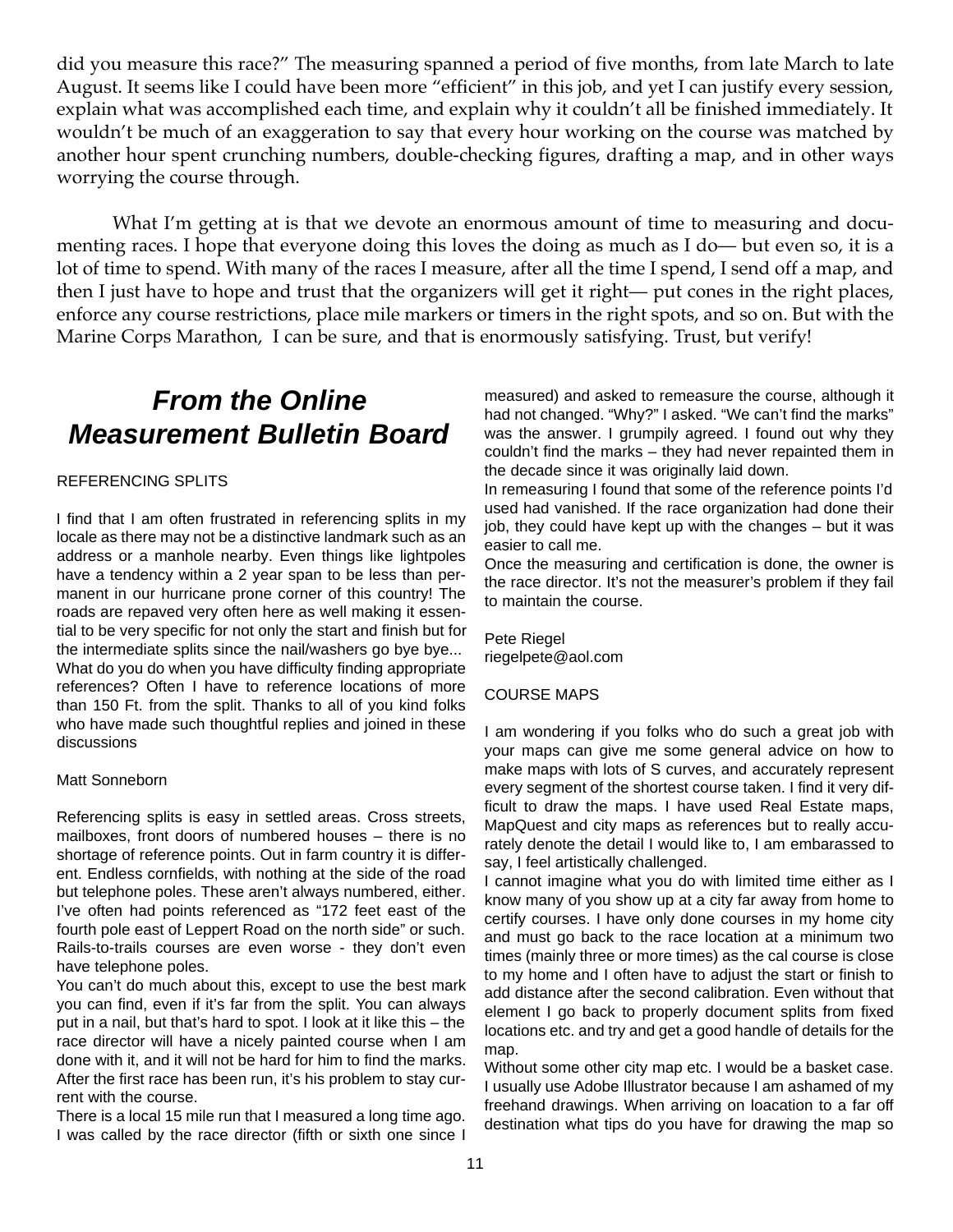quickly and accurately as to not have to go back to look at details to notate and show every s curve or even generate a map to scale?

#### Matt Sonneborn

You can use city maps in conjunction with small sketches to do the job. The key to this is to measure the entire route along the shortest possible route. This way when you show a street there is no ambiguity -the runners have it all.

A curvy road can be taken care of with the notation "Runners are restricted to right of center on Podunk Road." But if there is a left turn after going right of center you will have to figure out a way to describe it. "Runners pass to right of cone located at center of intersection of Podunk Road and Elm St" will do it.

Check out this site:

#### **http://www.uastf.org/events/courses/search/** /

Search for 21.1 km exactly, in Elkhart, Indiana. You will find a course map of mine that I prepared using Street Atlas USA, a map program. I could just as well have used a county map and drawn neatly on it.

You can also download "Course Measurement Procedures" from www.rrtc.net. It's the USATF measurement book. Page 60 of this manual has an example of a single-line map.

Don't be afraid to lay down a 1000 foot or 300 m calibration course when you get away from home. It takes only a half hour, and allows you to get everything done on site, so you don't have to come back. I always do this. You never know when you'll be back.

Map drawing is my least favorite part of the process, and the one that gives me the most satisfaction when I'm done. I figure my name is on the map, so I want it to reflect well on me.

Pete Riegel riegelpete@aol.com

Maps are the least favorite part of certification for me too and I am always trying to improve at it. Some courses are much easier than others to draw.

In the course I recently measured runners had use 1 of two lanes going both directions of the loop. They are restricted to the painted center line each way. The entire course has mini "s" curves that wind back and forth—a real pain to try and show every detail of how I measured it. I spoke to one fellow who tries to show every .1-.2 of a mile in this instance at a time as he sketches the map on an additional ride (either by bike or motor vehicle). Even then I find the process very difficult and basically unusable except for detail drawings.

I have never really had to reflect elevation gain/loss on a map either as it is so flat here—how do you provide that info—from topo maps? I find them confusing to read.

I too find that maps are a real pain in the butt. I hate having to cram all the detail I want to show on one page. Most of my courses are in dense urban arias or local parks. With smaller races that twist through dense urban streets it's a little tricky to show exactly where the course goes, which side of medians, trees or curbs. In parks the need to string together winding roads, out and backs, and the lack of convenient fixed marks makes accurate design and measurement interesting.

If I could do it on two pages, one of the course and one with a set of exploded details showing start, finish and other critical points, I would be much happier.

One tool that helps a lot is Microsoft's 'Streets and Trips'. Before I go to a site I talk the course over with the race director. While I have him on the phone I bring up 'Streets and Trips' on the computer. This is a cheep program that has most of the US streets on it. (Automap for you UK readers).

'Streets and Trips' has a measuring tool that allows me to layout the course before I get there. You can zoom in to see detail of any point on the course and it allows for the adjustment of any of the intermediary or points or end points as I need. All the time it keeps a running total measurement of the course. This allows for very close guesstimating before I get there. Comparison with my final measured result and the pre-measurement guestimate is normally less than a couple of hundred feet out. Good for working out and adjusting the course before getting on the bike.

MS Streets & Trips is low cost, and often comes bundled on new computers with MS Works suits. I would recommend getting the free standing version because you don't want all the other Works junk on your PC. Free standing versions often go for about \$20 on Ebay.

I am using the 2001 version. The newer versions have bug fixes and GPS interface software but mostly the street maps have not been updated.

After the measurement rides, I call up the map again. I make any changes necessary, and add the mile marks and water stops. Before printing you have to turn of all the other 'points of interest' junk it likes to display. All you want left is the streets and your marks. Some times marks and stops are easer to add by hand after printing, because S&T does not have good text tools. The resulting map fine for printing 'informational' course maps for volunteers, runners and police but NOT the cert map.

For the cert map I print the S&Tmap, then trace it on to plain paper to get the approximate dimensions. (Using tracing paper or very thin paper works if you then photo copy the result onto thicker paper that you can draw on.)

From then on it's hand drawing. The first thing I do is to I change the aspect ratio of the streets by widening them to allow for the detail. Skinny streets get to be fat and wide. It often takes several tracings for me to get the basic street layout right.

I add little detail maps showing blowups of the start, finish and important sections by drawing them big on a separate bit of paper. Then using the photo copier to reduce them to a small version that will fit in one of the blank spaces around

Matt Sonneborn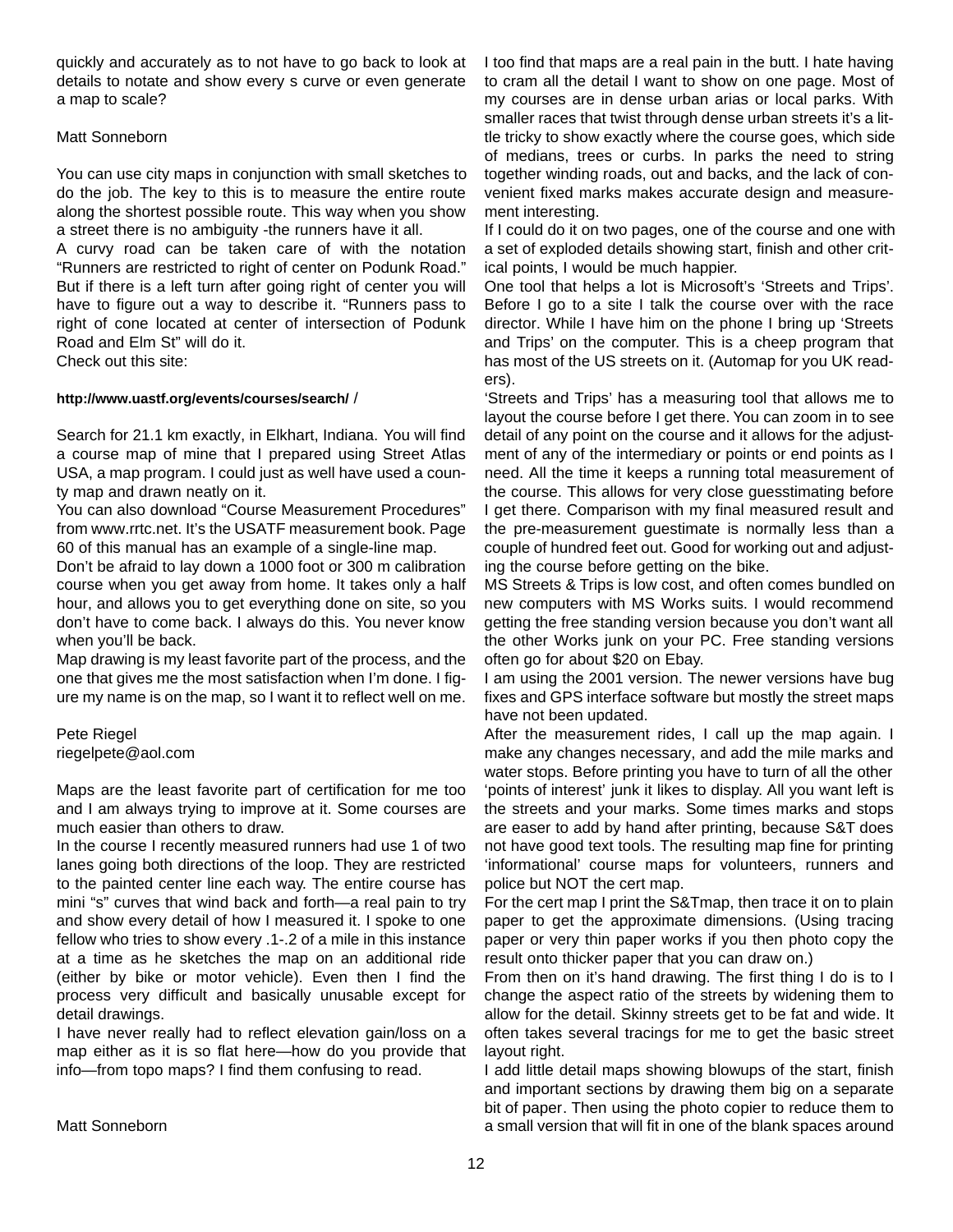the edge of the map. I do the title and other notes on the computer. Cut them out and stick in place. Often it takes several tries before I have the font size right to fit the block in a space.

The final result is a hand drawn street map, that started as a tracing from the Street and Trips map. Only now the streets are much fatter and artistic licence takes over. On this, around the edge, is pasted a number of insert maps and text blocks. Looks like a scrap book colarge. The result is photo-copied so that it's all on one sheet. I try to make sure no critical detail is in the 1/4" around the edge that may get missed by secondary copying.

At the end I have several maps. The final cert map and several of the Street and Trips maps that may be of various sorts. One may show the course with added direction arrows drawn along side the course. One may show water stops and one the course with mile marks. If necessary one is marked up with street closings and notes on barricades and cones needed. Blowing this up very large is useful when going into a meeting with the city, and or the police. If streets are to be closed, its useful to make a map showing the man who sets the split clocks how to get to them.

For about \$3 you can blow any back and white map up very large at a kinko's. I have had success by sticking a large S&T course map, along with a schedule of events to a door skin. (6 foot by 21/2 sheet of cheep plywood used to cover interior door in a house) Then hanging it up at registration. Looks very pro and costs less than \$10 to prepare. The Street and Trips map works better than a stack of photocopied cert maps because the cert maps are generally to crowded with detail.

S&T tricks: Once you know approximately where the course is to go, you can layout a very accurate guesstimate by putting down a 'measurement' line while working fully zoomed in. Although you can only see the fraction of the course you are working on, you can move your view and extend the measurement line by clicking on the map, right by the edge of the map. It dos not add another point to the line but instead moves the center of the map in the direction you want to go. If you know where you are going, it's a lot easer to lay out a measurement (guesstimate) line this way than doing it in zoomed out mode, and then having to zoom in and add more points to move and adjust the corners.

Do zoom in on every corner and part of your course to make sure your line runs accurately around the corners and bends before suggesting to the race director the approximate start and finish locations. Once you have the course worked out, zoom out, then highlight just the region with the course in it and then click in it. This will re-size your map to show just the course.

Another very useful resource is TerraServer at

#### **http://terraserver.microsoft.com**

The free maps only cover the USA but for those of us here its very useful, especially for course in parks with roads and trails that are not on the street maps.

Unless you regularly fly over the US and know what it looks like from 50,000 feet, locating your self is a bit tricky. Start

with using the search to find your city, then zoom in. It helps to have a street map handy so you can figure out what you might be looking at.

Once you have found your location zoom in to the max and start printing. The image you see when browsing is small but when you use the print button on the TerraServer web page, it opens a second window with a much larger image. (Don't use your print button until you have used their's to open larger image)

TerraServer allows you to zoom in to show about one inch for every 100 meters. You can see my house, the boat out back and cars, but you can't see people.

By printing a bunch of large images that are zoomed to the max, I can stick together one large image. The image tends to be shades of gray. I find its useful to highlight the route with white out. This takes a pot of while out and a steady hand. Now you can clearly see and trace the route.

The traced image is then ready for reducing and street widening so that I can use it for the foundation of a cert course. Yes this is a time consuming and rather detailed way to get the shape of the course. But I find it's better than just guessing and the truth of the resultant outline helps the other bits fit together.

If you keep the map made by cutting and sticking the TerraServer printouts together, you can run this through kinkos. This time to make it larger, not smaller. Now you have a sheet with a BIG map. Using a yellow highlighter on the result to make the course stand out, and back marker pens for S, F, & marks. This makes a good informational map to display at the start.

Having Street & Trips on a laptop, and a map made from the print outs from TerraServer on hand when first meeting the race director, saves a lot of pissing around.

Its easy to make and adjust alternate courses with S&T. I have sometimes taken several alternative course maps to show and drive with the RD. With S&T maps I know the distance is about right before getting on the bike.

#### James M

I create maps on my computer and like my typing, it gives me a chance to edit before I commit the map to paper.

I typically capture a map of the route from Yahoo maps or Mapquest. On a Mac, you can use something like Grab. If you're using a PC you can capture a window (to the clipboard) by placing your mouse pointer in the window and simultaneously pressing Alt and PrintScreen. Once on the clipboard, you can paste it into most applications. Then I just trace over it with a vector drawing program. I use Framemaker, but I'm sure you can use Illustrator.

But this doesn't keep you from going back to the scene of the measurement. For that, you need to be careful to take good notes. I also like to have a cal course that's fairly handy to the course. If there isn't one, I'll create one. It doesn't take that long and it can save you trips.

Ron Fitzpatrick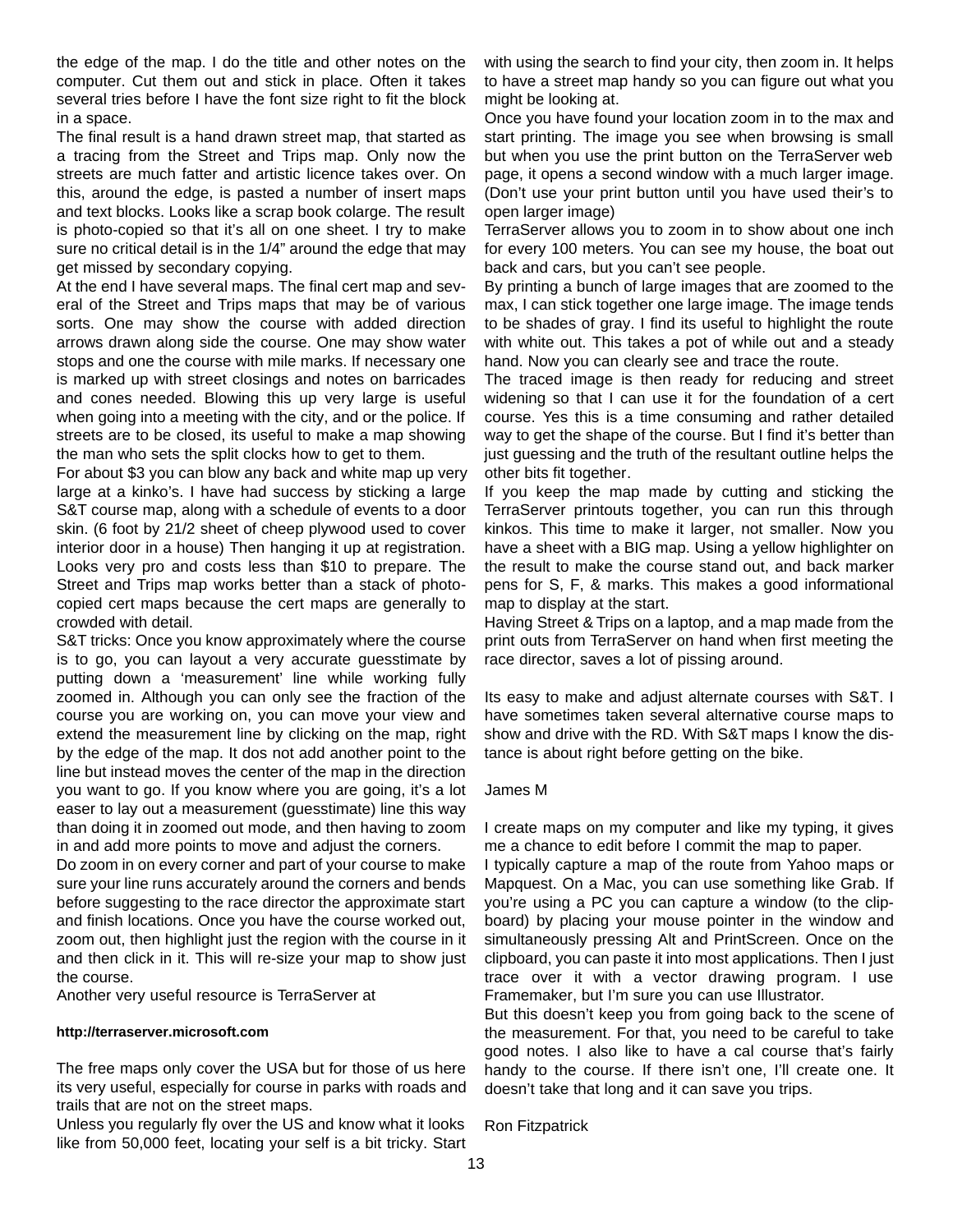The USATF requirement for putting the course map on one piece of paper arose because of filing and distribution needs. With over 20,000 certified courses a couple of filing cabinets are needed to hold the documents. If we permitted multiple sheets it could double (or more) the storage requirement. Also, since a course certificate and map are available on demand for anyone who asks, a standard format is needed.

Pete Riegel riegelpete@aol.com

Like James, I too use MicroSoft Streets & Trips for initial course layout and preliminary measurement. To generate the certification map, I save the map as a .GIF file, then import it into AutoCad. It helps that I have access to AutoCad at work. With AutoCad, I trace the roadways and other points of interest, then delete the map image. I can then resize and reshape the tracing as needed to produce the finished map. For detail areas I can copy and paste the area of interest, then scale only that section up as needed. I have recently started to take longitude and latitude measurements using a handheld GPS at the start, finish, and mile split points on the course. I include that information on the map along with the measurements from permanent landmarks. I also include a disclaimer that the GPS locations are taken with consumer grade equipment and are subject to the inaccuracies of such equipment. Someday, I'll have the time to return to a course with the GPS and see just how close I can get to a marked point using the GPS alone.

For elevations, I use Delorme's Topo USA. Using information from the GPS, I can locate the start and finish points exactly on the map. I take the elevation information for those points. Topo USA will also generate a topographic profile of a draw object. I trace the course on the map and then create the profile. In addition to the graphic profile, the software shows the high and low elevations, along with other information such as climbing and descending distances.

Since Topo USA allows saving maps as .JPG files, I could use it alone for everything, but I find that Streets and Trips is much easier to use so I do the bulk of the work with it.

Danny Michael

#### LOCATING SPLITS IN THE DARK.

Just wondering how you folks deal with this problem. I measured a local 8K and marked all the splits and gave the race director the course map with references to fixed permanent locations.

The course was such that most splits were in reference to a light pole or hydrant that was 100 feet away as there was nothing else distinguishable nearby and in the pitch dark it was difficult to locate them. The obvious thing I could have done was to use white which I was out of at the time.

I was not worried about using bright green as the course director assured me he would go on site to locate all of the splits before the race. This proved to be untrue despite his best intentions.

Luckily I decided that though I couldn't actually run the race that I would get up at 4AM to run the course 4X for a 20 mile training run. (yes I added the extra 204 yds+ )

It was a good thing I was there—you just couldn't make out the splits in the dark easily and I found myself taking the mile markers from the truck and like a 25 Lb baton running with them to their split locations as I passed the pickup with cones setting up the course.

I always try to be sensitive to communities to not over paint making an eyesore yet bold enough to be sighted easily by using spray paint that eventually washes away after a couple weeks and keeping the nail/washers as the obvious marks to repaint next year.

Do you folks ever use paint with glass that leaves a more permanent mark? Is white paint the only thing that would have helped here (besides a pre-ride of the course by the race director) or is there a better solution? I know some folks take pics w/digital cameras too to give to the RD—realize it was 5 AM and this guy was just skimming the map trying to find the splits day of (even loaned him my GPS..).

Matt Sonneborn

I often use two colors, some show up better in different lights.

I also find a nearby white or yellow lane marker, a stripe painted down the side of the road or a stripe in the center. Then, with dark paint, I put a couple of bars across it.

This helps me locate the vicinity of the real nail.

Since the highway department was nice enough to put down reflective paint, my small dark marks on their stripe show up wonderfully.

When possible one of us goes out the night before to bang in wooden stakes on S,F and marks. We paint the stakes flourescent orange, and staple a bit of yellow corrugated plastic to them. (Same stuff you make signs out of.)

A wooden stake, right by the road, driven in a foot or so, with a 5LB hammer, tends to stay put. Show up very well in headlights. Makes it easy for the people putting out mile mark signs and water stops to find.

You can indicate on the yellow plastic something like M2 or W1 so they don't put water stops on mile marks, etc.

I put on a very official looking yellow safety jacket with reflective stripes when putting out marks. Keeps me safe and probably makes onlookers think I am from the city or something.

One night before a race, we were out looking for a mark while driving a car. Up comes a cop with lights on, he leans out and says "I am sure there is a good story you have as to why you are driving down my sidewalk in the middle of the night.... I am dying to hear it."

We step out wearing our 'official looking' reflective jackets and say "We are just attempting to locate a survey mark" and the problem solved.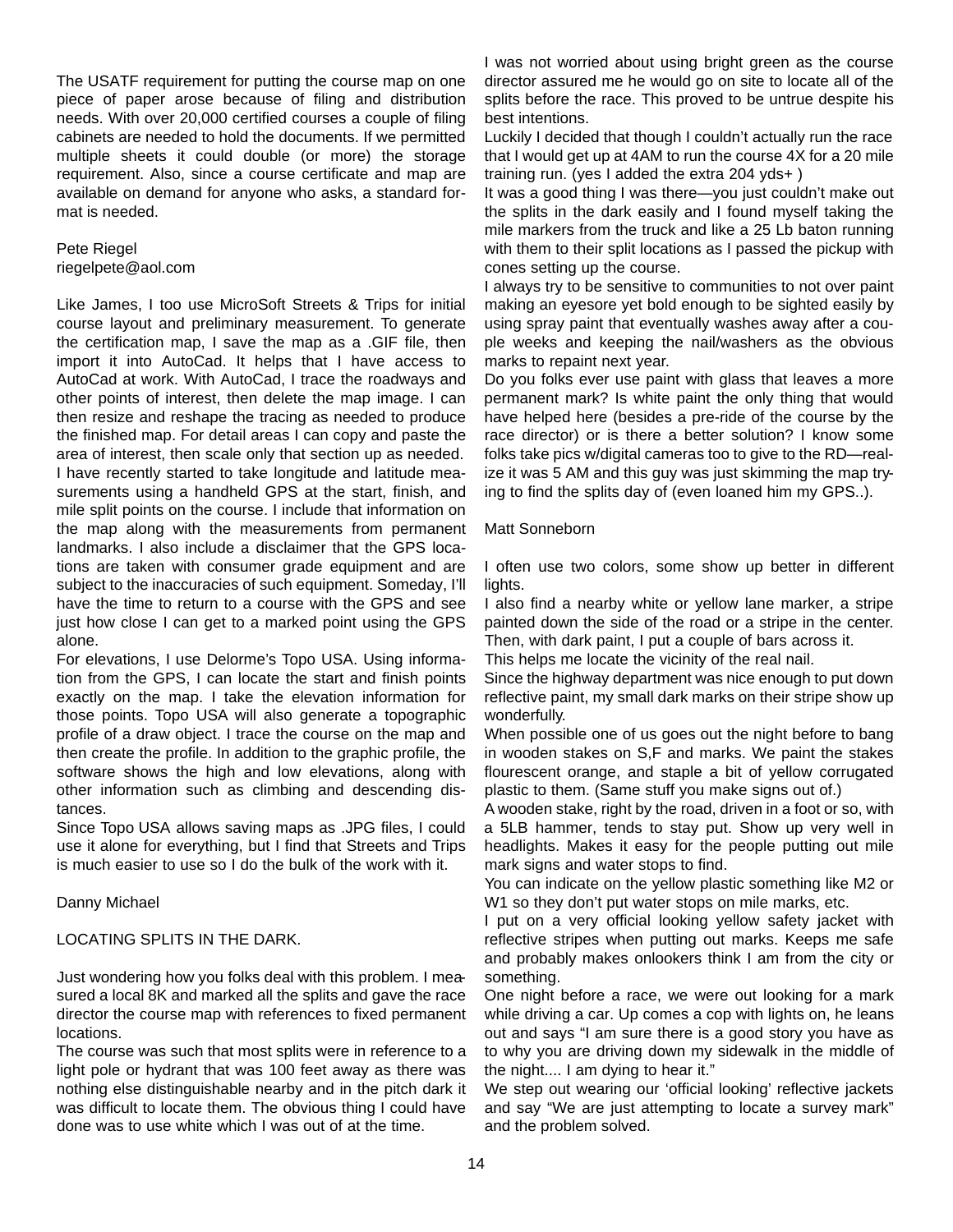James M

I've taken to using white paint for night rides.

When I'm calibrating my bike at night I refresh the end markings with white paint and add a couple of warning stripes at 20 to 30 foot intervals at each end of the cal course, leading up to the end point. The warning stripes let me know that the mark is coming up and give me an opportunity to slow and downshift.

Here in the northeast, many of the courses are in high trafficked areas, even at night. Last year I bought a lighted safety vest and it's a real comfort when measuring to know that I"m very visible.

#### Ron Fitzpatrick

I help set up a half marathon course in a park where we are not allowed to mar the road surface with either paint or nails. To top it off, the split locations have to be found well before sunrise. The nails are planted at the edge of the road (where they are often covered with gravel) and finding them in daylight can be a challenge. I have a record of the splits' locations in relation to landmarks, as well as GPS waypoints recorded to aid in finding them. The afternoon before the race I lay down brightly coloured duct tape on the road and plant a 1 m long stake with a reflector on the side of the road. The reflectors are quite visible in the dark from 30 - 50 m when they're illuminated by a vehicle's headlights.

Some other tricks I use for night measuring. I place flashing LED tail lights and/or traffic cones at the ends of the calibration course in addition to freshening up the paint. I have a 10W halogen lamp attached to my helmet which makes reading notes, calculators and counters a lot easier.

#### Laurent Lacroix

I think the question was about finding the marks in the dark. Measuring in the dark is quite a diffrent kettle of fish.

I find that once the light fades my counts are not as repetable. My cal course is right outside my house. 1/2 a mile, dead flat and stright as an arrow. In full daylight, and so long as the wind is not strong, the counts are very consistant, often running exactly the same or one up, one down. As soon as the light fades the same bike, at the same temp, adds counts. The wobbles must be me in the fading light.

When doing a local course I make sure to get back to base in time to do my second set on the cal course before the light starts to fade. Once the visiblity gets poor it adds counts, that means I will have to go back out and lenthen the course!

Intestingly, after riding in the eaving and getting more counts, I have taken the bike out next morning in the full day light been able to ride as well as the first day. Right on the mark again.

Sometimes I find it hard to accuratly ride the shortest path, even with full day light. You have to look a good way ahead to figure out just where you need to be heading. Much harder to ride shortest path in the dark.

Matt Sonneborn

#### OUT-BACK MEASUREMENT SHORTCUT

I'll be measuring a 50-kilometer outback course on a Railsto-Trails path this weekend. Since the out and back segments are identical, is it acceptable for the first measurement to be the out segment and the second measurement to be the back measurement? If so it would save a second 50-km ride. That would certainly be acceptable if the course was a 25-km point-to-point so I believe it should be ok for the 50 km.

#### John DeHaye

John, it certainly should be, as long as you ride SPR. That will probably result in the course running a little long for the runners, since the leaders may not be able to follow the SPR on the return due to oncoming slower runners still heading out. The alternative, though, is to create coning restrictions, virtually unenforceable over a race that long. Plus you'd have to do 2 rides.

Jim Gerweck

### MAP BEFORE YOU MEASURE

It can be a pain to document all those cones. Given this, if you carry a mental picture of the documentation needed, you can avoid measuring that requires cones. As an example, I had a course where the runners entered a street from the left, ran to the left for some distance, and exited the street to the right. The race director was making gestures about how he was going to use cones to guide the runners as they crossed the street. I told him I was going to measure the shortest possible route, and he could cone on race day as he wished.

Pete Riegel riegelpete@aol.com

Pete, your Map before you measure post reminded me of a problem that I often run into, where the race director must keep runners to one side of the center line of a roadway.

In theory, measuring "S" curves under these restrictions would have me riding the center line on left curves and the gutter edge on right curves or vice versa depending on the course direction.

In practice, unless I'm riding at midnight with no traffic, for my personal safety I ride the shortest possible route using the entire roadway. In some cases this yields a bit longer route, but I live to ride again.

Ron Fitzpatrick MEASURING DIRT ROADS

Ever since I started measuring courses in 1981, I've felt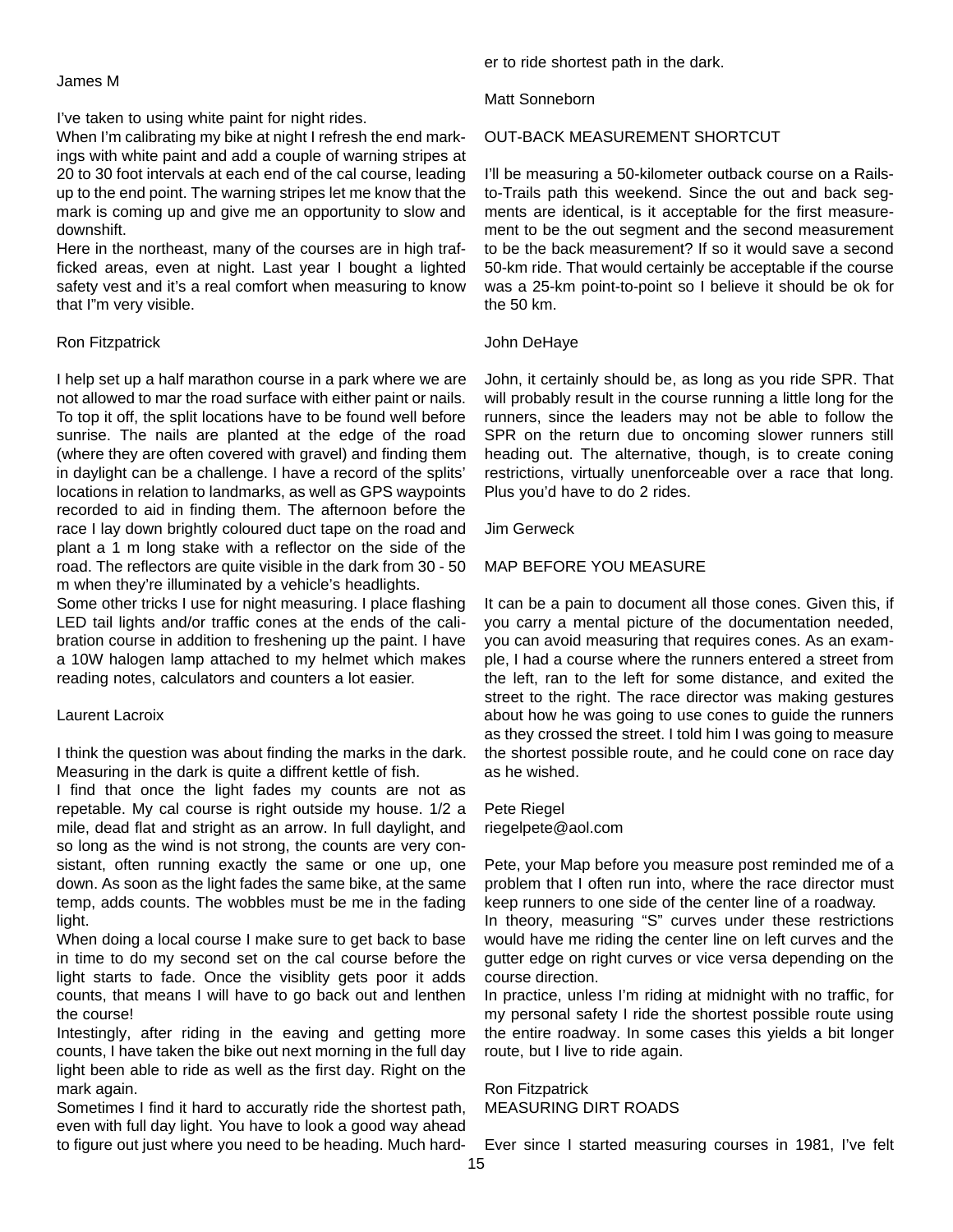uneasy about the actual distance I'd measure on dirt roads. Recently, I turned down a good pay day because my unease rose to my eyeballs regarding a 30 km that had about 11 miles on dirt roads. I simply didn't and don't feel I'd be able to measure accurate miles/kms out on the dirt stretches.

Sure, I could just measure like I do normally and say, there, it's measured according to USATF standards...but dirt roads come in all shapes and conditions and I don't feel I'd know how long my miles were out there. I don't recall reading any discussion nor 'studies' on this topic.

#### Scott Hubbard

I don't see a lot of options here. There have been few studies done, and results differ. As Scott says, there's no clear consensus on dirt road measurement.

One way to look at it is this:

1) Consider that a standard measuring tool is a standard bicycle calibrated on a standard road. Where I live a standard road is a road paved with asphalt or concrete. In other areas this may not be so.

2) Courses measured with standard tools will agree within varying tolerances. If the course is on ordinary roads we think the tolerance is about 1/1000. This approach and tolerance limit has served to support record-keeping.

3) On a dirt road the tolerance is likely to be different. How much? We don't have a good idea yet, but it's probably more than 1/1000. What should be done? Something? Nothing?

I lean toward doing nothing. Road running records on dirt roads are likely to be few, and if the few resulting record courses are checked by the standard method – as they were measured – they should have a similar "pass" rate as the paved ones.

It's possible to require people who measure on dirt to set down a calibration course on dirt, but what kind of dirt? How does one find a representative stretch of dirt? Pavement surfaces will vary, but not nearly as much as dirt surfaces.

There was a time when all USA dirt surfaces had be measured by steel taping. This produced a few accurate courses, but it's not known how many measurements were canceled because it was just too difficult to do.

My view is a relaxed one – use whatever paved calibration course you have and go out and measure whatever you want, wherever you want. Accuracy will not be as good as on pavement, but it is still way ahead of any other alternative. It will yield a course that is reasonably accurate, and provide the runners with an honest course.

What about records? What about the courses being found short on validation? To begin with, if I was assigned a validation ride, and the course had originally been measured using a steel tape, I'd plan on doing a bike measurement. I think this is generally understood to be the method of choice.

There's a balance that needs to be struck. Dirt measurements may be less accurate than pavement, but not measuring at all is a bad choice. It's a bad idea to make the mea-

surement process more complicated and time-consuming than it already is.

Pete Riegel

This is a post I made to MNF a few years ago. It is the only time I have measured a substantial distance on a nonpaved surface.

## MNF#0653 7Aug2000

Steel Tape Measuring

It is Sunday morning and I am looking at my calculations of last weekend's measuring for the Sound and Silence 10K. I am mystified at the results. I used the Jones Counter to double check the sections of this route that we had to measure by hand. There were three sections: 1247.0 meters, 543.7 meters and 1117.2 meters for a total of 4154.9 meters that would be used on race day. The 1247.0 m. section is run twice. These three sections each have different types of gravel surfaces so I was not going to spend the time to lay out three more calibration courses since I knew we could measure them more accurately by hand. My checks are as follows:

steel tape: ride 1: ride2:

1247.0 1245.3

543.7 543.1 543.0 1117.2 1116.7 1114.0

I did not include the SCPF for the rides as I wanted a direct comparison. I would have expected the rides all to be longer but as you can see they are all just the opposite. I am on my way back out there right now to remeasure the 543.7 m. leg to satisfy myself that I'm not certifiably crazy. If this route were completely paved I would have been done two weeks ago.

Later:

I have to stop second guessing myself. We remeasured the 543.7 meter leg and got........543.7 meters. So that is what it is. I am going to treat the steel taped distances as %100 accurate and only apply the SCPF to the bicycle measured parts.

I wouldn't steel tape that sort of distance again. I would do as Pete has suggested and simply meaure it by bike. It is WAY too much work to hand measure much over a few hundred meters.

#### Laurie Upton

Hmmmmm...that didn't format very well. I hope its clear that the Jones counter distances were always shorter but not by very much if I had included the SPF.

As well, the responses, if I remember correctly, suggested that the front wheel may be slipping in the gravel and therefore not turning fully as it would on a smooth paved surface. Sounded reasonable to me.

#### Laurie Upton

I measured a course (out and back) today that had a half mile stretch on dirt/gravel bike path, and for me, the biggest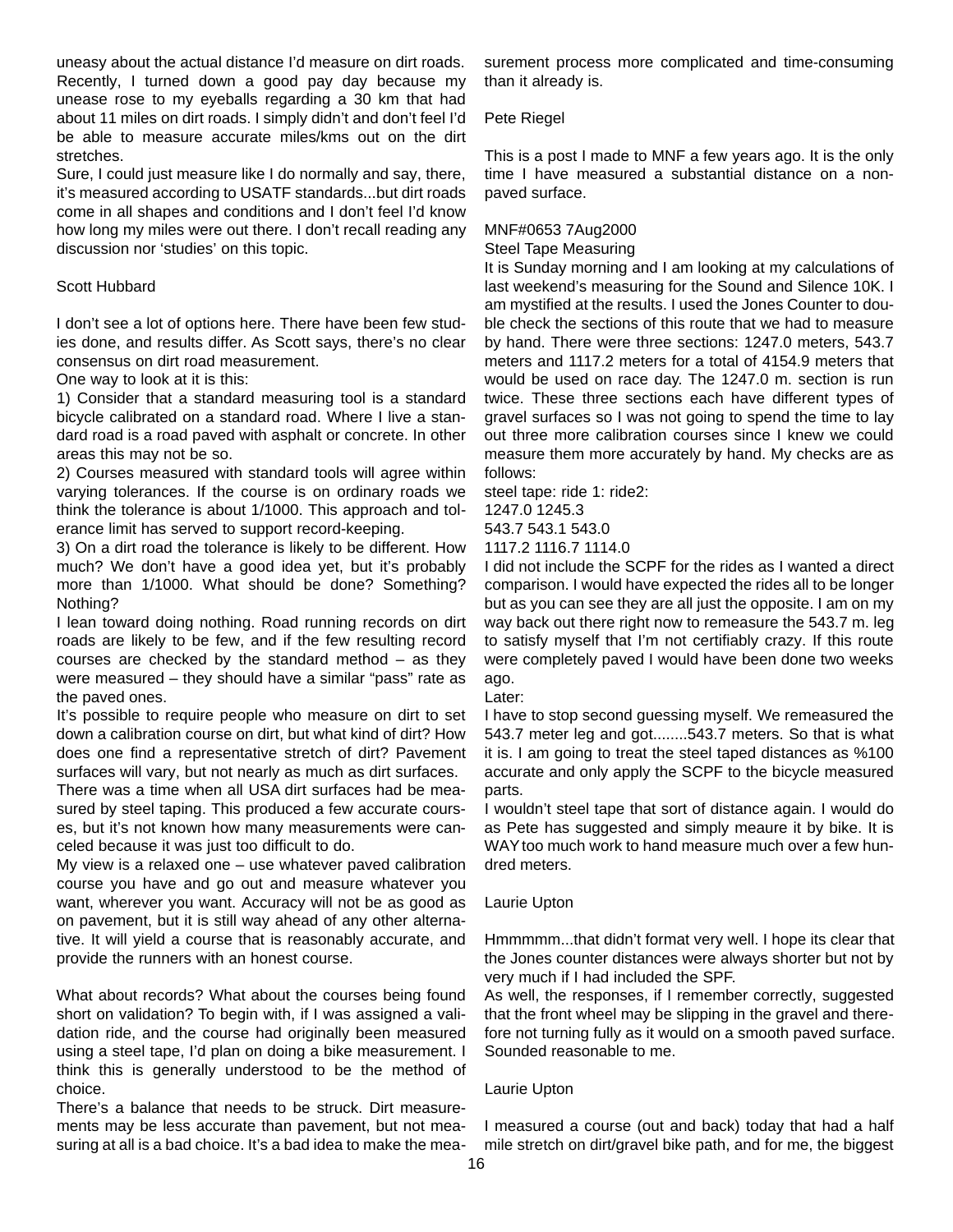pain was that the one mile point was on the trail. How do you landmark such points: "Third big oak tree on the left past the two granite boulders"?

#### Jim Gerweck

The 30 km I cite is the only measurement job I've turned down because of any uncertainty I had about a surface. I know, as Pete said, that our method produces the best measurements available but the thought of measuring 11 miles of dirt roads of various shades made me come unhinged a bit.

I'd be curious to see studies that compare different kinds of dirt surfaces to pavement/concrete. Do dirt surfaces make miles longer? Does it depend on the condition of the dirt surface?

Trying to describe where marks are on dirt roads is maddening Jim. Unless it's to a certified point, I'll step off marks to things that appear permanent and let it go at that.

#### Scott Hubbard

Jim Gerweck raised the question of how to mark splits on a dirt road or trail. I recently encountered this problem and came up with the "whisker" or "stake chaser." They can be obtained from surveyor suppliers and come in many colors. They are essentially a 9" long grouping of plastic strands with a metal slot at the bottom for a 60d nail. It's driven into the ground about an inch with the nail providing solid anchoring deeper and the whiskers showing eight inches of vertical prominence. I do document them as best as I can, but at least they are a specific point to look for in relation to the documentation.

I paid \$4.25 for 25 of them then obtained the nails at the hardware store for 6.5¢ each, pretty cost effective in my book.

I have not yet had the opportunity to check on their durability since the race against trail maintenance and traffic but they were fine for that race day.

#### Dave Poppers

Dirt trails brings up a second question, along with snaking paved roads in parks that have no curb. In theory they should be coned all the way down the inside of the curves. In practice we know the race directors just tell people to stay on the road.

Both conditions give a course that may be the correct lenth, but none of us would want it used for records.

We already have a system with two effective grades of certified course. Record eligible, or ineligible, because of altitude loss or Start, Finish separation, etc.

It's therefore strange that we only advertize one grade of certified. The certification number fails to tell the client or runner much about the quality of the course or record eligibility. Should there be two grades, A and B?

The B should not be for bad measurements of length, but for quality of environmental conditions that affect the confidence in records set on the course. Grade A would be record eligible with curbed corners, run paved roads with all the other records eligibility requirements.

The second grade B, would be anything where the overall accuracy in length exceeds the standard for accuracy and repeatability, but the course it self, because of other environmental conditions, make the measurer or certifier less than confident that the course should be record eligible. For example poor surface conditions, off road trail, lack of defined curbs, ability for runners to short cut, or obvious inability to marshal or monitor course complacence.

I think measurer would be more comfortable being able to say to a RD that the overall measurement is on target but for this course I can only issue you a B level cert because

Most Race Directors understand that off road or dirt can be a problem and would be more happy to have a B level cert rather than nothing at all. They are often putting on a fun local event, or a training run. They want the course to be the right length with good splits but don't expect any one to break any records.

I can think of several courses laid out in local parks that are exact in length, so long as the runner stays on tack. But the course winds around uncurbed corners or takes off on to foot paths.

Monitoring if a mid pack age group runner was really on the course, and not cutting corners is just about impossible. Maybe some of these should be considered as grade B courses because of the course environment.

The second problem is that Race Directors of local events are probably are not planning to have the timing systems in place that are required for a record to be validated. They would probably be relieved to know that no idiot is going to turn up and try to set a record at their event, when they have not planned for it. The B level course would warn people that it may contain off road or other issues.

I just did a cross country 5K. Put the counter on a mountin bike and callabrated on my 1/2 mile cert course. Did the course 3 times and all three counts were very close to dead on. The cross country runners were thrilled to run a 'real' 5K distance. I could never pull a cert on that course but the distance was right on, every turn defined by a natural barrier or obstical, and the results were repeatable.

Maybe this is a way for us to spread our measurement competence into other areas of the athlete universe. I have often done triathlons where the advertized distances were WAY off the mark. Where I am there are getting to be a lot of tri and du races. Should we get involved in measuring the bike and run segments of the events ?

How many people here have become involved in measuring un-certified events like off road races or triathlon courses, or doing certifcatons for just part of the event ?

James M

...

#### ARE THE SPLITS PART OF THE JOB?

I recently traveled to adjust three courses that I'd measured years ago. They needed to have their finish lines relocated from a busy highway into the parking lot of a shopping cen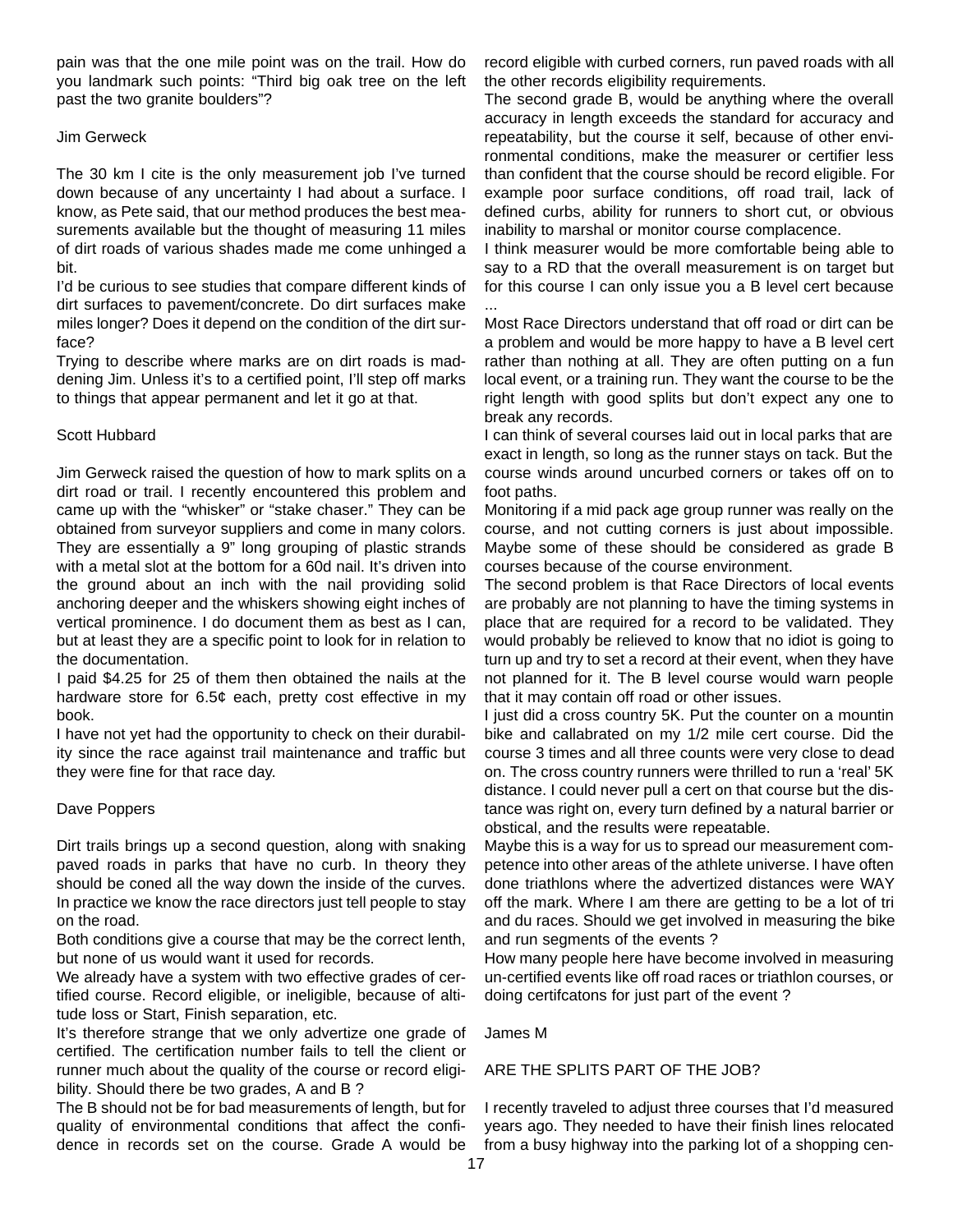ter. This was a simple job, as all I had to do was to establish two reference points and measure both the old and new finish paths.

This was the limit of the job I had contracted to do.

However, there was a complication that bothered me. Two of the three races had been originally set up to run in the reverse direction. This posed no problem for overall accuracy, but it left the original splits useless. I elected to do a check ride of the two courses and set down new splits. Was this necessary?

#### Pete Riegel

I've always worked under the assumption that splits are part of a course measurement job, unless it's otherwise specified. In fact, I usually wind up giving more splits than most RDs use (miles and kms, halfway, 500 to go in a 5k). And I know runners will complain more about an intermediate split being off than the total distance. So yes, I'd figure out the splits for the reversed course.

#### Jim Gerweck

My view is that splits are not essential in order to have the course length certfied. At least this applies in my area of UK and I believe this also applies for International measurements.

However, accurate splits are obviously useful for runners, and so it would be quite rare not to provide them as a matter of course, especially since in normal circumstances we ride the course twice.

#### Mike Sandford -

Maybe its just me or my riding style (poor sense of balance...whatever) but I've found that searching for and marking the splits always screws up that particular ride for the total distance. I stopped doing splits years ago on the certification rides and of course end up riding at least a third time for the splits which I later document with digital pics and descriptions.

But then for me it doesn't really matter as I only measure local races and have never travelled farther than 60 km to do a measurement so the time factor isn't an issue.

#### Laurie Upton

I find it frustrating, but regrettably it is understandable, that accurate splits are not a mandatory part of our measurement process. I generally refuse to just measure 'start to finish' and leave race organisers to lay out the splits, as they will almost always get them wrong. Even when I do measure accurate splits, inexperienced organisers often don't bother to place their kilometre signs in the right places. Inaccurate spilts result in runners questioning not only the splits but the overall distance. There is no doubt in my mind that inaccurate splits are far worse than no spilts.

Dave, as a former competetive(in my mind anyway) road runner I lived (and often died) by my watch. The reason I started measuring was that I was so tired of races where I knew by the splits that there was something obviously wrong with the course and I couldn't depend on the distance being accurate.

There was a local 5K race some years ago where I took my split at the 1K and then at the mile and was surprised to find that I had just run that 600+ meters in an amazing time. I got myself in hot water with a few people by measuring it later and letting a some know that the 5K was really only about 4850 meters. I should have just kept that to myself.

I have a fairly good relationship with the local people I measure for and they have come to expect the kilometer location documents I produce. I'm not sure what I would do if I was to travel outside of my home town to measure. I suppose I would have to overhaul my routine to make it fit with the time available.

#### Laurie Upton

I have always felt that accurate splits were an intergral part of course certification. Agreed that the start to finish distance is almost always all that is certified but when the splits are obviously innacurate, the course distance is suspect to the runners trying to figure out just what pace they ran.

I was also recently re-certifying a course that was to be run backwards. Since it was a 5k with mile splits and the start line was being moved up to almost the old 3 mile mark, adjusting the splits became more of a question of keeping track of which way to move from the old marks. I chose to adjust rather than ride the entire course. Upon completion, I drove the course and noticed that I had adjusted the wrong way on two of three splits. Out came the dark spray paint, the bike, and new accurate but not certified splits were in place.

I could have gotten away with using the old splits, but my conscience dictated the extra effort to provide the runners with both a certified distance and reliably accurate splits. Was it necessary? No, but I felt it appropriate.

#### Mike Wickiser

Like Laurie I measure the splits in a third ride after the two certification rides. I usually do a fourth ride to document split locations, measuring their distances from landmarks. After a two certification rides, I measured kilometer splits for an 8 K race in August. I didn't have time to measure mile splits and recommended that the race director not have inaccurate mile splits. The race had no mile splits.

#### Dale Summers

When I started measuring I followed the letter of the law (the course manual) and marked EVERY split on the first ride, then stopped and took readings at each one on the second. I used the Sum of Shortest Splits method and I'm sure some of my courses were lengthened unnecessarily.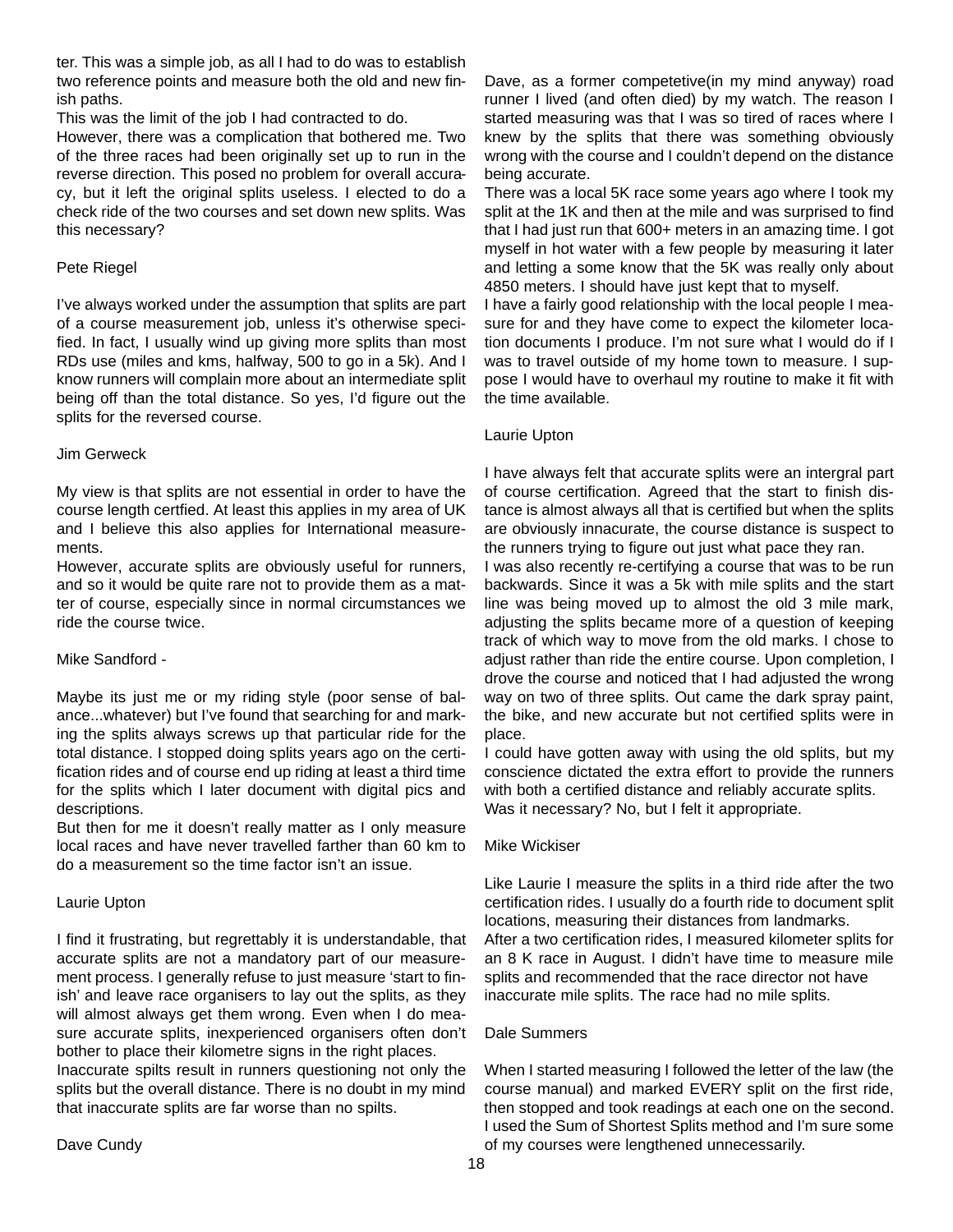Now, I generally do the first ride to establish the overall distance, then lay out the splits on the second.

#### Jim Gerweck

I generally lay out temporary splits on the first ride- miles and 5Ks, unless the RD wants kms- and check them on the second ride. I'll make permanent marks on a third trip over the coures, by car if the course allows it.

I agree with those who say that setting the splits is part of the job. One of the reasons I developed an interest in course measurement was the frustration of running on poorly marked courses. While the USATF certification process was developed to support record keeping, records aren't set at many races, and the main selling point to race directors is that a certified course is the right distance and that its splits are the right distance from each other.

An anecdote on the above: Earlier this year I measured a 5K/10K combo in the Chicago suburb of Aurora, Illinoisprobably best known as the home of Wayne and Garth of "Wayne's World" fame. Aurora is along the Fox River, and the week before the race was wet enough to cause the Fox to rise and put portions of both courses under water.

The RD could not make contact with me the day before the race, so she had "high water" courses measured with a wheel. None of the intermediate splits were adjusted. The Chicago Area Runners Association gave her crap about it, so she had me come out late in the summer to do a "forensic measurement" on the courses actually run, and certify a high water alternative so the experience would't be repeated.

As it turns out, both of the courses used on race day were within a few meters of the advertised distances- but because the intermediate splits were off, the assumption was that the courses themselves were way off.

I'll certify a course without splits, as it's the start to finish distance that counts, but I sure won't measure one that way.

#### Jay Wight

I have never been complimented on the distance being right, except when laying out a cross country course, I guess its rare in that game. I have however been complimented by visiting runners on acurate splits.

On one 15K where a volunteer put the 6 mile sign at the right place, but facing the wrong way near a turn around, I heard all about it. So splits matter.

It seems to me that the certificaton map for a race REQUIRES the direction of the start and the direction of the course on it. It seems that it's certified if you run that way. The reverse may be about the same distance but its not as per the cert and so not certified. I did a loop course a couple of years ago where I thought it may get use in both directions so I did two certs with two sets of rides, maps and certificates, one clockwise and one anti-clockwise. The starts and finish were on a road in the center of the loop. So the two versions are different cert numbers. You still have to start from the common start line. If a race director wanted to start from the finish, and finish on the start, I think it would

require a new set of rides for a new cert, with new splits. Once you tell RDs that they can ignore bits of the cert requirement, like where the start and finsh are, or the direction runners go, you are opening it up for them to use other creative interpretations.

#### JamesM

#### MEASUREMENT FEES

Curious about what other measurers charge for their services. Like many, I have a sliding scale, based on when and where I have to measure, who's sponsoring the race, how difficult I think the ride will be (that's often a grey area). Another topic: Who's going to be the first one to tell a race director his course certification has expired, and he's got to pay to have it redone? And would you charge as much for a remeasure (assuming the course has merely expired, not changed)? This is one case where I think I wouldn't check the splits, just the start and finish, and use the splits from the expired measurement.

#### Jim Gerweck

I charge \$100 for a 5K plus \$20 for the review, \$150 for a 5K-10K combo (plus \$40), \$200 for a half plus the \$20, and \$400 for a marathon plus the \$20. My fees are a bit low if you consider the amount of work, but I consider it a hobby. A marathon can take three days of riding plus a half a day at least doing the maps. I charge a little extra when there are changes made after I measure.

RE: 10 YEAR EXPIRATIONS: It is my understanding that you can request a renewal of the certification if you state that the course has not changed. It is a moot point for me; my ten oldest certifications are all races that are dead and gone, or recently remeasured because of major changes. Of the 100 or so that I have measured, I bet the oldest is less than 5 years.

#### Louis Joline

Jim, I charge \$30 per kilometer and have for several years. I could charge more, easily.

Per dealing w/expired courses...presently, it's nobody's job to tell race contacts their course has expired. There's no mechanism in place for an orderly way to remind them. As so many know, race contacts come and go, making it tougher to get ahold of after 10 years. It can be done, however and behooves the RRTC to address this soon. Doing something feels like a natural extension of our duty, albeit possibly time-consuming and secretarial seeming.

#### Scott Hubbard

About 10 year expiration, Louis Joline wrote "It is my understanding that you can request a renewal of the certification if you state that the course has not changed." This is true currently, except that renewals are being phased out, and after 2010, there won't be any such thing as renewal of a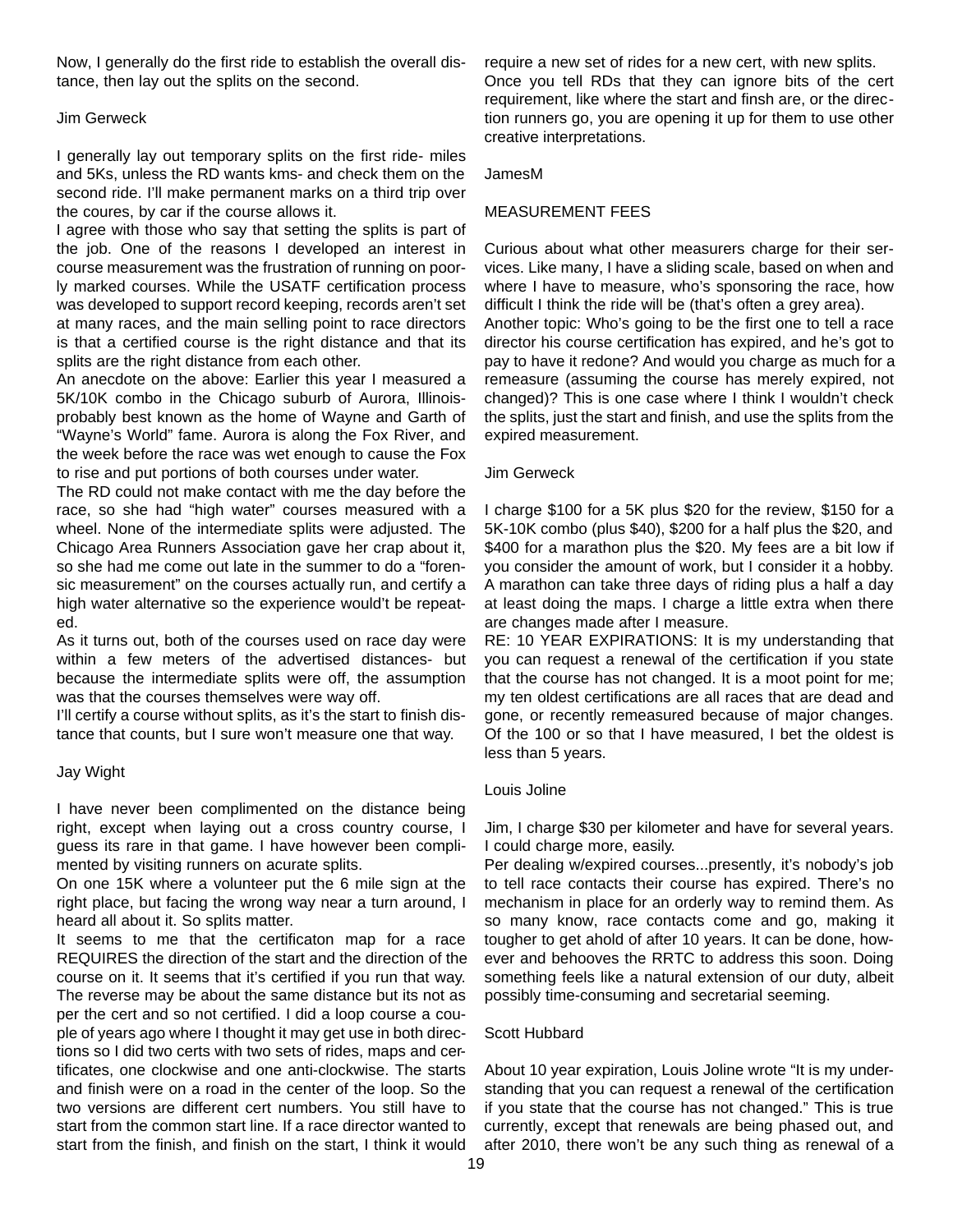#### **http://www.rrtc.net/news/#renewal phaseout**

#### Bob Baumel

Re: Louis' comments, I guess it's true that "everything's up to date in Kansas City." Oldest course 5 years old or less wow. Here in CT, "the land of steady habits," I've measured some courses that have been run unchanged for 40+ yrs. My suspicion is that many RDs, when/if they find out their course certification has expired, will simply continue using the course, assuming it hasn't changed, knowing that it's still accurate. I believe the status of such a course would be "inactive," meaning records could still be set on it, correct? In any case, the precentage of races that worry about records is extremely small.

#### Jim Gerweck

I'll provide some feedback from the southern hemisphere. For commercial events, I charge a base (minimum)fee of \$250 and for this fee I provide up to five hours measurement work. In that time I can generally measure (once) a straight forward course (even a marathon, dependent on the course configuration and traffic density). I charge \$50 per hour for each additional hour after the 5 hour mark. This ensures I get an appropriate payment for second and third rides to lay out splits and also ensures I get paid by the hour when disorganised race organisers waste much of my weekend while they make up their minds where the course will go (after the measurement has shown the course to be a couple of kilometres short!).

Dave Cundy

#### CYCLOCOMPUTER MEASUREMENT

Neville Wood has invented an electronic form of measurement which uses an ordinary and cheap electronic bike odometer, combined with a bike wheel divided into fractions of a revolution, to use as a substitute/replacement for the Jones/Oerth counter. You can read about it at:

http://home.earthlink.net/~caverhall/newrevcounter/abstract contents.htm

I tried it and found it to work just fine, but it required a lot of concentration, as I feared spurious counts.

Does anybody have experience?

#### Pete Riegel

I have a Protege 9.0 from Planet Bike. I used both a JO and this cylcocomputer to measure a course. I numbered each spoke as a percent of a total rev. and set the computer at 99.99 and used 1 magnet. This gave me 1 count per rev. I recorded the reading as number of revs on the computer followed by the fraction from the wheel (148.37). I did some approximating between spokes but always recorded a 2 digit number.

My only problem was the fact that when you reset the com-

puter, the first rev turns on the device and the next rev gives you a count of 1. The problem was that I wasn't sure if the next count would turn it on or count as 1. To be sure I put on a count or 2 so I knew where I was.

With this straight in my mine the device worked perfectly. I love it.

The course was a loop with an out and back. I rode the first 2 miles to a point on the out and back that would be common to the finish leg, the finish leg and then the out and back to give the correct distance. Here is the results

Start to common first 2.1218766 JO Start to common first 2.1219713 NFW

Start to common second 2.1225214 JO Start to common second 2.1225683 NFW

Common to finish first 0.5526218 JO Common to finish first 0.5526609 NFW

Common to finish second 0.5527293 JO Common to finish second 0.5527371 NFW

Common to turn first 0.2161572 JO Common to turn first 0.2161360 NFW

Common to turn second 0.2161035 JO Common to turn second 0.2160598 NFW

The difference in the complete 5k course by the 2 methods is 3 inches. The largest difference in any measurement is 6 inches.

I like this system with only one magnet. You are less likely to get a false count and it gives you a 7 to 8 foot window so if you only overshoot a little, there is no problem.

I have another course to measure shortly and I plan to use the NFW as the primary and see how mixed up I get after used a Jones counter for 19 years.

#### Bill Grass

Bill, I've got the same unit and had the same concern. The trick is to roll the wheel backward before you begin each measurement after resetting.

I've yet to use it on a full-scale measurement, but your experience seems to highly recommend it. I have an out and back 5k to do Wednesday and will try it then.

#### Jim Gerweck

When I use the Wood method of electronic measurement I have four magnets on the front wheel. I am very careful to stop at a point where the magnet is far from the sensor, as I fear that if I stop with the magnet adjacent, small rocking back and forth will add spurious counts.

To assist me in this I painted four yellow stripes on my front wheel. They are located such that when a stripe is adjacent to the ground, the magnets are well-separated from the sen-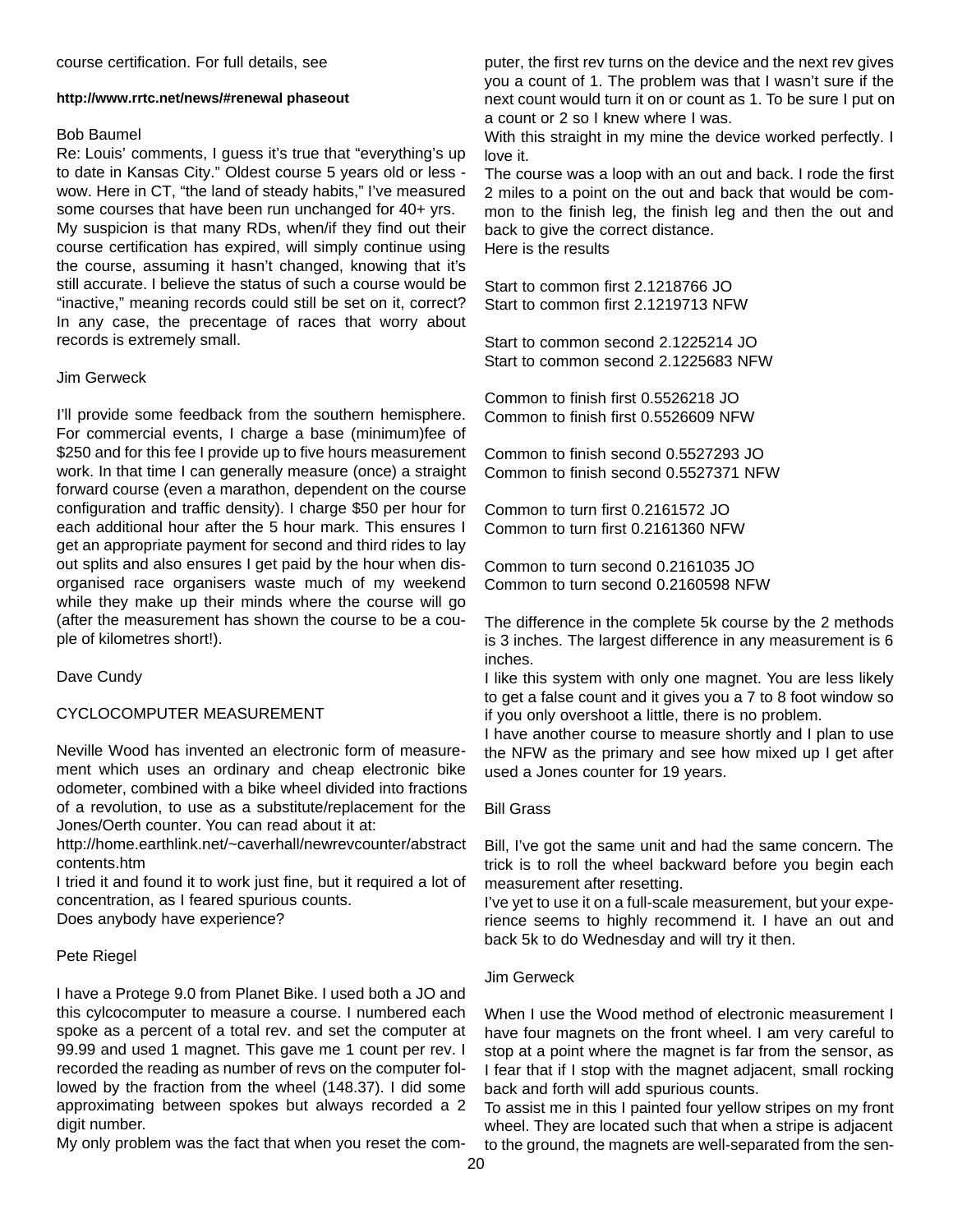#### Pete Riegel

One of the reasons I went with the Protegé is that the single magnet method can be used, which virtually eliminates that problem.

I measured a 5k course today and was happy with the way it went. It took a bit of mental stretching to get used to looking for 823.26 revolutions/mile rather than 16,024 Jones counts.

Another thing I noticed is that after years of measuring with a J/O, I have a pretty good feel for how far a certain number of counts are in the real world, i.e. if there are 590 counts to the next split I know it's going to be beyond the next intersection, etc. I couldn't do this with the cyclocomputer, but I think it's just a matter of experience.

#### Jim Gerweck

#### email from Neville Wood to Pete Riegel

I should like to congratulate you as the first measurer to dare to embrace the new method of using electronic counters in course measurement .

However, I am disappointed that you continue to harbor fears that they may skip impulses and give wrong measurements without your knowing it. I should like to reassure you that, if you use any of the many models I recommend, that there is not the slightest danger of this happening.

With the four-magnet method you would almost certainly detect it if it occurred through the destruction of the synchronization of the meter with the rim calibration. Also, I rode hundreds of miles and measured several courses with the simultaneous use of the Jones, the Sigma Sport 600, and the Protégé 8 and always got precisely the same results from all three. I concluded from this agreement that it likely that all three were measuring revolutions accurately. Since then I have given up using the Jones, but have evaluated many other cyclcomputers against the first two mentioned above. In this way I have identified some that very occasionally miss an impulse and some (mostly cordless) that never register any impulses at a walking pace or less. The only stressful thing might be the fear of generating a spurious impulse at an emergency stop, but it is easy to check for this if it occurs. You should probably purchase one of the Protégé models which record individual revolutions using only one magnet and are usual on sale for less than \$20. With these it needs only a quick glance at where the wheel touches the ground to avoid stopping at the zero point on the rim. I have now identified another model, dBase 4L, which also uses only a single magnet and is almost as convenient to use as the Protégés.

If you are only interested in using my method for calibration, then you do not even need a cyclocomputer. Read the Jones once to get the number of whole revolutions and for all partial revolutions you can read the calibrated rim. With the old gearing it is easy to calibrate the rim in counts.

I am afraid your advice about never rolling back is not good. I describe in detail the way to do this in my on-line

report(http://home.earthlink.net/~caverhall/newrevcounter/a bstractcontents.htm), but I will give one example of where it is accurate and useful.

Suppose the measurer plans to stop at 1200.34 rev with rezeroing afterwards. He overshoots to a meter reading of 1202 . All he has to do is roll back twice through the rim zero point and on to a rim reading of 0.34.

I hope the above information might persuade you to relax more when using electronic counters.

#### Neville Wood

Pete's reply to Neville's note:

I already knew about how to handle overshoots. When it's only a revolution or two, no problem. Otherwise it becomes an occasion to record a count, calculate, and measure backwards to the desired point. With the Jones counter I can roll backwards 20 or 30 meters without having to think. I like not having to think any more than I have to during a measurement. I know I can check to see whether a count has been missed, and have done so. But it is something I don't have to do when using the Jones counter. Also, if I find I have lost a count, what then do I do? Roll back to the last reliably-recorded place? Maybe. But I'd have to think about it. I am not at all worried about losing a count and not knowing it. It is the continual checking that I find an added and unwelcome burden.

I did have an occasion where I lost a count. I measured a course that included an 80 foot climb up a flight of stairs going to the top of a dam. Rolling the bike up the stairs produced a length of about 75 meters. Rolling down the stairs got me about 72 meters, and at the bottom I noticed that I'd lost a count somewhere. I had tried to be careful when wheeling the bike, but there was some bumping up and down. I used the 72 meters as official.

I have also found that when I later write up the results of the measurement I find it nicer to have an unbroken string of data. Just personal preference.

Now that I have tried the electronic way, and am satisfied that I can use it, I have concluded that I will think of it as a nice fallback position. The Jones counter allows me to think less, and save my mental resources for the task at hand.

I think you have done a valuable service in presenting your work to the measurement community.

Best regards, Pete

#### Pete:

I agree it is very desirable to reduce the amount of thinking during measurement. Tasks that are very simple done in the comfort of the home can become difficult and prone to error when attempted on the road. My idea of introducing the electronic counter as a replacement for the Jones is to make tasks easier by improving the clarity of meter reading, and reducing readings and calculations needed.

One of the great advantages of the clarity of reading is to dramatically reduce the incidents of overshooting. At normal cycling speeds the meter reading can be continuously mon-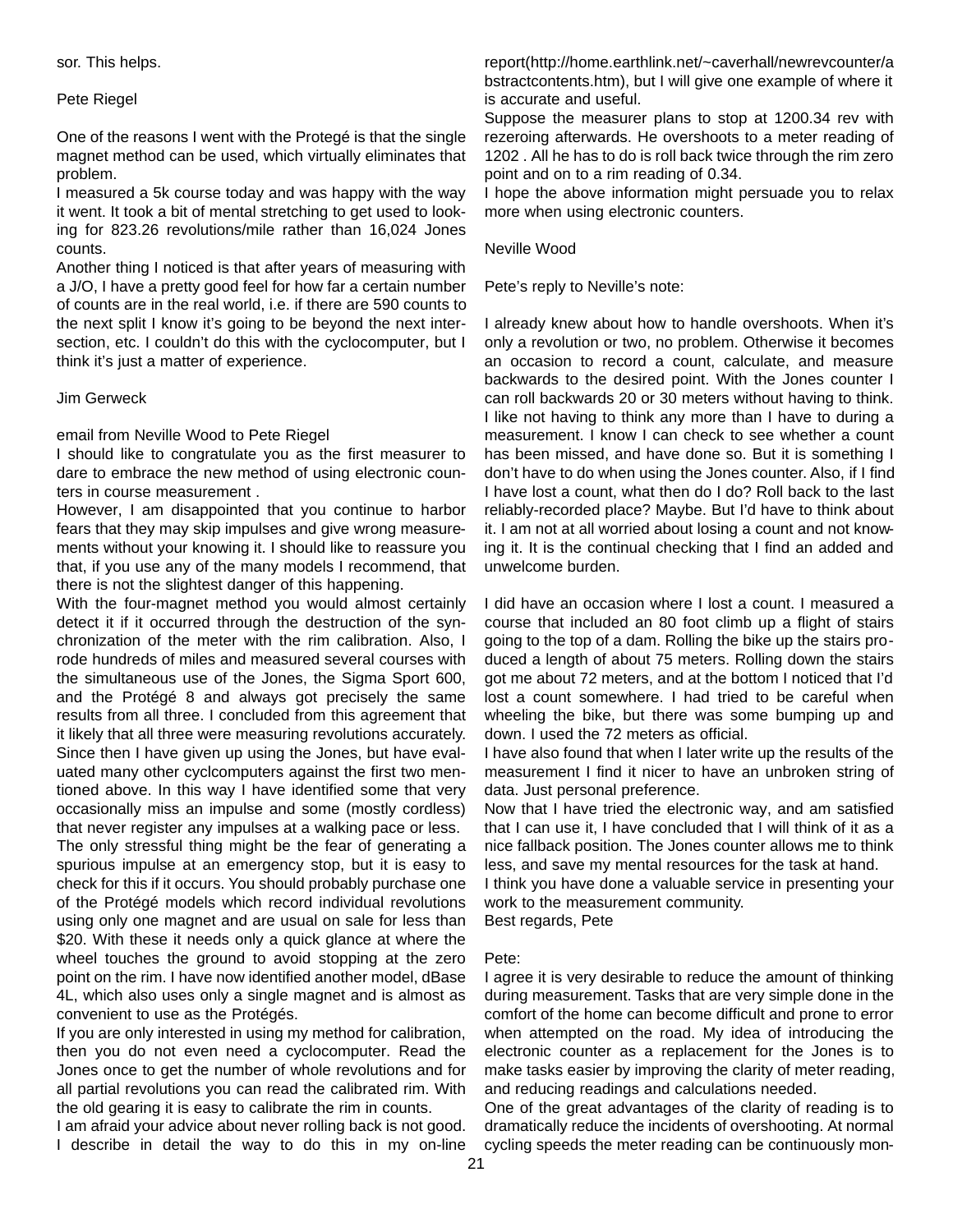itored as a small number without the necessity of stopping from time to read the meter as with the Jones. If I am very careless I do still very occasionally overshoot with the electronic counter, but it is always less than a revolution. To correct, I simply roll the wheel back to the desired rim reading! If I desire to retain meter reading and a magnet has to pass by the sensor (less likely with the single magnet technique), I temporarily disconnect the meter by sliding it back on its mount. ( Cateyes have an off switch.) I do not find this sort of correction requires a lot of concentrated thinking!

I know you have been using the BC600 meter and this meter does not lose impulses. Therefore, when you talk about "lost counts" I think you really mean "gained spurious impulses". You should not be reluctant to use the meter for uninterrupted rides, because these are the very times when gained spurious impulses are impossible!

You say you lost a count during a measurement up stairs climbing 80 feet. Actually, I believe you gained three impulses, and I am not surprised since there must have been a strong tendency for the bike to roll back. Going down there should have been no such tendency, and I am sure you made the right choice in choosing the down measurement as the valid one. There should be no problem with electronic counters if stairs are measured in a downward direction. I tried out my Protégé with a single magnet measuring up and down my ten-foot high deck stairs and found no spurious impulses.

You say you prefer an unbroken string of data, and there is no reason why you should have to sacrifice this preference with electronic counters. You do not have to rezero after each split, but can easily prepare a table of goal values for splits at various values of total distance. This is easier to do than for the Jones and unlike the Jones is valid for repeated measurements. Also, in addition to showing trip distance, all electronic meters have odometers and some have two.

With the special single-magnet Protégé method you would not have the "unwelcome burden" of checking for spurious impulses. About all you would have to be alert for is the case where you have a very sudden emergency stop at the zero point on the rim. You would find the Protégé a delight to use.

#### Neville Wood

I have to agree with Neville that the Protegé is great - I measured a course yesterday as the light was fading and it was nice to have larger digits a foot from my face.

That said, I have yet to use the re-zeroing method, and wouldn't anticipate doing so under normal measuring - I measure too many split points on a metric course - it would seem to require more, rather than less, calculations to figure out the interval between, say, 3km and 2 miles. I may try it on a course where mile splits are the only ones I locate.

#### Jim Gerweck

You could measure a course once with the rezeroing method at mile splits and then again rezeroing at kilometer splits. This would give you two measurements for certification of the overall course.You would have only one measurement for each split, but I do not think this matters very much since certification of these points is not normally required.

#### Neville Wood

In all my years measuring, I never thought of doing one "metric" ride and the other "imperial." Good idea.

#### Jim Gerweck

One metric ride and one imperial ride is fine only if you know how long the course is before you start. It's generally wasted effort to lay down splits on an unmeasured course, as when it doesn't come out right you will likely have to adjust everything, repainting and redocumenting all the splits.

The first ride serves to tell you what you need to do to get the course to come out to the proper length. Only when this is done is it a good idea to lay out splits. Whether a third ride, confirming all split positions, is to be done is an individual choice, as the overall course will have been measured twice.

#### Pete Riegel

#### Pete:

I am not sure what you mean by the following:"The first ride serves to tell you what you need to do to get the course to come out to the proper length"

I assume before making imperial and metric rides, the measurer would plan the course in detail. (I like to do my planning using "Streets" because I can place all points along the course with an accuracy of about 1 in 1000.)Of course if the rides do not agree within 0.08% a third ride would be required and it might be desirable to redo some of the splits as you indicate.

#### Neville Wood

I also use maps to rough out courses before I ride. This does not always work well enough to be sure the course will work out. If my first ride of a 10 km course comes out to 9500 meters, and I have already laid down the splits, I have wasted my time. I need to find 500 more meters, and establish the start and finish where the race director wants them. Combining these measurements yields my "first ride." Only then is it possible to lay down splits. When I have done so, I have my "second ride."

In general I don't do a third ride to check the splits.

An exception would be on a pure out-back course on which I can lay out all the splits going out, and check them coming back, thus getting two measurements of the course.

## Pete Riegel

riegelpete@aol.com

#### THE AMB TIMING SYSTEM

I had a chance to see this in action at a local race. I was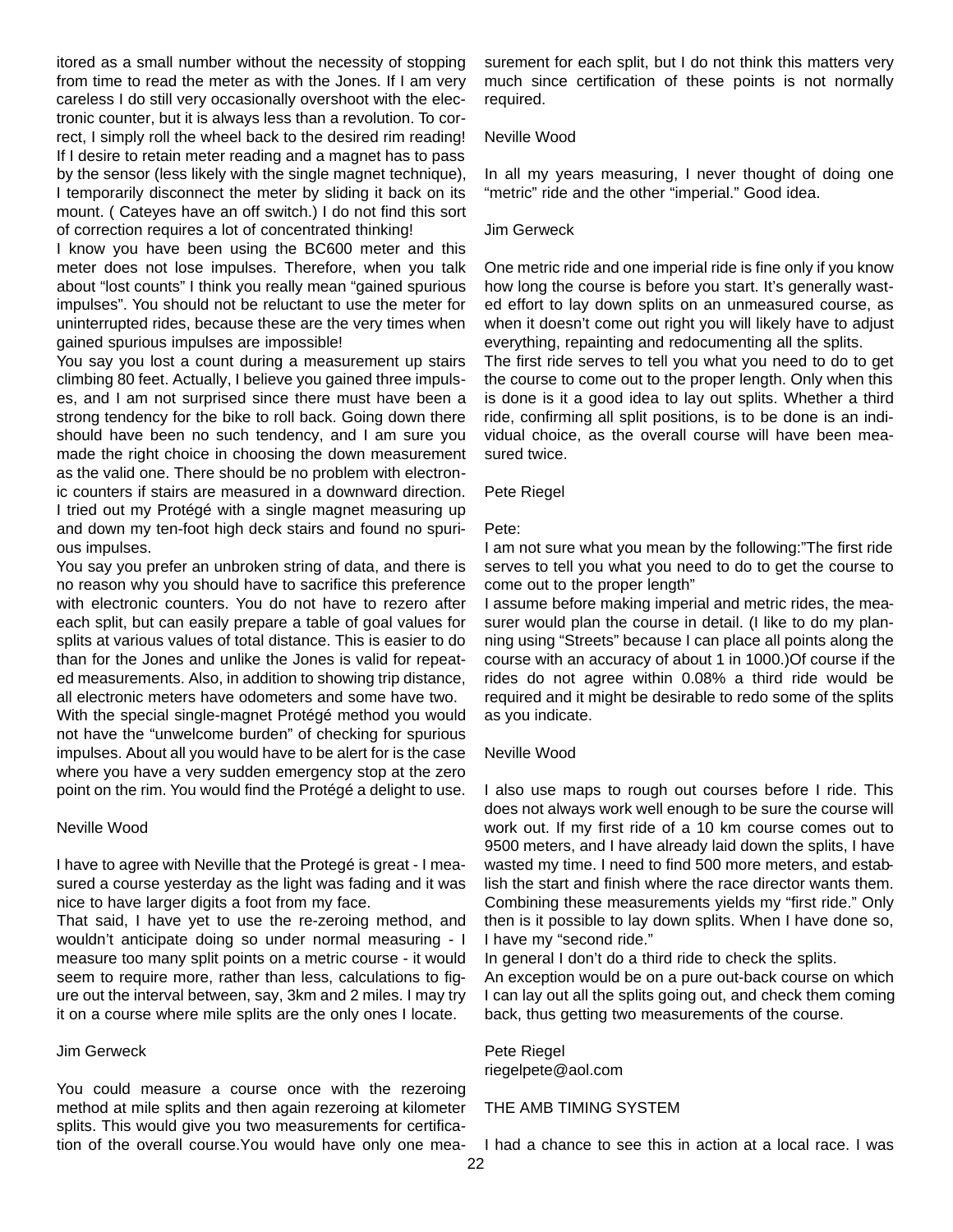especially impressed at how easy it was to lay down the sensor - just a pair of parallel wires, instead of heavy rubber mats.

The downside is that the chips provide the power, and they are more expensive than mat-activated chips.

Also, the chips are worn around the ankle using a velcro strap. None of the runners appeared to mind.

I checked some select times later and found that they matched up just fine.

#### Pete Riegel

AMB system is a very accurate system and easy to lay down. Why we still use the other system is very easy. With Championchips we are able to set up a back up system, computers can fail. Championchip has been proved for more than 4000 events a year. Economics, AMB chip is a battery power chip that last for 3 years compared to a Championchip wich is passive(no Batteries to replace) at at 40 dollars per chip without an option to rent them, Championchip does not riquire to change the battery and they can be rented for a minimal cost.

As a timer, wich system would would prefeer, if you have to carry heavy nats, get a team of volunteers.

#### Pedro Zapata

True, although according to AMB, it's not that you CAN lay down a second, backup mat w/ ChampionChip, but MUST, since there are a fair amount of missed reads by the first mat. At the RRTC meeting presentation in August, the AMB rep claimed a 100 per cent capture rate with their system (assuming the chips are worn correctly). If it works in bike and auto races, where the finish speed is far faster than running, it should be reliable, I would think,

#### Jim Gerweck

Bike and car events are high speed low density events meaning not many people going at the same time thru a reading point. The Olympics were very very low density events.

What would be your excuse to a Race Director if your system crash and you didn't place a back-up system?

I do like the two cable system for the antenna and the ease of the lay down but all comes down to a financial decision. Figure yourself buying 15000 chips at 40 dollars that with a claimed usefull life of 3 years only. What kind of a price you would have to put for your services to have a return on the investment on three years, time that you must referbish the chips again.

I have ask this question to AMB guys at Atlanta, still waiting for the answer. How much is a Race Director willing to pay for his results?

#### Pedro Zapata

There a couple timers here that have the AMB system. I have seen it in action and it is very good technology.

From what I understand from talking to those AMB timers in my area, is that the chip return isn't a problem. I think it is a function of having the ankle strap and only using race day distribution of chips. As a ChampionChip timer, I can live with a chip loss of 1% from my each event I time (which is what I normally expect to see) - its just the cost of doing business, but if I were using AMB, that would be too much of a risk.

It will be interesting to see what develops in the next year or so with all of these competing systems. There are many established timers in the ChampionChip network that are heavily invested in the ChampionChip "Classic" system (as it is now called) that I wonder how immediate the penetration of new systems (the CC active and CC high frequency) will be. For that reason, there may not be so much an incentive to buy into the new technologies right now.

However, for someone that wants to get into the timing business without much expenditure in equipment, purchasing an active system might be just the right option. AMB does allow its timers to rent chips from each other and that could be a significant advantage in the years to come.

However, I don't think there is a definite advantage of using one system over the other with regards to timing and accomplishing the task of producing results. Sure, with active chips, the read efficiency approaches 100% with just one system. Sounds good, except that even with passive cheaper chips used by the CC Classic system, the read efficiency is 99.8 % to 99.9% on the primary system (the first set of mats). So figure 1 or 2 misses per 1000 finishers on the set of mats. Using the secondary system, of course, you approach 100%.

#### Pat Leone

When the three years comes around do the chips just stop, do they get flakey like heart rate transponders, or do they send out a help change my battery tansmission.

What would happen in a race when the chips get to flakey age ? Can you change the battries?

The transponder in a champion chip chip is just a TI RF chip that came out many years ago. They are dirt cheep. You can get them by the barrel full. I am not sure why people are still paying so much for them. All it is is a dirt cheep transponder that has been embeded in a plastic blob with wings. It seems that the only thing that could possibly be paintented by CC is the mats and the blob because TI owns the chip. So get some chips and make your own plastic blobs. Would reduce the cost of chips no end.

The parking structure by the start of one of our races uses the same ITchip in its parking token system. Go in, machine spits out a chip embedied in mini hocky puck. Check out, it eats the puck and calculates the time diffrence.

Run a race with hocky puck in pocket and the timing man about has a heart attack because there are hundreds of finish times with no runner name attached to that chip ID !

JamesM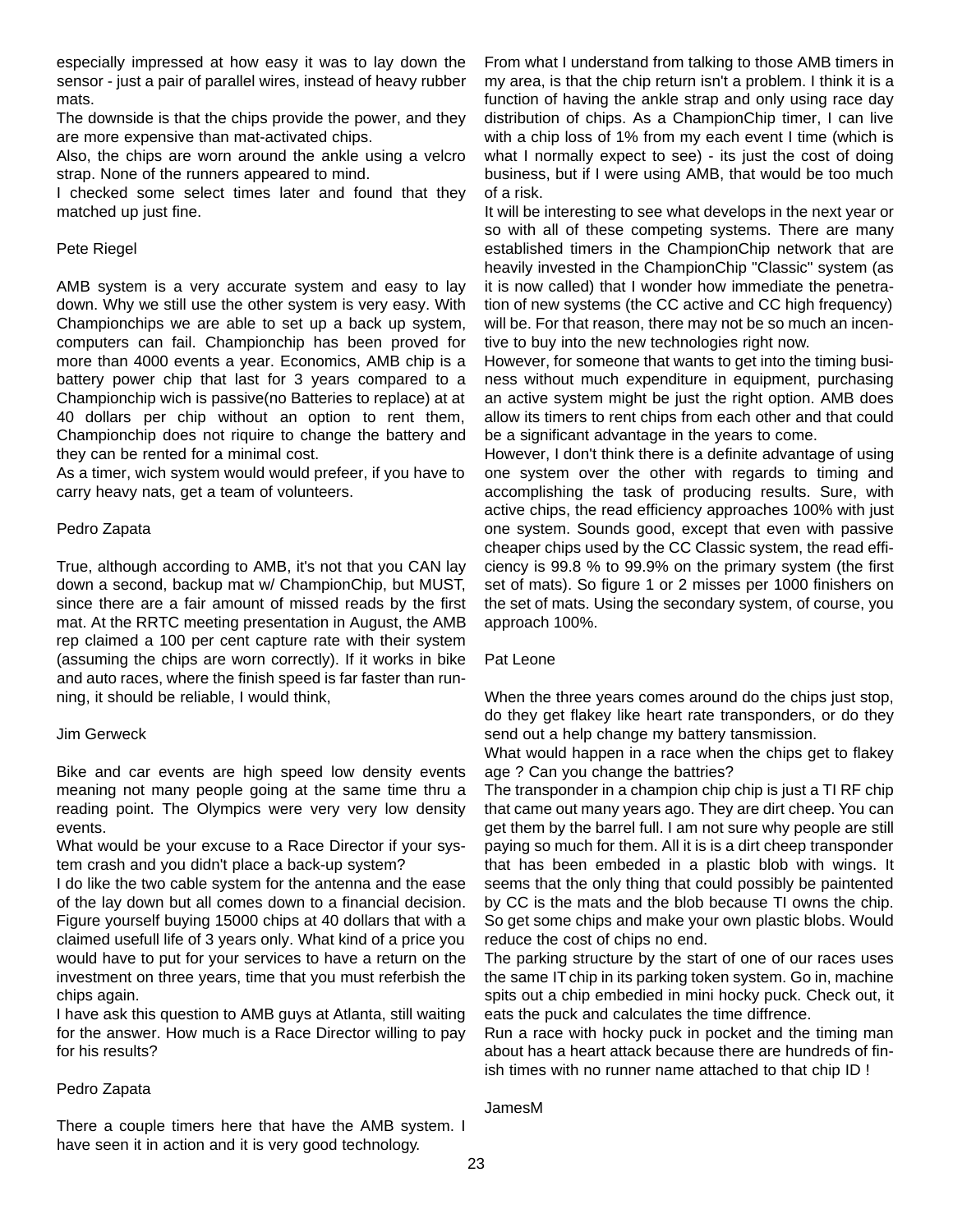### **USATF/RRTC CERTIFIED COURSE LIST New Entries, September - October 2004**

|                    |                            |                              |                                               | m/km pct          |                |              |                               |    |                 |
|--------------------|----------------------------|------------------------------|-----------------------------------------------|-------------------|----------------|--------------|-------------------------------|----|-----------------|
| <b>DISTANCE</b>    | <b>COURSE ID</b>           | <b>ST/LOCATION</b>           | <b>COURSE NAME/RACE</b>                       |                   |                |              | <b>DROF SEP MEASURER</b>      |    | <b>REPLACES</b> |
| 10 km              | AK 04006 FW                | A Anchorage                  | Alaska 10k Classic                            | 3.5               |                |              | 63 F Wilson                   | AΚ | 92007 FW        |
|                    |                            |                              |                                               |                   |                |              |                               |    |                 |
| 42.195 km          | AL 04011 JD                | A Mobile                     | First Light Marathon                          | 0.0               | 1.             |              | L Mattics                     | AL | 03033 JD        |
| 5 km               | AL 04012 JD                | A Fort Rucker                | AAAA Chili 5k                                 | $-0.9$<br>0.0 100 | 9              |              | <b>B</b> McGuire<br>R Carroll |    |                 |
| Cal<br>10 km       | AL 04015 JD<br>AL 04016 JD | A Tuscaloosa<br>A Tuscaloosa | Old Colony Rd. 300m<br>TNT 10k                | 0.0               | $\mathbf{0}$   |              | R Carroll                     |    |                 |
| 10 km              | AL 04018 JD                |                              | Tuscaloosa's Toughest 10k                     | -0.3              |                |              | 5 R Carroll                   |    |                 |
| 5 km               | AL 04019 JD                | A Northport<br>A Mobile      | Panther Pride 5k                              | 0.0               | 3              |              | L Mattics                     |    |                 |
| 5 mi               | AL 04020 JD                | A Northport                  | Roger Pritchett Mem. Wildcat                  | -0.2              | $\mathbf{1}$   |              | R Carroll                     |    |                 |
|                    |                            |                              |                                               |                   |                |              |                               |    |                 |
| 3 mi               | AZ 04007 GAN               | A Sahuarita                  | Quail Creek 3 Mile Loop                       | 0.0               |                |              | 0 G Newman                    |    |                 |
| 5 km               | AZ 04008 GAN               | A Sahuarita                  | Quail Creek 5k Run/Walk                       | $-0.2$            | 3              |              | G Newman                      |    |                 |
|                    |                            |                              |                                               |                   |                |              |                               |    |                 |
| 42.195 km          | CA 04001 KY                | A Weott                      | <b>Humboldt Redwoods</b>                      | 0.0               |                |              | 0 K Young                     | CА | 94021 CW        |
| 21.0975 km         | CA 04002 KY                | A Weott                      | <b>Humboldt Redwoods</b>                      | 0.0               |                |              | 1 K Young                     | CA | 94001 CW        |
| 2.5 km             | CA 04007 TK                | A Oakland                    | Arrowhead Marsh 2.5 km                        | 0.0               | 0 <sub>T</sub> |              | Knight                        | СA | 93014 TK        |
| $1.5 \text{ km}$   | CA 04008 TK                | A Oakland                    | Arrowhead Marsh 1.5 km                        | 0.0               | $0$ T          |              | Knight                        |    |                 |
| 5 km               | CA 04009 TK                | A San Francisco              | Jamba Juice 5k                                | 0.9               | 4 T            |              | Knight                        | СA | 00011 TK        |
| 5 km               | CA 04010 TK                | A San Francisco              | Race for the Cure                             | 0.0               | 6 T            |              | Knight                        | СA | 03009 TK        |
| 5 km               | CA 04011 TK                | A Palo Alto                  | Running of the Bulls 8k                       | 0.0               | 2 T            |              | Knight                        |    |                 |
| 21.0975 km         | CA 04012 TK                | A Monterey                   | Big Sur Marathon - Monterey Bay               | $0.0\,$           | $\mathbf{1}$   | T.           | Knight                        |    |                 |
| 42.195 km          | CA 04013 TK                | A San Francisco              | The Nike 26.2 - Marathon                      | 0.0               | $\mathbf{1}$   | T            | Knight                        |    |                 |
| 21.0795 km         | CA 04014 TK                | A San Francisco              | The Nike 26.2 - Half Marathon                 | 0.0               | 2 <sub>T</sub> |              | Knight                        |    |                 |
| 21.0975 km         | CA 04027 RS                | A Napa                       | Wine Country Half Marathon                    | $-1.0$            | 95             | D            | Thurston                      |    |                 |
| 5 km               | CA 04028 RS                | A Sacramento                 | Pace Race Sacramento 5km                      | 0.0               | $\mathbf{1}$   | D            | Thurston                      |    |                 |
| 5 km               | CA 04029 RS                | A Sacramento                 | Race for the Arts 5km                         | 1.0               | 3              | D            | Thurston                      |    |                 |
| 10 km              | CA 04030 RS                | A Los Angeles                | Azteca 10km Run                               | 0.3               | 5              | R            | Scardera                      |    |                 |
| Cal                | CA 04032 RS                | A Chico                      | Midway Bike Path 1000 ft.                     | $0.0\,$           | 100            | D            | Welch                         |    |                 |
| 5 km               | CA 04033 RS                | A Sacramento                 | Chevy's Fresh Mex 5km                         | $-0.9$            | 31             | D            | Thurston                      |    |                 |
| 12 km<br>42.195 km | CA 04034 RS<br>CA 04035 RS | A Sacramento                 | Chevy's Fresh Mex 12km<br>Lake Tahoe Marathon | -0.4<br>0.4       | 13<br>95       | D<br>D       | Thurston<br>Thurston          | СA | 99053 RS        |
| 42.195 km          | CA 04036 RS                | A Tahoe City<br>A Carlsbad   | Carlsbad Marathon                             | 0.0               | $\mathbf{0}$   |              | G Rahill                      |    |                 |
|                    |                            |                              |                                               |                   |                |              |                               |    |                 |
| 5 km               | CO 04018 DP                | A Fort Carson                | Fort Carson 5k                                | 0.0               | 9              | $\, {\bf B}$ | <b>Bennett</b>                |    |                 |
| Cal                | CO 04019 DP                | A Boulder                    | Boulder Reservoir 400 meter                   | $0.0$ 100         |                | S            | Sellars                       |    |                 |
| 5 km               | CO 04020 DP                | A Westminster                | Holy Cow Trail Stampede                       | 0.0               | $0$ D          |              | Poppers                       | CO | 94007 DP        |
| 10 km              | CO 04021 DP                | A Westminster                | Holy Cow Trail Stampede                       | 0.0               | 0              |              | D Poppers                     |    |                 |
| 5 km               | CO 04022 DP                | A Golden                     | Golden Demon's 5k                             | -1.4              | 4              | D            | Mangan                        |    |                 |
| 5 km               | CO 04023 DP                | A Denver                     | <b>Stapleton Stampede</b>                     | 0.0               | $\mathbf{1}$   | P            | Tanui                         |    |                 |
| 42.195 km          | CO 04024 DP                | A Colorado Springs           | American Discovery Trail                      | 0.1               | $\mathbf{1}$   | T            | Noll                          | CO | 02018 DP        |
| 15 km              | CO 04025 DP                | A Denver                     | <b>Stapleton Stampede</b>                     | 0.0               | $\mathbf{1}$   | P            | Tanui                         |    |                 |
| 42.195 km          | CO 04026 DP                | A Fort Collins               | Easy Street Marathon                          | -0.3              |                |              | 3 M Moore                     | CO | 03021 DP        |
| 42.195 km          | CO 04027 DP                | A Boulder                    | Boulder Backroads Marathon                    | $-0.1$            | 1              |              | <b>B</b> Durden               |    |                 |
| 5 km               | CO 04028 DP                | A Broomfield                 | Credit Union Harvest Run                      | 0.0               | 0              |              | P Tanui                       |    |                 |
| 5 km               | CO 04029 DP                | A Denver                     | Jingle Bell Run                               | 0.0               |                |              | 6 D Poppers                   |    |                 |
| 21.0975 km         | CO 04030 DP                | A Denver                     | Mile High City Half Marathon                  | 0.0               | 1              |              | A Mabry                       | CO | 03019 DP        |
| 42.195 km          | CO 04030 DP                | A Denver                     | Mile High City Marathon                       | 0.0               | $\mathbf{1}$   |              | A Mabry                       | CO | 03020 DP        |
| 42.195 km          | CO 04031 DP                | A Durango                    | The Durango Marathon                          | 2.0               | 3              |              | J Carpenter                   | CO | 02026 DP        |
| 21.0975 km         | CO 04032 DP                | A Durango                    | San Juan Mts. Half Marathon                   | 4.1               | 5              |              | J Carpenter                   |    |                 |
| 10 km              | CO 04033 DP                | A Durango                    | Mesa to Main                                  | 8.6               | 11             | J            | Carpenter                     |    |                 |
|                    |                            |                              |                                               |                   |                |              |                               |    |                 |
| 10 km              | CT 04012 PH<br>CT 04013 PH | A Hartford                   | Hartford Women's 10k<br>Hartford Women's 5k   | $-1.2$            |                |              | 7 P Hawley                    |    |                 |
| 5 km<br>5 km       | CT 04014 PH                | A Hartford<br>A Monroe       | Lakewood Trumbull YMCA 5k                     | $-0.6$<br>0.0     | 3              |              | P Hawley<br>0 B Stephenson    |    |                 |
| 5 km               | CT 04015 PH                | A Stratford                  | <b>MADD DASH 5k</b>                           | 0.0               | 13             | B            | Stephenson                    |    |                 |
| Cal                | CT 04016 PH                | A Somers                     | Field Road 1000 ft.                           | $0.0\,$           | 100            |              | R Arsenault                   |    |                 |
| 5 km               | CT 04017 PH                | A Somers                     | Somers Great Escape 5k                        | 0.0               |                |              | 2 R Arsenault                 |    |                 |
| 42.195 km          | CT 04018 PH                | A Hartford                   | Greater Hartford Marathon                     | 0.0               | 0 P            |              | Hawley                        | СT | 00015 DR        |
| 21.0975 km         | CT 04019 PH                | A Hartford                   | Greater Hartford Half Marathon                | 0.0               | $\mathbf{1}$   |              | P Hawley                      |    |                 |
| 5 km               | CT 04020 PH                | A Hartford                   | Huck Finn 5k                                  | 0.0               | 9              | D            | <b>Bolt</b>                   | СT | 03012 DR        |
|                    |                            |                              |                                               |                   |                |              |                               |    |                 |
| 5 km               | DC 04002 RT                | A Washington                 | Pennsylvania Avenue 5 & 10 K                  | 0.0               |                |              | 0 R Thurston                  |    |                 |
| 1 mi               | DC 04003 RT                | A Washington                 | Pennsylvania Avenue Mile                      | 0.0               | 0              |              | R Thurston                    |    |                 |
|                    |                            |                              |                                               |                   |                |              |                               |    |                 |
| 5 km               | DE 04001 LMB               | A Wilmington                 | Making Strides 5k                             | 0.0               |                |              | 1 D White                     |    |                 |
|                    |                            |                              |                                               |                   |                |              |                               |    |                 |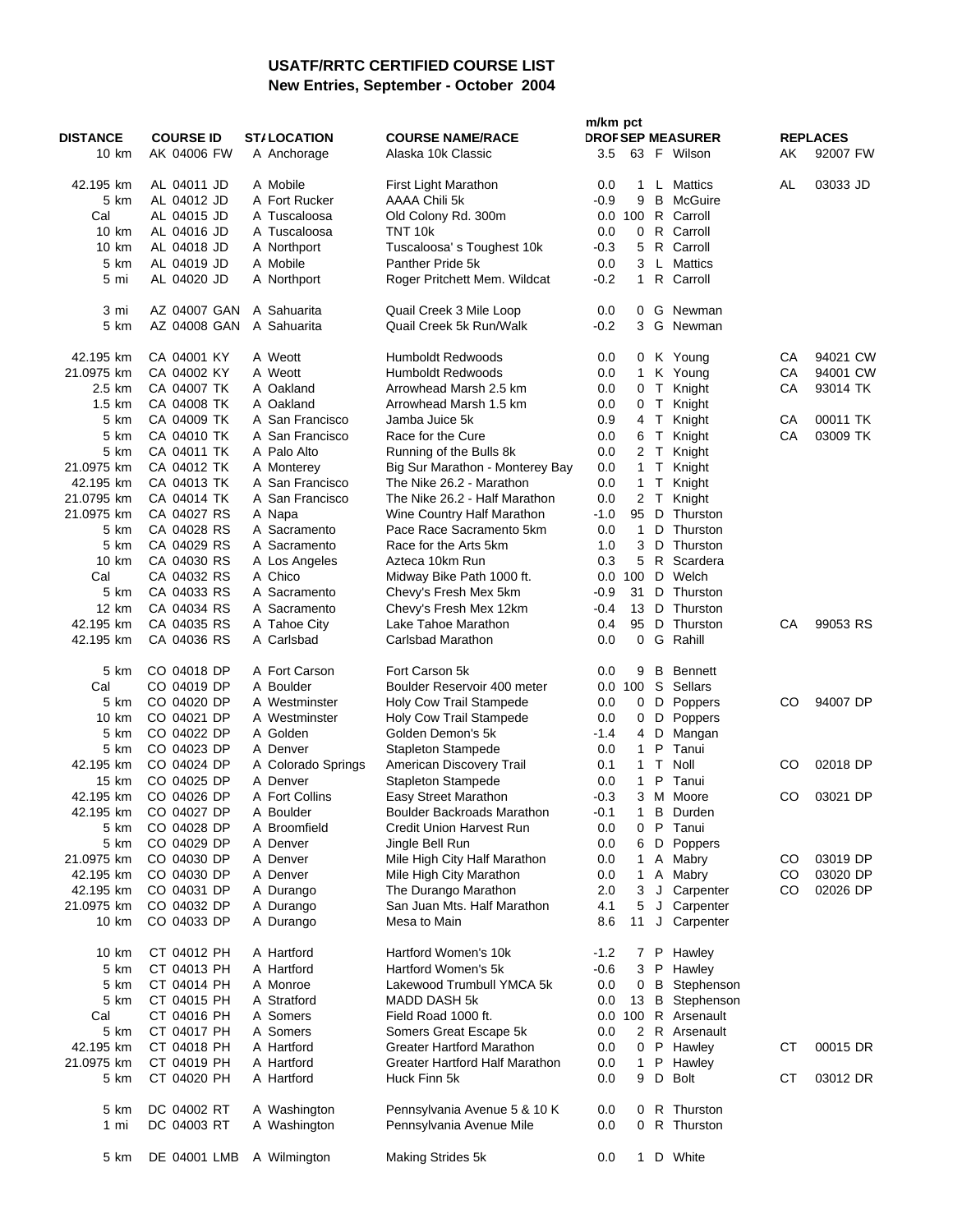|                        |                            |                            |                                                 | m/km pct                  |                                |                      |           |                 |
|------------------------|----------------------------|----------------------------|-------------------------------------------------|---------------------------|--------------------------------|----------------------|-----------|-----------------|
| <b>DISTANCE</b>        | <b>COURSE ID</b>           | <b>ST/LOCATION</b>         | <b>COURSE NAME/RACE</b>                         | <b>DROF SEP MEASURER</b>  |                                |                      |           | <b>REPLACES</b> |
| 10 km                  | FL 04031 DL                | A Largo                    | Seminole Stampede 10k                           | 0.0                       |                                | 5 E McDowell         |           |                 |
| 5 km                   | FL 04036 DL                | A Palm Bay                 | Palm Bay Freedom Run/Walk                       | 0.0                       | B<br>$\mathbf{1}$              | Dillard              |           |                 |
| 10 km                  | FL 04037 DL                | A Melbourne                | Eye of the Dragon 10k                           | 0.0                       | B<br>0                         | Dillard              | FL        | 92049 DL        |
| 5 km                   | FL 04038 DL                | A St. Petersburg           | Race for the Cure 2004                          | 0.0                       | 10 E                           | McDowell             | <b>FL</b> | 03037 DL        |
| 5 km                   | FL 04039 DL                | A Jacksonville             | Children's Way 5k                               | 0.0                       | $\mathbf{1}$<br>D              | Aldred               |           |                 |
| 21.0975 km             | FL 04040 DL                | A Jacksonville             | Marine Corps Half Marathon                      | 0.0                       | $\overline{2}$<br>D            | Aldred               |           |                 |
| 5 km                   | FL 04041 DL                | A Jacksonville             | Run for the Pies-Champions                      | 0.0                       | D<br>9                         | Aldred               |           |                 |
| 21.0975 km             | FL 04042 DL                | A W. Palm Beach            | Palm Bay Half Marathon<br>Palm Beach Marathon   | 0.0                       | 0<br>D<br>0<br>D               | Loeffler<br>Loeffler |           |                 |
| 42.195 km<br>42.195 km | FL 04043 DL<br>FL 04044 DL | A W. Palm Beach<br>A Cocoa | Space Coast Marathon                            | 0.0<br>0.0                | B<br>0                         | Sher                 |           |                 |
| 10 km                  | FL 04045 DL                | A Boca Raton               | Boca Raton 10k                                  | 0.2                       | $\overline{2}$                 | G Witkowski          |           |                 |
| 5 km                   | FL 04046 DL                | A W. Palm Beach            | <b>JCC 5k Torch Run</b>                         | 0.0                       | D<br>0                         | Loeffler             |           |                 |
| 5 km                   | FL 04047 DL                | A Cooper City              | S W Ranches 5k                                  | 0.0                       |                                | 3 G Witkowski        |           |                 |
| 21.0975 km             | FL 04048 DL                | A Weston                   | Weston Rotary Half Marathon                     | 0.0                       | G<br>$\mathbf{2}^{\circ}$      | Witkowski            | FL        | 03043 DL        |
| 5 km                   | FL 04049 DL                | A Weston                   | Weston Rotary 5k                                | 0.0                       | G<br>0                         | Witkowski            |           |                 |
| 5 km                   | FL 04050 DL                | A Palm Harbor              | Run to the Rock 5k                              | 0.0                       | 9                              | G McFerren           |           |                 |
| 5 km                   | FL 04051 DL                | A Wellington               | <b>Wellington Community 5k</b>                  | 0.0                       | $\mathbf{1}$<br>G              | Witkowski            |           |                 |
| 5 km                   | FL 04052 DL                | A Tallahassee              | The Albertson's 5k                              | 0.0                       | 5<br>B                         | McGuire              |           |                 |
| 10 km                  | FL 04053 DL                | A St. Petersburg           | Run for the Kids 10k                            | 0.1                       | $\mathbf{1}$<br>A              | Johnson              |           |                 |
| 5 km                   | FL 04054 DL                | A Jacksonville             | Cash 5k                                         | 0.0                       | $\mathbf{1}$<br>D              | Aldred               |           |                 |
| 5 km                   | FL 04055 DL                | A Jacksonville             | Festival of Lights 5k                           | 0.0                       | $\overline{2}$<br>D            | Aldred               |           |                 |
| 5 km                   | FL 04056 DL                | A Jacksonville             | Freedom 5k                                      | 0.0                       | D<br>4                         | Aldred               |           |                 |
| 5 km                   | FL 04057 DL                | A Jacksonville             | <b>Shands Superbowl Run</b>                     | 0.0                       | $\mathbf{1}$<br>D              | Aldred               |           |                 |
| 5 km                   | FL 04058 DL                | A Gulfport                 | Gulfport Chamber Challenge 5k                   | 0.0                       | 4<br>A                         | Johnson              |           |                 |
| Cal                    | GA 04011 WG                | A Hiram                    | Silver Comet Trail 333.2m                       | 0.0 100                   | S.                             | Hubbart              |           |                 |
| 5 km                   | GA 04012 WC                | A Calhoun                  | United Way Unity Run 5k                         | 0.3                       | 9<br>W                         | Cornwell             | GA        | 01016 WC        |
| 5 km                   | GA 04013 WC                | A Dalton                   | Carpet Capital 5k                               | 0.4                       | $\overline{4}$<br>W            | Cornwell             |           |                 |
| 50 km                  | GA 04014 WC                | A Peachtree City           | Peachtree City 50k                              | 0.0                       | $0$ D                          | Olson                |           |                 |
| Cal                    | GA 04015 WC                | A Peachtree City           | Holly Grove Rd. 1013.72 ft                      | 0.0 100                   | D                              | Olson                |           |                 |
| 5 km                   | GA 04016 WC                | A Augusta                  | ASU Jaguar Jaunt 5k                             | 0.0<br>$\mathbf{1}$       | $\top$                         | Crute                | GA        | 01017 WC        |
| Cal                    | GA 04017 WC                | A Alpharetta               | Windward Concourse 1000 ft.                     | 0.0 100 W                 |                                | Cornwell             |           |                 |
| 5 km                   | GA 04018 WC                | A Alpharetta               | "Go Red For Women"                              | 0.0                       | 2 W                            | Cornwell             |           |                 |
| Cal<br>5 km            | GA 04019 WC<br>GA 04020 WC | A Millen<br>A Ellijay      | Jenkins Co. Millen 1000 meter<br>Apple Festival | 100<br>0.0<br>0.3         | R<br>J<br>4                    | Miller<br>Hite       |           |                 |
|                        |                            |                            |                                                 |                           |                                |                      |           |                 |
| 21.0975 km             | IA 04005 MF                | A Des Moines               | Drake Relays Half Marathon                      | -0.3                      | 2                              | M Franke             |           |                 |
| $0.5$ mi               | IA 04006 MF                | A Iowa City                | Iowa City Road Races 1/2 Mile                   | 0.0                       | 3<br>J                         | Shimek               |           |                 |
| 1 mi                   | IA 04007 MF                | A Iowa City                | Iowa City Road Races 1 Mile                     | 0.0                       | $\mathbf{1}$<br>J              | Shimek               |           |                 |
| 5 km                   | IA 04008 MF                | A Sioux City               | Siouxland Lewis & Clark 5k                      | 32 <sup>2</sup><br>$-0.6$ | S                              | Uhl                  |           |                 |
| 21.0975 km             | IA 04075 PR                | A Des Moines               | Des Moines Half Marathon                        | $\mathbf{1}$<br>0.1       | L                              | Joline               | ΙA        | 03011 MF        |
| 42.195 km              | IA 04076 PR                | A Des Moines               | Des Moines Marathon                             | 0.1                       | $\mathbf{1}$<br>L.             | Joline               | IA        | 03015 MF        |
| 5 km                   | IL 04006 KU                | A Moline                   | Crimestoppers 5k Run                            | 0.0                       | 0                              | K Ungurean           |           |                 |
| 10 km                  | IL 04007 KU                | A Rock Island              | Nancy M. Kapheim Memorial                       | $0.0\,$                   | $\mathbf{1}$                   | K Ungurean           |           |                 |
| 5 km                   | IL 04008 KU                | A Rock Island              | Nancy M. Kapheim Memorial                       | 0.0                       | 2                              | K Ungurean           |           |                 |
| 42.195 km              | IL 04012 KU                | A Rock Island              | <b>Quad Cities Marathon</b>                     | 0.0                       | 0                              | K Ungurean           | IL        | 03011 KU        |
| 5 km                   | IL 04056 JW                | A Chicago                  | Chris Zorich Run 5k                             | 0.0                       | J<br>$\overline{2}$            | Wight                | IL        | 03061 JW        |
| 5 km                   | IL 04074 JW                | A Chicago                  | Jim Gibbons Run 5k                              | 0.0                       | $\overline{2}$<br>J            | Knoedel              | IL.       | 00042 JW        |
| 5 km                   | IL 04075 JW                | A Palatine                 | Race for Young Life                             | 0.0                       | 3<br>J                         | Wight                | IL        | 03065 JW        |
| 5 km                   | IL 04076 JW                | A University Park          | I Care for Autism                               | 0.0                       | $\mathsf{C}$<br>3              | Hinde                | IL        | 04022 JW        |
| 5 km                   | IL 04077 JW                | A Evanston                 | Ricky Byrdsong 5k                               | $0.0\,$                   | J<br>0                         | Knoedel              | IL        | 00045 JW        |
| 5 km                   | IL 04078 JW                | A Wheaton                  | Veterans Day Run 5k                             | 0.0                       | $\mathsf{C}$<br>$\overline{2}$ | Hinde                |           |                 |
| 10 km                  | IL 04079 JW                | A Oak Brook                | Run for Fun 10k                                 | 0.0                       | C<br>1                         | Hinde                | IL        | 04044 JW        |
| 5 km                   | IL 04080 JW                | A Elk Grove Village        | Rainbows Run 5k                                 | 0.0                       | C<br>0                         | Hinde                |           |                 |
| 5 km                   | IL 04081 JW                | A Chicago                  | Bastille Day 5k                                 | 0.0                       | $\mathsf{C}$<br>$\overline{2}$ | Hinde                | IL        | 03068 JW        |
| 10 mi                  | IL 04082 JW                | A Chicago                  | Insurance All-American Run                      | 0.0                       | J<br>0                         | Knoedel              |           |                 |
| 5 km                   | IL 04083 JW                | A Palatine                 | Forest Grove Athletic Club 5k                   | 0.0                       | 0<br>J                         | Knoedel              | IL        | 03033 JW        |
| 5 km                   | IL 04086 JW                | A Sugar Grove              | Sugar Grove 5k                                  | 0.0                       | 5<br>C                         | Hinde                | IL        | 94023 JW        |
| 10 km                  | IL 04087 JW                | A Palos Heights            | Run for the Health of It                        | 0.0                       | $\mathbf{1}$                   | C Hinde              |           |                 |
| 5 km                   | IL 04090 JW                | A Chicago                  | Chinatown 5k                                    | 0.0                       | N<br>0                         | Marquez              |           |                 |
| 5 km                   | IL 04091 JW                | A Orland Park              | Citizens for Orland's Children                  | 0.0                       | C<br>0                         | Hinde                |           |                 |
| 21.0975 km             | IL 04092 JW                | A Chicago                  | Chicago Half Marathon                           | 0.0                       | J<br>0                         | Knoedel              | IL        | 03094 JW        |
| 5 km                   | IL 04093 JW                | A Chicago                  | La Villita 5k Run                               | 0.0                       | $\overline{2}$<br>C            | Hinde                | IL        | 03076 JW        |
| 5 km                   | IL 04094 JW                | A Chicago                  | Can You Stand the Heat 5k                       | 0.0                       | C<br>0                         | Hinde                | IL        | 03085 JW        |
| 21.0975 km             | IL 04095 JW                | A Chicago                  | Chicago Distance Classic                        | 0.0                       | N<br>0                         | Marquez              |           |                 |
| 5 km                   | IL 04096 JW                | A Chicago                  | Chicago Distance Classic 5k                     | 0.0                       | N<br>0                         | Marquez              | IL        | 03082 JW        |
| 5 km                   | IL 04097 JW                | A Chicago                  | Life Without Lupus 5k                           | 0.0                       | N<br>0                         | Marquez              | IL        | 03095 JW        |
| 25 km                  | IL 04098 JW                | A Channahon                | National Heritage Corridor 25k                  | 0.0                       | $\mathbf{1}$                   | C Hinde              | IL        | 00055 JW        |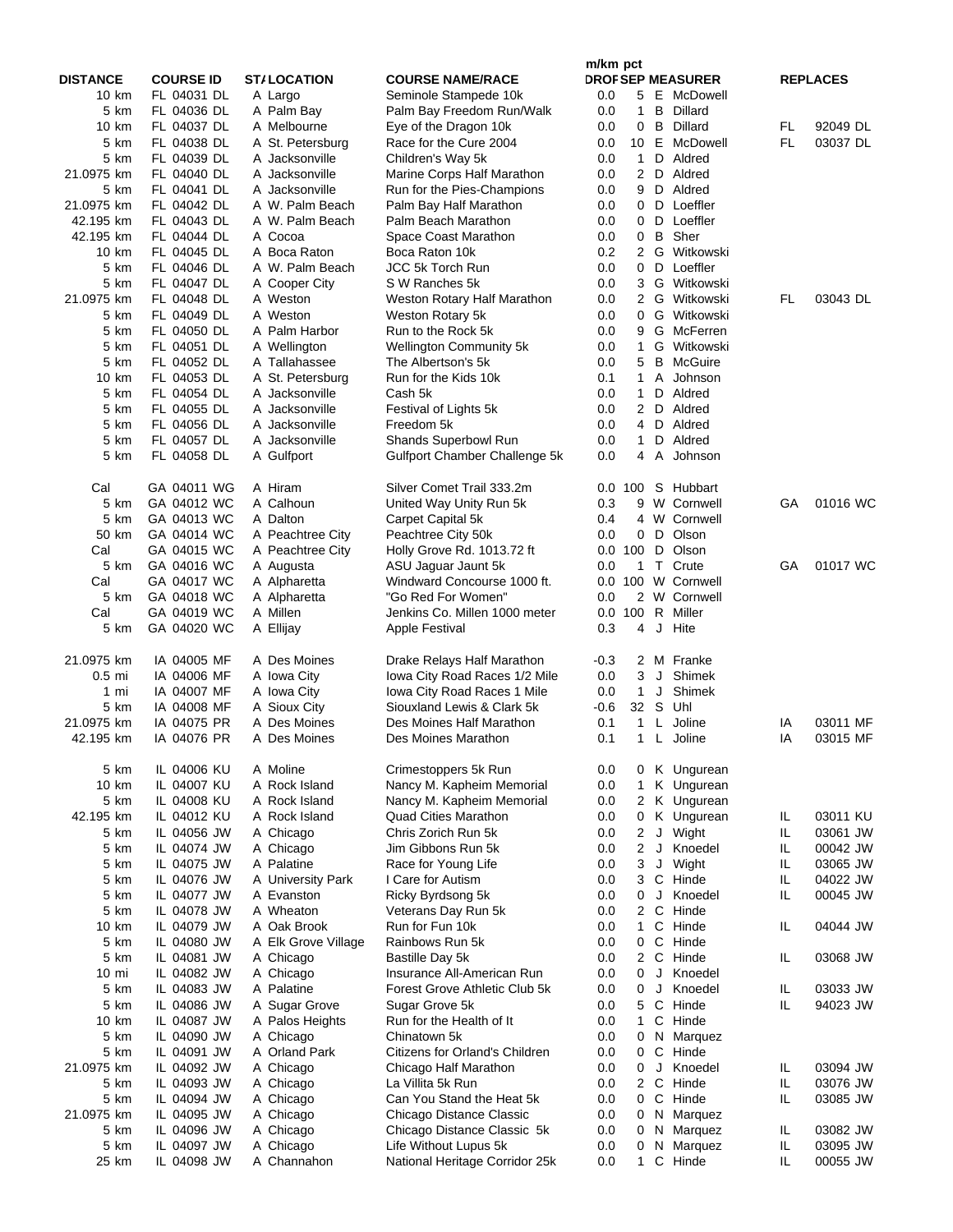|                 |                            |                          |                                               | m/km pct   |                |              |                          |    |                 |
|-----------------|----------------------------|--------------------------|-----------------------------------------------|------------|----------------|--------------|--------------------------|----|-----------------|
| <b>DISTANCE</b> | <b>COURSE ID</b>           | <b>ST/LOCATION</b>       | <b>COURSE NAME/RACE</b>                       |            |                |              | <b>DROF SEP MEASURER</b> |    | <b>REPLACES</b> |
| 5 km            | IL 04099 JW                | A Downers Grove          | Thanksgiving Day 5k                           | 0.0        |                |              | 6 C Hinde                |    |                 |
| 5 km<br>5 km    | IL 04101 JW<br>IL 04102 JW | A Marengo<br>A Grayslake | Marengo Midnight Run<br>Run on the Prairie 5k | 0.0<br>0.0 | 5              |              | C Hinde<br>16 N Marquez  |    |                 |
| 5 km            | IL 04103 JW                | A Elmhurst               | <b>Breadbasket Classic</b>                    | 0.0        |                |              | 0 C Hinde                | IL | 03096 JW        |
| 5 km            | IL 04104 JW                | A Chicago                | Step Out to Stop Abuse 5k                     | 0.0        | 5              |              | J Wight                  |    |                 |
| 5 km            | IL 04105 JW                | A Libertyville           | Rally for Autism                              | 0.0        | $\overline{2}$ | J            | Wight                    | IL | 03087 JW        |
| 5 km            | IL 04106 JW                | A Chicago                | <b>MMRF Ann Landers Race</b>                  | 0.0        |                |              | 5 J Wight                |    |                 |
| 5 km            | IL 04107 JW                | A Chicago                | Nike One Hit Wonders 5k                       | 0.0        | 0              | J            | Knoedel                  |    |                 |
| 10 km           | IL 04108 JW                | A Chicago                | Nike One Hit Wonders 10k                      | 0.0        | 0              | J            | Knoedel                  |    |                 |
|                 |                            |                          |                                               |            |                |              |                          |    |                 |
| 42.195 km       | IN 04013 MW                | A Warsaw                 | Lake City Marathon                            | 0.0        |                |              | 0 M Skipper              |    |                 |
| Cal             | IN 04014 MW                | A Warsaw                 | 300s Half Mile Calibration                    |            | 0.0 100        |              | M Skipper                |    |                 |
| 21.0975 km      | IN 04015 MW                | A Indianapolis           | Indianapolis Half Marathon                    | 0.0        | 0              | J            | Sauer                    | IN | 00015 MW        |
| 42.195 km       | <b>IN 04016 MW</b>         | A Indianapolis           | Indianapolis Marathon                         | 0.0        | 0              |              | J Sauer                  | IN | 00014 MW        |
|                 |                            |                          |                                               |            |                |              |                          |    |                 |
| 4 mi            | KS 04030 BG                | A Wichita                | East High Community Run                       | $-0.2$     | 1.             |              | S Riley                  |    |                 |
| 5 km            | KS 04031 BG                | A Wichita                | Wichita Race for the Cure                     | 0.0        | 5              | S            | Riley                    |    |                 |
| 10 km           | KS 04034 BG                | A Abilene                | Chisholm Trail 10k II                         | 0.1        | 3              | $\mathsf{L}$ | Richardson               |    |                 |
| 5 km            | KS 04035 BG                | A Lansing                | Steeplechase 5k                               | 0.0        | $\mathbf 0$    | S            | Riley                    |    |                 |
| 5 km            | KS 04044 BG                | A Wichita                | Great Pumpkin Run II                          | $-0.6$     | 4              | L.           | Richardson               |    |                 |
|                 |                            |                          |                                               |            |                |              |                          |    |                 |
| 1 mi            | KY 04059 PR                | A Louisville             | Southern Parkway Mile                         |            | 3.8 100        | P            | Mahoney                  |    |                 |
| Cal             | KY 04069 PR                | A Louisville             | Eleanor Avenue 500 meter                      |            | 0.0 100        | J            | Mazzoni                  |    |                 |
| 5 km            | KY 04070 PR                | A Louisville             | Highlands Cup 5k                              | 0.0        | 3              | J            | Mazzoni                  |    |                 |
| Cal             | MA 04014 RN                | A Falmouth               | Shining Sea Bike Path 1000 ft.                |            |                |              | 0.0 100 J Gerweck        |    |                 |
| 7 mi            | MA 04015 RN                | A Falmouth               | <b>Falmouth Road Race</b>                     | 0.0        | 58             | J            | Gerweck                  |    |                 |
| 1 mi            | MA 04016 RN                | A Newburyport            | <b>High Street Mile</b>                       |            |                |              | 1.9 100 S Vaitones       | МA | 91011 RN        |
| 42.195 km       | MA 04018 RN                | A Wakefield              | 24 Hour Marathon                              | 0.0        |                |              | 0 L Horlick              | МA | 99018 RN        |
| 5 km            | MA 04020 RN                | A Boston                 | Brian Honan 5k                                | $-0.2$     | 4              |              | S Vaitones               |    |                 |
| 5 km            | MA 04021 RN                | A Somerville             | Shape Up Somerville 5k                        | 0.9        |                |              | 2 S Vaitones             |    |                 |
| 3 mi            | MA 04022 RN                | A Newton                 | Paddy's Shillelagh Shuffle                    | $-0.3$     | $\mathbf{3}$   |              | S Vaitones               |    |                 |
| 5 km            | MA 04023 RN                | A Boston                 | Komen Race for the Cure                       | $-0.3$     | $\overline{4}$ |              | S Vaitones               |    |                 |
|                 |                            |                          |                                               |            |                |              |                          |    |                 |
| 15 km           | MD 04002 RT                | A Greenbelt              | Larry Noel 15k                                | 0.5        | 1              |              | R Thurston               | MD | 02028 RT        |
|                 |                            |                          |                                               |            |                |              |                          |    |                 |
| 10 km           | ME 04009 RF                | A Portland               | Portland Peninsula 10k                        | 0.0        | 6              |              | R Shevenell              |    |                 |
| 5 km            | ME 04010 RF                | A Falmouth               | Dan Cardillo 5k Road Race                     | 0.4        | 5              |              | C Burnie                 |    |                 |
| 5 km            | MI 04009 SH                | A Northville             | <b>Fifth/Third Solstice</b>                   | 1.6        |                | 12 D         | Kurtis                   |    |                 |
| 1 mi            | MI 04010 SH                | A Northville             | <b>Mustang Mile</b>                           | 29.2       |                |              | 68 D Kurtis              |    |                 |
| 10 km           | MI 04011 SH                | A Farmington             | Mary Angela                                   | 0.0        |                |              | 0 K Medelis              |    |                 |
| 1 km            | MI 04013 SH                | A Dearborn               | Levagood Park Course                          | 0.0        |                |              | 0 S Hubbard              |    |                 |
| 5 km            | MI 04014 SH                | A Ann Arbor              | Pfund Run                                     | $-0.2$     | 19             |              | K Medelis                |    |                 |
| 5 km            | MI 04015 SH                | A Detroit Lakes          | St. John Health                               | 1.6        | 3              |              | S Hubbard                | MI | 03021 SH        |
| 21.0975 km      | MI 04016 SH                | A Detroit Lakes          | Detroit Free Press/Flagstar Bank              | 0.4        | $\mathbf{1}$   |              | S Hubbard                |    |                 |
| 42.195 km       | MI 04017 SH                | A Detroit Lakes          | Detroit Free Press/Flagstar Bank              | 0.2        | $\mathbf{1}$   |              | S Hubbard                | MI | 03020 SH        |
|                 |                            |                          |                                               |            |                |              |                          |    |                 |
| 10 km           | MN 04020 RR                | A Minneapolis            | Lifetime Fitness Tri                          | 0.0        | 3              |              | D Wright                 |    |                 |
| 10 km           | MN 04021 RR                | A Walker                 | Walker                                        | $-0.8$     | $\mathbf{2}$   |              | R Recker                 |    |                 |
| 8 km            | MN 04022 RR                | A Moorhead               | <b>Red River Valley</b>                       | 0.0        | 4              |              | D Summers                |    |                 |
| 42.195 km       | MN 04023 RR                | A St. Paul               | St. Paul                                      | $-0.6$     | $^{2}$         |              | D Wright                 |    |                 |
| 5 km            | MN 04023 RR                | A St. Paul               | TCM <sub>5k</sub>                             | 0.0        | 1              |              | D Wright                 |    |                 |
| 21.0975 km      | MN 04025 RR                | A Detroit Lakes          | Beardsley                                     | $-0.1$     | 1              |              | D Summers                |    |                 |
| 5 km            | MN 04026 RR                | A Detroit Lakes          | Beardsley                                     | $-0.2$     | 2              |              | D Summers                |    |                 |
| $10 \text{ mi}$ | MN 04027 RR                | A White Bear Lake        | <b>White Bear</b>                             | 0.0        | 0              |              | M Machus                 |    |                 |
| 5 km            | MN 04028 RR                | A Roseville              | Grass Lake                                    | $-0.2$     |                |              | 12 R Recker              |    |                 |
| 5 km            | MN 04029 RR                | A St. Paul               | East Phalen                                   | 0.0        | $\mathbf{1}$   |              | R Recker                 |    |                 |
| 5 km            | MN 04030 RR                | A Burnsville             | <b>Burnsville</b>                             | 0.0        | 2              | Е            | Paulson                  |    |                 |
| 5 km            | MN 04031 RR                | A Minneapolis            | Newman                                        | 0.0        |                |              | 2 R Recker               |    |                 |
| 10 km           | MN 04032 RR                | A Maple Grove            | Elm Creek                                     | 0.0        | 3              |              | R Recker                 |    |                 |
| 5 km            | MN 04033 RR                | A Maple Grove            | Elm Creek                                     | 0.0        | 4              |              | R Recker                 |    |                 |
|                 |                            |                          |                                               |            |                |              |                          |    |                 |
| 5 km            | MO 04028 BG                | A St. Charles            | Barnwell 5km                                  | 0.8        | 3              | J            | Neuschwander             |    |                 |
| 5 km            | MO 04029 BG                | A Earth City             | St. Louis PACE Race                           | 0.0        | 0              | J            | Neuschwander             |    |                 |
| 21.0975 km      | MO 04032 BG                | A St. Charles            | Lewis & Clark Half Marathon                   | $-0.1$     | 0              | J            | Neuschwander             | МO | 03034 BG        |
| 42.195 km       | MO 04033 BG                | A St. Charles            | Lewis & Clark Marathon                        | $-0.1$     | 0              |              | J Neuschwander           | МO | 03033 BG        |
| 5 km            | MO 04036 BG                | A Platte city            | Duck & Run                                    | 0.0        | 0              |              | <b>B</b> Taylor          |    |                 |
| 10 km           | MO 04037 BG                | A Platte city            | Duck & Run                                    | 0.0        | 0              |              | <b>B</b> Taylor          |    |                 |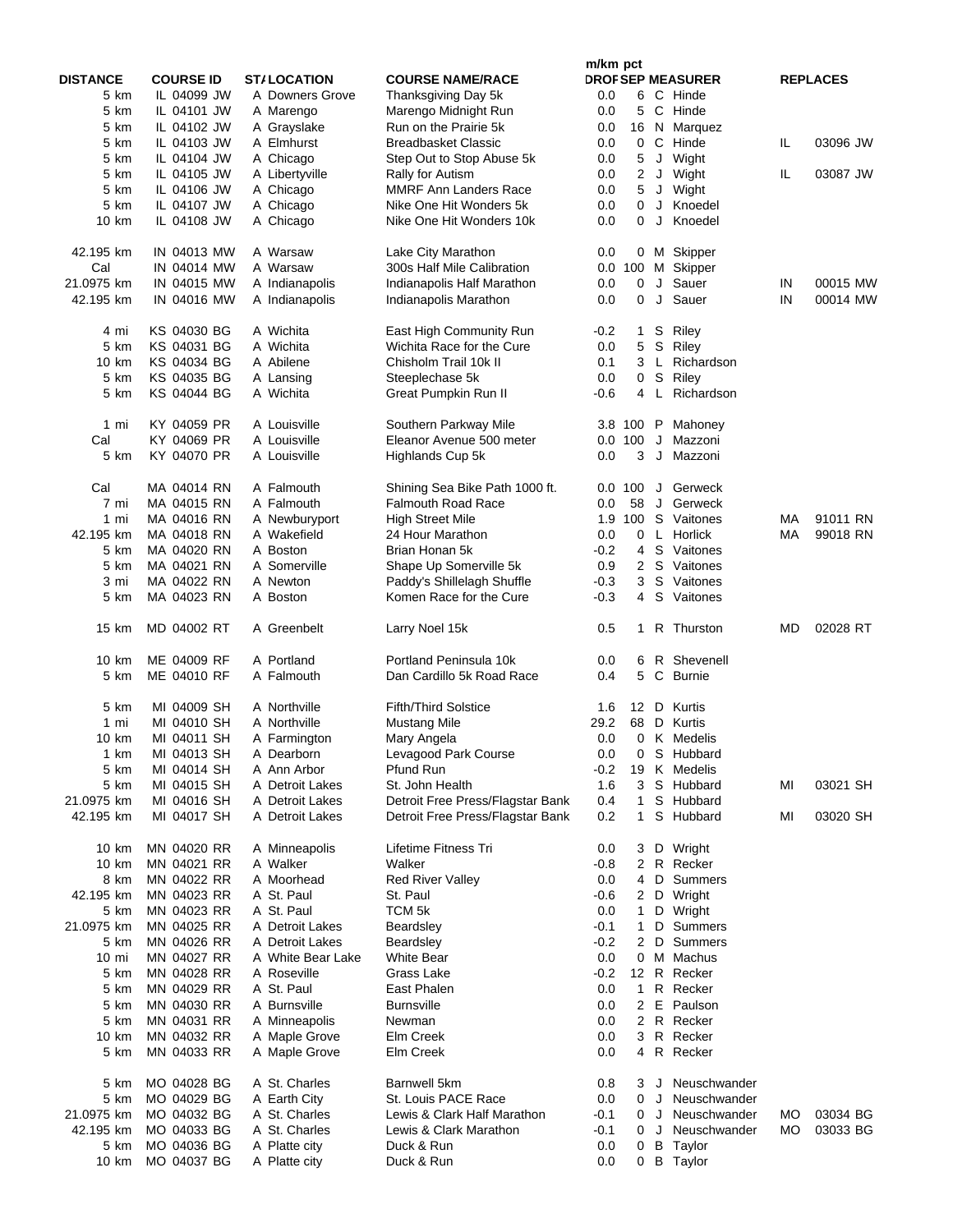|                 |                                   |                          |                                                        | m/km pct   |                      |                |                          |           |                 |
|-----------------|-----------------------------------|--------------------------|--------------------------------------------------------|------------|----------------------|----------------|--------------------------|-----------|-----------------|
| <b>DISTANCE</b> | <b>COURSE ID</b>                  | <b>ST/LOCATION</b>       | <b>COURSE NAME/RACE</b>                                |            |                      |                | <b>DROF SEP MEASURER</b> |           | <b>REPLACES</b> |
| 5 km            | MO 04038 BG                       | A St. Louis              | Jack-O-Lantern Jog                                     | 0.2        | 2                    |                | J Neuschwander           |           |                 |
| 5 km            | MO 04039 BG                       | A Springfield            | Sunshine Run                                           | 3.0        | 25                   |                | R Johnson                |           |                 |
| 10 km           | MO 04040 BG                       | A Springfield            | Sunshine Run                                           | 1.5        | 13                   |                | R Johnson                |           |                 |
| 5 km            | MO 04041 BG                       | A Chesterfield           | Gumbo Flats                                            | 0.0        | 0                    |                | J Neuschwander           |           |                 |
| 10 km           | MO 04042 BG                       | A Chesterfield           | Gumbo Flats                                            | 0.0        | $\Omega$             | J              | Neuschwander             |           |                 |
| 5 km            | MO 04043 BG                       | A Springfield            | <b>Phelps Grove</b>                                    | 1.6        | 8                    |                | R Johnson                |           |                 |
| 10 km           | NC 04044 PH                       | A Fayetteville           | Running of the Bulls 10k                               | 0.0        | 0                    | $\mathsf J$    | Ramirez                  |           |                 |
| 20 km           | <b>NC 04045 PH</b>                | A Hickory                | Bakers Mountain 20k Challenge                          | 0.0        |                      | 0 M            | Surface                  |           |                 |
| Cal             | NC 04046 PH                       | A Emerald Isle           | Emerald Drive 1000 ft.                                 |            | 0.0 100              | P              | Hronjak                  |           |                 |
| 5 km            | <b>NC 04047 PH</b>                | A Emerald Isle           | Dog Days of Summer Triathlon                           | 0.0        |                      | $0$ $P$        | Hronjak                  |           |                 |
| $12 \,$ mi      | <b>NC 04048 PH</b>                | A Emerald Isle           | Dog Days of Summer Triathlon                           | 0.0        | 0                    | $\mathsf P$    | Hronjak                  |           |                 |
| 5 km            | NC 04050 PH                       | A Asheville              | <b>Belle Cher</b>                                      | -0.9       |                      | 2 E            | Mc Ginnis                |           |                 |
| 5 km            | NC 04051 PH                       | A Raleigh                | Old Reliable 5k Run                                    | 0.0        | 0                    | P              | Hronjak                  |           |                 |
| 5 km            | NC 04052 PH                       | A Raleigh                | Ready, Set  Poe                                        | 0.0        | 0                    | N              | Wood                     | ΝC        | 02032 PH        |
| $0.5$ mi        | NC 04052 PH                       | A Raleigh                | Ready, Set  Poe                                        | 0.0        | 0                    |                | N Wood                   | ΝC        | 02032 PH        |
| 5 km            | NC 04053 PH                       | A Charlotte              | Carolina Panthers Blue Points 5k                       | -0.2       | 2<br>0               | T<br>N         | Rhodes<br>Wood           |           |                 |
| 10 km           | NC 04054 PH<br><b>NC 04054 PH</b> | A Cary                   | Inside Out Sports Classic                              | 0.0<br>0.9 |                      |                | 30 N Wood                |           |                 |
| 15 km<br>20 km  | NC 04054 PH                       | A Cary                   | Inside Out Sports Classic<br>Inside Out Sports Classic |            |                      |                | N Wood                   |           |                 |
| 21.0975 km      | NC 04055 PH                       | A Cary                   |                                                        | 0.0<br>0.0 | 0<br>0               | N              | Wood                     |           |                 |
| 5 mi            | NC 04056 PH                       | A Cary<br>A Sunset Beach | Inside Out Sports Classic<br>Sea Trail 5 Miler         | 0.0        |                      |                | 3 F Guy                  |           |                 |
| 5 km            | NC 04058 PH                       | A China Grove            |                                                        | -0.2       | 3                    |                | D White                  |           |                 |
| 5 km            | NC 04059 PH                       | A Raleigh                | South Rowan YMCA 5k                                    | 0.0        | $\mathbf{1}$         | P              |                          | ΝC        | 03036 PH        |
| 5 km            | <b>NC 04060 PH</b>                | A New Bern               | Feet for the Fight<br>Think Pink Bridge Run/Walk 5k    | 0.0        |                      | 40 P           | Hronjak<br>Hronjak       |           |                 |
| 10 km           | NC 04061 PH                       | A New Bern               | Think Pink Bridge Run/Walk 10k                         | 0.0        |                      | 27 P           | Hronjak                  |           |                 |
| 5 km            | NC 04062 PH                       | A Hillsborough           | 5k Dash 'N Splash                                      | 0.0        | 0                    | D              | Forbis                   |           |                 |
| 5 km            | <b>NC 04063 PH</b>                | A Rocky Mount            | Ford's Colony NCWC                                     | 0.0        | 5                    | $\mathsf{P}$   | Hronjak                  |           |                 |
| 21.0975 km      | NC 04064 PH                       | A Greensboro             | Cannonball Run                                         | -0.5       | 4                    | $\sf P$        | Hronjak                  |           |                 |
| 5 km            | <b>NC 04065 PH</b>                | A Charlotte              | Hit The Brixx 5k                                       | 0.0        | $\mathbf{1}$         | T.             | Rhodes                   |           |                 |
| 10 km           | <b>NC 04066 PH</b>                | A Charlotte              | Hit The Brixx 10k                                      | 0.0        |                      | 0 <sub>0</sub> | Rhodes                   |           |                 |
| 5 km            | NC 04067 PH                       | A Cary                   | Inside Out Sports Classic                              | 0.0        | 0                    |                | N Wood                   |           |                 |
| 5 km            | <b>NC 04067 PH</b>                | A Cary                   | NCRN Women's 5k Race                                   | 0.0        | 0                    | N              | Wood                     | ΝC        | 94006 WN        |
| 15 km           | <b>NC 04068 PH</b>                | A Durham                 | Coach Bubba's 20km- 15k split                          | 0.9        | 33                   | N              | Wood                     |           |                 |
| 10 km           | <b>NC 04069 PH</b>                | A Asheboro               | Fall Festival 10k Run                                  | 0.2        | $\overline{2}$       |                | D Forbis                 |           |                 |
| 5 km            | <b>NC 04070 PH</b>                | A Burnsville             | Town Square Scamper                                    | $-0.3$     | $\mathbf{2}^{\circ}$ |                | M Studholme              |           |                 |
| Cal             | ND 04060 PR                       | A West Fargo             | 10th. Ave South 300 meters                             |            | 0.0 100              |                | D Summers                |           |                 |
| 5 mi            | ND 04061 PR                       | A West Fargo             | West Fest 5 Mile                                       | 0.1        | 2                    |                | D Summers                |           |                 |
| 42.195 km       | NE 04009 KU                       | A Omaha                  | 2004 Omaha Marathon                                    | $-0.6$     |                      |                | 0 G Meyer                | NE        | 03013 KU        |
| 21.0975 km      | <b>NE 04010 KU</b>                | A Omaha                  | 2004 Omaha Half Marathon                               | $-1.1$     | $\mathbf{1}$         |                | G Meyer                  | NE        | 03014 KU        |
| 10 km           | NE 04011 KU                       | A Omaha                  | 2004 Omaha 10k                                         | $-2.4$     |                      |                | 1 G Meyer                | NE        | 01015 KU        |
| 5 km            | NH 04012 RF                       | A Bedford                | Bedford Rotary Memorial 5k #2                          | $-0.2$     |                      |                | 2 R Fitzpatrick          |           |                 |
| 12 km           | NH 04013 RF                       | A Bedford                | Bedford Rotary Memorial 12k #2                         | 0.1        | 4                    |                | R Fitzpatrick            |           |                 |
| 10 km           | NH 04014 RF                       | A Manchester             | <b>Bill Kelley Memorial 10k</b>                        | 0.0        |                      |                | 0 R Fitzpatrick          |           |                 |
| 5 km            | NH 04015 RF                       | A Portsmouth             | St. Charles Children's Home 5k                         | $-0.2$     | 2                    |                | D Frye                   | NΗ        | 97004 WN        |
| 5 km            | NH 04016 RF                       | A Concord                | Making Strides - Breast Cancer                         | 0.6        | 3                    |                | R Fitzpatrick            |           |                 |
| Cal             | NJ 04001 KL                       | A Morristown             | Lake Road 1000 ft.                                     |            | 0.0 100              |                | K Lucas                  |           |                 |
| 5 mi            | NJ 04026 LMB                      | A Spring Lake            | Spring Lake 5 2004                                     | 0.0        | 9                    |                | P Hess                   |           |                 |
| 5 km            | NJ 04033 LMB                      | A Jersey City            | Garden State Games 5k                                  | 0.0        | 4                    | L.             | Baldasari                |           |                 |
| 5 km            | NJ 04034 LMB                      | A Newark                 | Newark Corporate Run                                   | 0.0        | 13                   | J              | Parks                    | <b>NJ</b> | 89027 DB        |
| 5 km            | NJ 04035 LMB                      | A Washington Twp.        | Joel Spector 5k                                        | 0.0        | 9                    | J              | Parks                    | <b>NJ</b> | 00023 GAN       |
| 5 km            | NJ 04036 LMB                      | A Bayonne                | Bayonne Harbor 5k                                      | 0.0        | 11                   | J              | Parks                    |           |                 |
| 5 km            | NJ 04037 LMB                      | A Summit                 | Summit Hi 5 5k                                         | 0.0        | 4                    | J              | Parks                    |           |                 |
| 5 km            | NJ 04038 LMB                      | A Fair Lawn              | First Day 5k                                           | 0.0        | 6                    | J              | Parks                    |           |                 |
| 5 km            | NJ 04039 LMB                      | A Lacey Twp.             | Lacey Twp. Municipal Alliance 5k                       | 0.0        | 0                    | L.             | Baldasari                |           |                 |
| 5 km            | NJ 04040 LMB                      | A Pennington             | 3 Alarm Chili Cook-Off 5k                              | $-0.6$     | 9                    | L              | Baldasari                |           |                 |
| 5 km            | NJ 04041 LMB                      | A Westhampton            | Deerwood Country Club 5k                               | 0.0        | 7                    | L              | Baldasari                |           |                 |
| 5 km<br>5 km    | NJ 04042 LMB<br>NJ 04043 LMB      | A Fairfield<br>A Teaneck | Trick or Treat 5k<br>George Ohlandt Memorial 5k        | 0.0<br>0.0 | $\mathbf{1}$<br>1    | J              | Parks<br>L Baldasari     |           |                 |
|                 |                                   |                          |                                                        |            |                      |                |                          |           |                 |
| 5 km            | NM 04004 DS                       | A Albuquerque            | Race for the Cure                                      | 0.0        | 3                    |                | D Shepan                 |           |                 |
| 5 km            | NY 04021 KL                       | A Rochester              | Medved 5km to Cure ALS                                 | 0.9        | 9                    |                | K Lucas                  | ΝY        | 99047 AM        |
| 5 km            | NY 04022 KL                       | A Irondequoit            | Sara's Race 5km                                        | 6.1        | 89                   |                | K Lucas                  |           |                 |
| 5 km            | NY 04023 KL                       | A Penfield               | Penfield Challenge 5km                                 | 0.0        |                      |                | 2 K Lucas                |           |                 |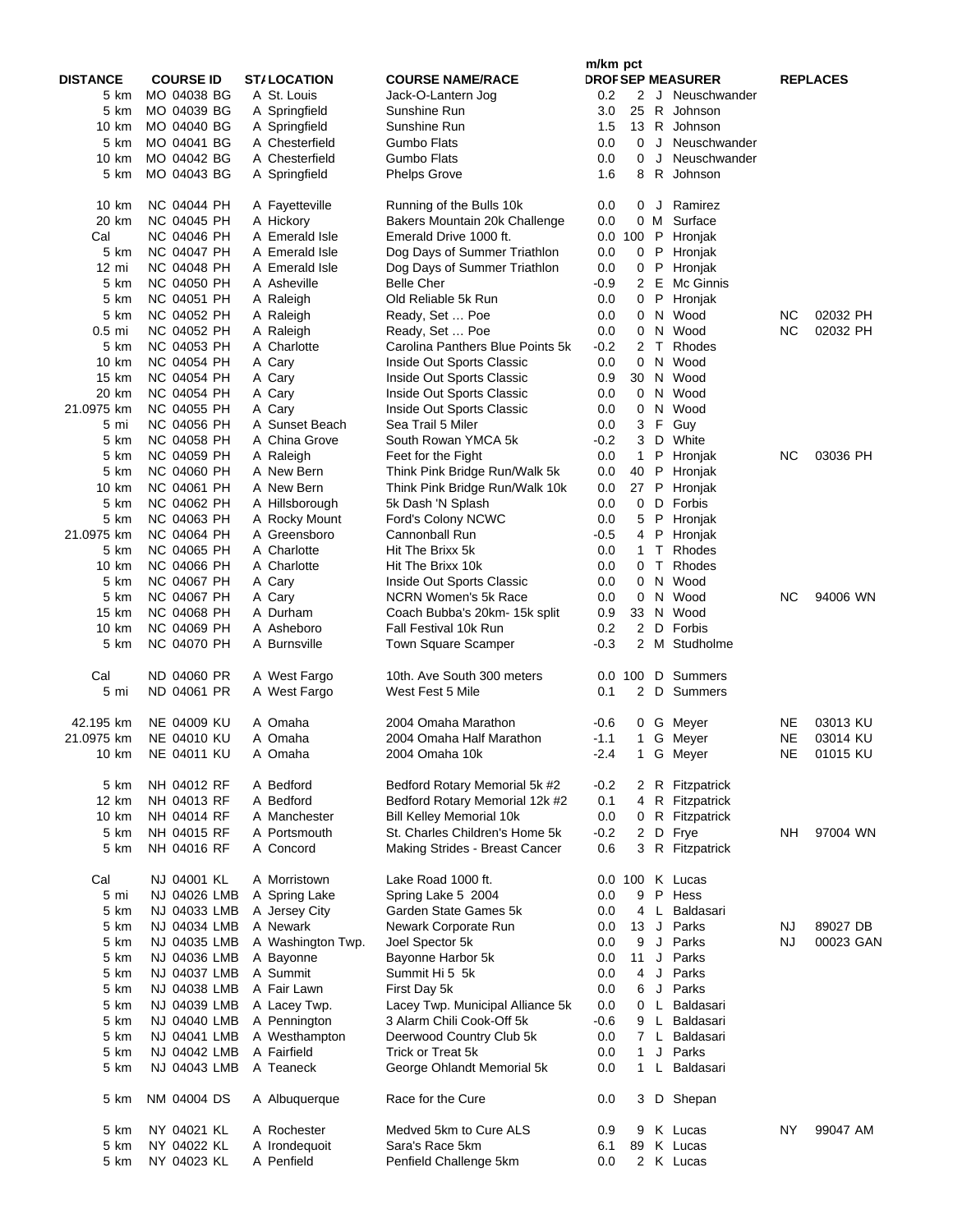|                 |                  |                                     |                                   | m/km pct |                |     |                          |           |                 |
|-----------------|------------------|-------------------------------------|-----------------------------------|----------|----------------|-----|--------------------------|-----------|-----------------|
| <b>DISTANCE</b> | <b>COURSE ID</b> | <b>ST/LOCATION</b>                  | <b>COURSE NAME/RACE</b>           |          |                |     | <b>DROF SEP MEASURER</b> |           | <b>REPLACES</b> |
| 5 km            | NY 04024 KL      | A Rochester                         | Labor Day 5km Canal Run           | 0.6      |                |     | 3 K Lucas                |           |                 |
| Cal             | NY 04025 KL      | A Penfield                          | Brentwood Drive 1000 ft.          |          |                |     | 0.0 100 K Lucas          |           |                 |
| 5 km            | NY 04030 KL      | A Webster                           | King's Athletic Club 5km          | 0.0      | $\overline{2}$ |     | K Lucas                  |           |                 |
| Cal             | NY 04031 KL      | A Hauppauge                         | Vet's Hwy 1000 ft.                |          | 0.0 100        |     | K Lucas                  |           |                 |
| Cal             | NY 04032 KL      | A New York                          | East Drive 1000 ft.               |          | 0.0 100        |     | K Lucas                  | ΝY        | 95002-95003     |
| 2 km            | NY 04033 KL      | A Hauppauge                         | Walter Hawry's 2 km               | 0.0      | 0              |     | K Lucas                  | NY        | 02031 AM        |
| 2.5 km          | NY 04034 KL      | A Hauppauge                         | Walter Hawry's 2.5 km             | 0.0      | 0              |     | K Lucas                  | <b>NY</b> | 03055 AM        |
| 10 km           | NY 04035 KL      | A Perinton                          | Barktober Fest 10km               | 0.0      | 1              |     | K Lucas                  |           |                 |
| 10 km           | NY 04036 KL      | A Riga                              | Freezeroo #6 10km                 | 0.0      | 0              |     | K Lucas                  |           |                 |
| 7.5 mi          | NY 04037 KL      | A Mendon                            | Freezeroo #2 7.5 Mile             | 0.4      | $\mathbf{1}$   | Κ   | Lucas                    |           |                 |
| 10 km           | NY 04038 AM      | A New York                          | NYRRC Nike 10k                    | -0.3     | 3              | P   | Hess                     |           |                 |
| 5 km            | NY 04039 AM      | A New York                          | NYRRC Nike 5k                     | $-0.6$   | 6              | P   | Hess                     |           |                 |
| 5 km            | NY 04040 AM      | A Buffalo                           | Linda Yalem Memorial Run          | -0.4     | 5              | J   | Grandits                 | NY        | 93040 AM        |
| 5 km            | NY 04041 AM      | A Buffalo                           | Veteran's 5k Run/Walk             | 0.0      | 5              |     | J Grandits               |           |                 |
| 21.0975 km      | NY 04042 AM      | A Liverpool                         | <b>ARC Half Marathon</b>          | 0.0      | 1              |     | D Hughes                 |           |                 |
| 5 km            | NY 04043 AM      | A Liverpool                         | ARC 5k                            | 0.1      | 4              | D   | Hughes                   |           |                 |
| 5 km            | NY 04044 AM      | A Albany                            | Sefcu Foundation                  | 0.3      | 1.             | J   | Gilmer                   |           |                 |
| 5 km            | NY 04045 AM      | A Niagara Falls                     | YMCA Winterfest Niagara           | 0.0      | 8              | J   | John                     |           |                 |
| 5 km            | NY 04046 AM      | A Rotterdam                         | Amber TETA 5k                     | 0.0      | 9              | J   | Gilmer                   |           |                 |
| 5 km            | NY 04047 AM      | A Buffalo                           | St. Mary's School for the Deaf 5k | 0.0      | $\mathbf{1}$   | J   | Grandits                 |           |                 |
| Cal             | NY 04048 AM      | A Long Beach                        | Long Beach Boardwalk 1000 ft.     |          | 0.0 100        | G   | Westerfield              |           |                 |
| 1.25 km         | NY 04049 AM      | A Long Beach                        | Long Beach Boardwalk1.25k loop    | 0.0      | 0              | G   | Westerfield              |           |                 |
|                 |                  |                                     |                                   |          |                |     |                          |           |                 |
| 5 mi            | OH 04003 MW      | A Akron                             | Labor of Love Run                 | 0.0      | $\mathbf{1}$   |     | M Wickiser               |           |                 |
| 21.0975 km      | OH 04004 MW      | A Berea                             | <b>Cleveland Clinic River Run</b> | 2.5      | 88             |     | M Wickiser               |           |                 |
| 5 km            | OH 04005 MW      | A Cleveland                         | Race for the Cure                 | 0.2      |                |     | 2 M Wickiser             | OН        | 03011 MW        |
| 5 km            | OH 04050 PR      | A Cincinnati                        | Firefighter & Police Memorial 5k  | 0.0      | 4              |     | D Connolly               |           |                 |
| 5 km            | OH 04051 PR      | A Pandora                           | <b>Riley Creek Festival 5k</b>    | $0.0\,$  | 0              | D   | Standish                 |           |                 |
| 5 km            | OH 04052 PR      | A Hilliard                          | Running With the Cats 5k          | 0.0      | $\mathbf{1}$   | P   | Riegel                   |           |                 |
| 10 km           | OH 04053 PR      | A Alum Creek State Pa No Limits 10k |                                   | 0.0      | 0              | P   | Riegel                   |           |                 |
| 10 km           | OH 04062 PR      | A Loveland                          | Loveland River Run 2004 10k       | 0.0      | $\mathbf{1}$   |     | M Moyer                  |           |                 |
| 5 km            | OH 04063 PR      | A Loveland                          | Loveland River Run 2004 5k        | 0.0      |                | 2 M | Moyer                    |           |                 |
| 20 mi           | OH 04064 PR      | D Westerville                       | Home Stretch 20 Mile              | 0.0      | 0              | P   | Riegel                   | OН        | 04057 PR        |
| 20 mi           | OH 04065 PR      | A Westerville                       | Home Stretch 20 Mile              | 0.0      | 0              | P   | Riegel                   | OН        | 04064 PR        |
| 5 km            | OH 04066 PR      | A Cuyahoga Falls                    | Buckeye 5k                        | 0.0      | 5              | J   | Fisch                    |           |                 |
| 21.0975 km      | OH 04067 PR      | A Cuyahoga Falls                    | Buckeye Half Marathon - Loop      | 0.1      | $\mathbf{1}$   | J   | Fisch                    | <b>PH</b> | 01057 PR        |
| 42.195 km       | OH 04068 PR      | A Columbus                          | <b>Columbus Marathon</b>          | 0.1      | $\overline{2}$ | J   | Glaze                    | OH        | 00019 & 0203(   |
| 42.195 km       | OH 04071 PR      | A Cuyahoga Heights                  | Towpath Marathon & Relays         | 1.3      | 80             | J   | Wilhelm                  | OН        | 00012 MW        |
| 5 km            | OH 04072 PR      | A Cuyahoga Heights                  | ISG Canal Way 5k                  | 0.1      | 97             |     | J Wilhelm                | OН        | 00021 MW        |
| 5 km            | OH 04073 PR      | A Logan                             | A Special Wish 5k Run             | 0.0      | 0              | P   | Riegel                   |           |                 |
| Cal             | OH 04074 PR      | A Logan                             | Homer Street 1000 ft.             |          | 0.0 100        | P   | Riegel                   |           |                 |
|                 |                  |                                     |                                   |          |                |     |                          |           |                 |
| 5 km            | OK 04019 BB      | A Edmond                            | Run for Air                       | $-0.8$   | $\overline{2}$ |     | J Smith                  |           |                 |
| 5 km            | OK 04020 BB      | A Tulsa                             | Tulsa Run Alternate 5km           | 4.0      |                |     | 40 G Lafarlette          |           |                 |
| 5 km            | OK 04021 BB      | A Harrah                            | Harrah Heat wave                  | 0.2      | 4              |     | J Smith                  |           |                 |
| 5 km            | OK 04022 BB      | A Oklahoma City                     | <b>Run With the Stars</b>         | 0.0      | 0              |     | J Smith                  |           |                 |
| 5 km            | OK 04023 BB      | A Oklahoma City                     | <b>Making Tracks</b>              | $-0.4$   | 5              | J   | Smith                    |           |                 |
| 10 km           | OK 04024 BB      | A Anadarko                          | American Indian Expo Run          | -0.1     |                |     | 2 J Smith                |           |                 |
| 10 km           | OK 04025 BB      | A Oklahoma City                     | <b>GEICO Race for Freedom</b>     | -0.1     | $\mathbf{1}$   | J   | Smith                    | OK        | 03035 BB        |
| 5 km            | OK 04026 BB      | A Oklahoma City                     | <b>GEICO Race for Freedom</b>     | $-0.2$   | $\overline{2}$ | J   | Smith                    | OK        | 03034 BB        |
| 5 km            | OK 04027 BB      | A Norman                            | Brookhaven Run                    | 0.0      |                |     | 3 G Lafarlette           |           |                 |
|                 |                  |                                     |                                   |          |                |     |                          |           |                 |
| Cal             | OR 04005 LB      | A Bend                              | Wall St. 300m calibration         |          |                |     | 0.0 100 C McLatchie      |           |                 |
| Cal             | OR 04006 LB      | A Bend                              | Bailet/Tumalo Reservoir rd. 300m  |          |                |     | 0.0 100 C McLatchie      |           |                 |
| 42.195 km       | OR 04007 LB      | A Bend                              | Just Around the Bend Marathon     | 0.0      |                |     | 3 C McLatchie            |           |                 |
| 10 km           | OR 04008 LB      | A Portland                          | Pints to Pasta 10km               | 5.3      | 80             |     | J Spurgeon               |           |                 |
| 21.0975 km      | RI 04004 RN      | A Providence                        | Providence Half Marathon          | 0.9      |                |     | 3 R Nelson               | RI        | 03005 RN        |
|                 |                  |                                     |                                   |          |                |     |                          |           |                 |
| 21.0975 km      | SC 04016 BS      | A Travelers Rest                    | New Year's Resolution H'MAR       | 0.3      | 1.             | J   | Roberts                  |           |                 |
| 5 km            | SC 04017 BS      | A Travelers Rest                    | New Year's Resolution 5k          | -2.8     |                |     | 2 J Roberts              |           |                 |
| 5 km            | SC 04023 BS      | A Pawley's Island                   | Home Harvest 5k                   | 0.0      |                |     | 2 D White                |           |                 |
| 12 km           | SC 04024 BS      | A Goose Creek                       | Carolina Children Charities       | 0.0      |                |     | 1 M Chodnicki            |           |                 |
| 5 km            | SC 04025 BS      | A Daniel Island                     | Race for the Cure 5k              | 0.0      |                |     | 1 M Desrosiers           |           |                 |
| 5 km            | SC 04026 DS      | A Travelers Rest                    | Quest for Your Best 5k            | 0.0      | 0              |     | D White                  |           |                 |
| 10 km           | SC 04027 BS      | A West Columbia                     | Habitat for Humanity 10k          | 0.1      | 0              |     | S Blake                  |           |                 |
| 10 km           | SD 04055 PR      | A Vermillion                        | Spirit Mound 10k                  | 0.8      |                |     | 84 A Stockholm           |           |                 |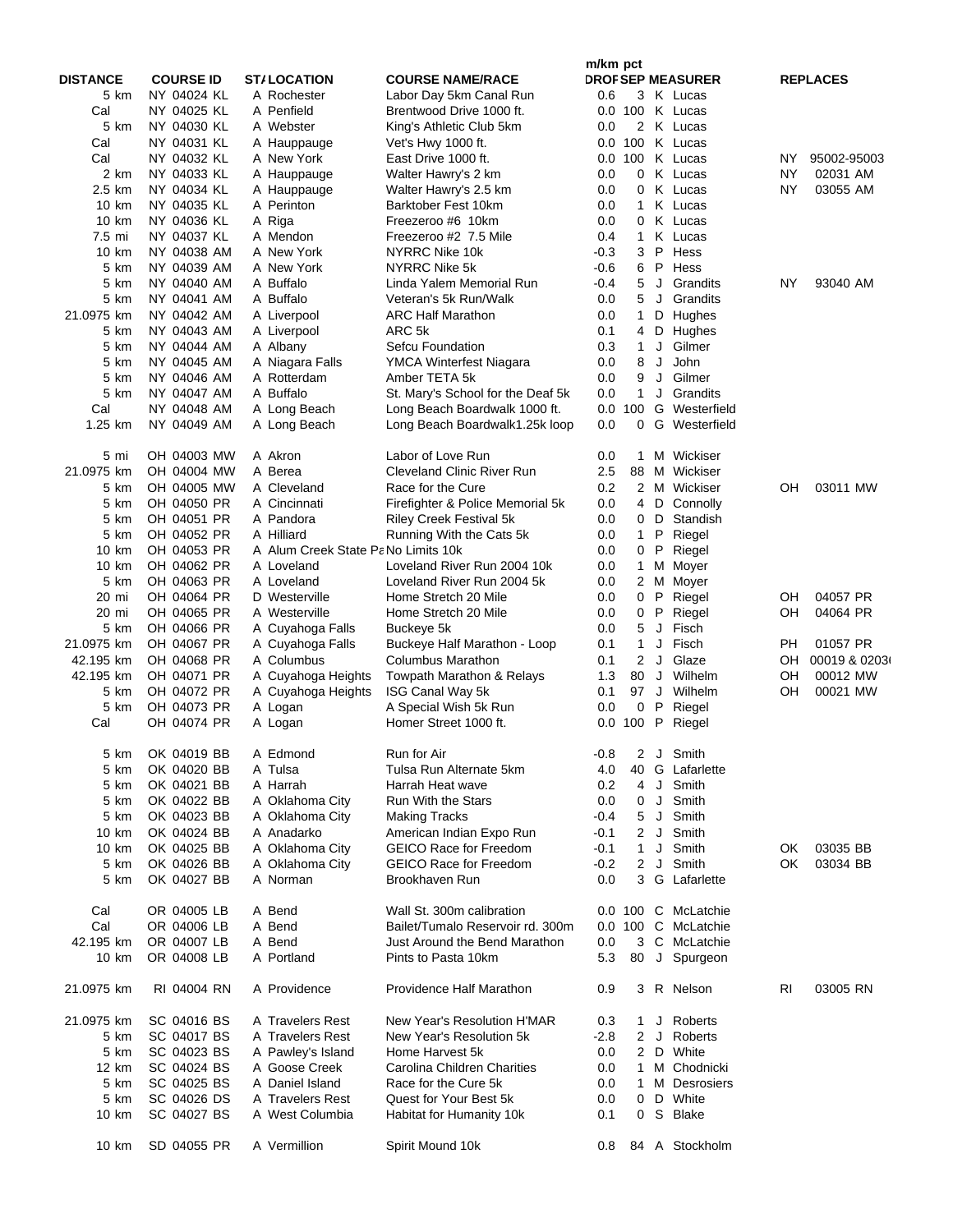|                 |                              |                                             |                                                        | m/km pct   |                   |             |                          |           |                 |
|-----------------|------------------------------|---------------------------------------------|--------------------------------------------------------|------------|-------------------|-------------|--------------------------|-----------|-----------------|
| <b>DISTANCE</b> | <b>COURSE ID</b>             | <b>ST/LOCATION</b>                          | <b>COURSE NAME/RACE</b>                                |            |                   |             | <b>DROF SEP MEASURER</b> |           | <b>REPLACES</b> |
| Cal             | TX 04011 WG                  | A Mission                                   | Bentsen Palm Dr. 1000 ft.                              |            | 0.0 100           |             | <b>B</b> Grass           |           |                 |
| 20 km           | TX 04012 WG                  | A Mission                                   | Correcaminos 20k                                       | 0.0        | 0                 |             | <b>B</b> Grass           |           |                 |
| 10 km           | TX 04016 WG                  | A Port Isabel                               | Annual Longest Causeway Run                            | 0.0        | 44                |             | <b>B</b> Grass           | ТX        | 98061 ETM       |
| 5 km<br>3.1 mi  | TX 04018 JF<br>TX 04019 JF   | A Westlake Hills<br>A Austin                | Cornerstone 5k                                         | 0.0        | 1<br>0            | J<br>J      | Ferguson                 |           |                 |
| 4.23 mi         | TX 04020 JF                  | A Austin                                    | Town Lake Loop - Pfluger Bridge                        | 0.0<br>0.0 |                   |             | Ferguson<br>Ferguson     |           |                 |
| 4.82 mi         | TX 04021 JF                  | A Austin                                    | Town Lake Loop-S. 1st St. Bridge                       | 0.0        | 0<br>0            | J<br>J      | Ferguson                 |           |                 |
| 5 km            | TX 04022 JF                  | A Austin                                    | Town Lake Loop-Congress Bridge<br>Keep Austin Weird 5k | 0.0        | 6                 | J           | Ferguson                 | ТX        | 03019 JF        |
| 6.9 mi          | TX 04023 JF                  | A Austin                                    | Town Lake Loop-IH35 Bridge                             | 0.0        | 0                 | J           | Ferguson                 |           |                 |
| 21.0975 km      | TX 04024 JF                  | A Austin                                    | Motive Bison Stampede H'MAR                            | 0.0        | 0                 | $\mathsf J$ | Ferguson                 | ТX        | 02018 JF        |
| 20 km           | TX 04025 JF                  | A Austin                                    | Decker Challenge                                       | 0.0        | 0                 | J           | Ferguson                 | <b>TX</b> | 02026 JF        |
| 5 km            | TX 04026 JF                  | A Austin                                    | Brown Santa 5k                                         | 0.0        | 0                 | J           | Ferguson                 |           |                 |
| 5 mi            | TX 04027 JF                  | A Austin                                    | Austin Turkey Trot                                     | 0.0        | 1                 | J           | Ferguson                 |           |                 |
| 10 km           | TX 04028 JF                  | A La Grange                                 | Best Little 10k in Texas                               | 0.0        | 0                 | J           | Ferguson                 |           |                 |
| 5 km            | TX 04029 JF                  | A La Grange                                 | Best Little 5k in Texas                                | 0.0        | 0                 | J           | Ferguson                 |           |                 |
| 10 km           | TX 04030 JF                  | A Austin                                    | Texas Twister 10k                                      | 0.0        | 0                 | J           | Ferguson                 |           |                 |
| 30 km           | TX 04058 ETM                 | A Dallas                                    | Big D 2004 30k                                         | 0.0        | 0                 |             | K Ashby                  | ТX        | 03104 ETM       |
| 5 km            | TX 04058 ETM                 | A Dallas                                    | Big D 2004 5k                                          | 0.0        | 0                 |             | K Ashby                  | ТX        | 03104 ETM       |
| 15 km           | TX 04059 ETM                 | A Dallas                                    | Too Hot-Cold/CCCD 15k                                  | 0.0        | 0                 |             | K Ashby                  | ТX        | 02058 ETM       |
| 5 km            | TX 04059 ETM                 | A Dallas                                    | Too Hot-Cold/CCCD 5k                                   | 0.0        | 0                 |             | K Ashby                  | ТX        | 02058 ETM       |
| 20 km           | TX 04060 ETM                 | A Dallas                                    | Lost Dog 2004                                          | 0.2        | $\mathbf{1}$      |             | K Ashby                  | ТX        | 01088 ETM       |
| 10 km           | TX 04060 ETM                 | A Dallas                                    | Lost Dog 2004                                          | 0.4        | $\mathbf{1}$      |             | K Ashby                  | ТX        | 01088 ETM       |
| 5 km            | TX 04060 ETM                 | A Dallas                                    | Lost Dog 2004                                          | 0.8        | 2                 |             | K Ashby                  | ТX        | 01088 ETM       |
| 1 km            | TX 04060 ETM                 | A Dallas                                    | Lost Dog 2004                                          | 4.0        | 10                |             | K Ashby                  | ТX        | 01088 ETM       |
| 15 km           | TX 04061 ETM                 | A Dallas                                    | Autumn Equinox                                         | 0.0        | $\mathbf{0}$      |             | K Ashby                  | <b>TX</b> | 03083 ETM       |
| 5 km            | TX 04061 ETM                 | A Dallas                                    | Autumn Equinox                                         | 0.0        | 1                 |             | K Ashby                  | ТX        | 03083 ETM       |
| 25 km           | TX 04062 ETM                 | A Dallas                                    | Waterworks 2004                                        | 0.0        | 0                 |             | K Ashby                  | ТX        | 03094 ETM       |
| 5 km            | TX 04062 ETM                 | A Dallas                                    | Waterworks 2004                                        | 0.0        | $\mathbf{1}$      |             | K Ashby                  | ТX        | 03094 ETM       |
| Trck            | TX 04064 ETM                 | A Addison                                   | Greenhill School Track 400.861m                        | 0.0        | 0                 |             | S Eppleman               | ТX        | 00081 ETM       |
| 15 km           | TX 04065 ETM                 | A Dallas                                    | Summer Bath 15km                                       | 0.3        | $\mathbf{1}$      |             | K Ashby                  |           |                 |
| 5 km            | TX 04066 ETM                 | A Houston                                   | 1st Annual Cancer Survivor's                           | 0.0        | $\mathbf{0}$      |             | E McBrayer               |           |                 |
| 1 mi            | TX 04066 ETM                 | A Houston                                   | 1st Annual Cancer Survivor's                           | 0.0        | 0                 | Е           | McBrayer                 |           |                 |
| 5 km            | TX 04067 ETM                 | A Frisco                                    | Gary Burns 5k                                          | 0.0        | 0                 | C           | Clines                   | ТX        | 01089 ETM       |
| Cal             | TX 04068 ETM                 | A Sheppard AFB                              | Sheppard AFB Ave F 351.508m                            | 0.0        | 100               | Е           | Miller                   |           |                 |
| 5 km            | TX 04069 ETM                 | A Sheppard AFB                              | Sheppard 5k                                            | 0.0        | 3                 | Е           | Miller                   |           |                 |
| 5 km            | TX 04070 ETM                 | A Houston                                   | Houston Press 5k                                       | 0.0        | 5                 | Е           | McBrayer                 | ТX        | 03072 ETM       |
| 21.0975 km      | TX 04071 ETM                 | A Houston                                   | Aramco Houston Half Marathon                           | 0.0        | 2                 | Е           | McBrayer                 | ТX        | 03073 ETM       |
| 42.195 km       | TX 04072 ETM                 | A Houston                                   | <b>HP Houston Marathon</b>                             | 0.0        | 1                 | Е           | McBrayer                 | ТX        | 02111 ETM       |
| Cal             | TX 04073 ETM                 | A San Antonio                               | San Antonio Ave B .25 mile                             |            | 0.0 100           | D           | <b>Blick</b>             | ТX        | 90062 ETM       |
| 5 km            | TX 04074 ETM                 | A Houston                                   | Runway Race for Life 2004                              | 0.0        | 0                 | R           | Barnhill                 | <b>TX</b> | 03063 ETM       |
| 3.5 mi          | TX 04075 ETM<br>TX 04076 ETM | D Houston                                   | JPMorgan Chase Corp Challenge<br>Rock & Run 5k         | 0.0<br>0.0 | 0<br>$\mathbf{0}$ | Е           | McBrayer<br>C Clines     |           |                 |
| 5 km<br>5 km    |                              | A Rockwall<br>TX 04077 ETM A Jersey Village | Beat the Heat 5k Run/Walk                              | 0.0        | 1                 |             | R Barnhill               |           |                 |
| 42.195 km       | TX 04078 ETM D Waco          |                                             | Miracle Match Marathon                                 | 0.0        |                   |             | 1 K Vierzba              |           |                 |
| 5 km            | TX 04079 ETM                 | A Houston                                   | Rockets Run 5k                                         | 2.0        | 2                 |             | R Barnhill               |           |                 |
| 21.0975 km      | TX 04080 ETM                 | A San Antonio                               | San Antonio Half Marathon                              | -0.3       | $\mathbf{1}$      |             | D Blick                  |           |                 |
| 3.5 mi          | TX 04081 ETM                 | A Houston                                   | JPMorgan Chase Corp Challenge                          | 0.0        |                   |             | 0 E McBrayer             | ТX        | 04075 ETM       |
| 5 km            | TX 04082 ETM                 | A Houston                                   | Big Red Run                                            | 0.0        | 4                 |             | R Barnhill               |           |                 |
| 42.195 km       | TX 04083 ETM                 | A Waco                                      | Miracle Match Marathon II                              | 0.0        | $\mathbf{1}$      |             | K Vierzba                | ТX        | 04078 ETM       |
| 30 km           | TX 04084 ETM                 | A Sugar Land                                | Houstonian Lite 30k                                    | 0.0        | $\mathbf{0}$      |             | E McBrayer               | ТX        | 03105 ETM       |
| 5 km            | TX 04085 ETM                 | A Irving                                    | Pumpkin Dash 5k                                        | 0.0        | 6                 |             | M Polanksy               | ТX        | 03093 ETM       |
| 5 km            | TX 04086 ETM                 | A San Antonio                               | RAW Alamo Dome 5k                                      | 0.0        | 0                 |             | M Johnson                |           |                 |
|                 |                              |                                             |                                                        |            |                   |             |                          |           |                 |
| 1 mi            | VA 04022 RT                  | A Bethel                                    | Schoolhouse Mile Too                                   | 2.5        | 14                |             | M Studholme              |           |                 |
| 8 km            | VA 04023 RT                  | A Fairfax                                   | Kit Callahans Miracle Mile 8k                          | 0.3        | 1                 |             | R Thurston               |           |                 |
| 5 km            | VA 04024 RT                  | A Arlington                                 | <b>Bluemont Park 5k</b>                                | 0.0        | $\mathbf{0}$      |             | R Thurston               |           |                 |
| Cal             | VA 04025 RT                  | A Franklin                                  | Camp Parkway 500 meters                                |            | 0.0 100           |             | E Weston                 |           |                 |
| 5 km            | VA 04026 RT                  | A Williamsburg                              | Vineyards of Williamsburg 5k                           | 0.0        | $\mathbf{1}$      | S           | Bartram                  |           |                 |
| 21.0975 km      | VA 04029 RT                  | A Fredericksburg                            | <b>Blue Gray Half Marathon</b>                         | 0.0        | 3                 |             | V Culp                   |           |                 |
| 10 km           | VA 04030 RT                  | A Fort Hunt                                 | Fort Hunt 10k                                          | 0.4        | 1                 |             | R Thurston               |           |                 |
| 12 km           | VA 04030 RT                  | A Fort Hunt                                 | Fort Hunt 12k                                          | 0.0        | 0                 |             | R Thurston               |           |                 |
| 5 km            | VA 04031 RT                  | A Abington                                  | Creeper Classic 5k                                     | 0.0        | 0                 |             | M Studholme              | VA        | 97032 RT        |
| 10 km           | WA 04007 BL                  | A Vancouver                                 | New Heights Summer Festival                            | 0.0        |                   |             | 0 K Goheen               |           |                 |
| 21.0975 km      |                              | A Green Bay                                 |                                                        | -0.4       |                   |             | 18 D Moore               | WI        | 03123 JW        |
| 21.0975 km      | WI 04040 JW<br>WI 04073 JW   | A Hayward                                   | Cell Com Green Bay H'MAR<br>Hayward Half Marathon      | 0.0        | $\mathbf{0}$      |             | D Quigley                |           |                 |
| Cal             | WI 04084 JW                  | A Waunakee                                  | Moravian Valley Rd. 1000 ft.                           |            | 0.0 100           |             | M Hensgen                |           |                 |
| 10 mi           | WI 04085 JW                  | A Waunakee                                  | Waunafest Run - const. Alt.                            | 0.0        |                   |             | 1 M Hensgen              |           |                 |
|                 |                              |                                             |                                                        |            |                   |             |                          |           |                 |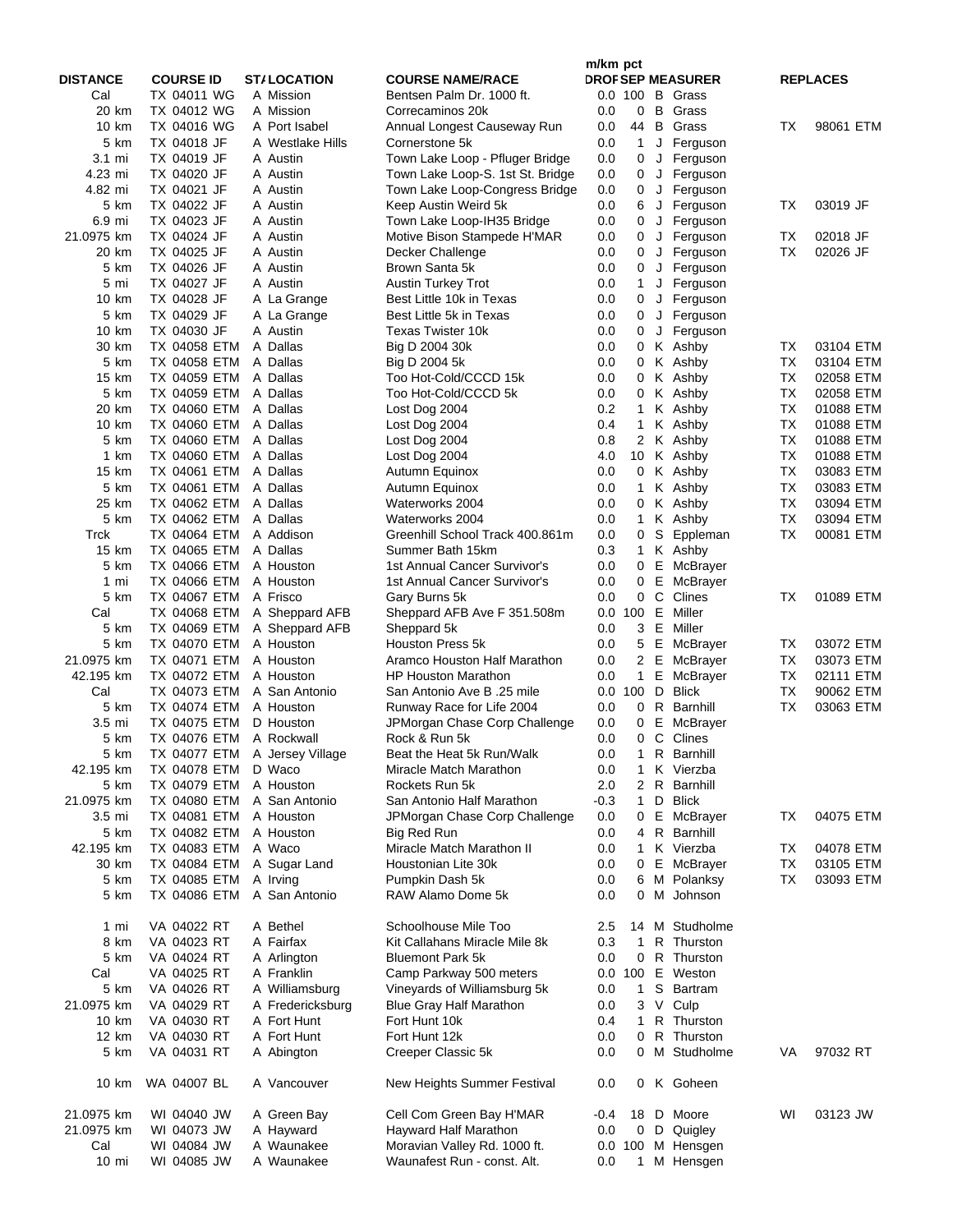|                 |                     |                              |                                   | m/km pct |                |             |                          |    |                 |
|-----------------|---------------------|------------------------------|-----------------------------------|----------|----------------|-------------|--------------------------|----|-----------------|
| <b>DISTANCE</b> | <b>COURSE ID</b>    | <b>ST/LOCATION</b>           | <b>COURSE NAME/RACE</b>           |          |                |             | <b>DROF SEP MEASURER</b> |    | <b>REPLACES</b> |
| Cal             | WI 04088 JW         | A Waterford                  | Dover Line rd. 1000 meter         |          | 0.0 100        |             | J McFadden               |    |                 |
| 4 mi            | WI 04089 JW         | A Waterford                  | <b>Full Moon Four Miler</b>       | 0.0      | 6              | J           | McFadden                 |    |                 |
| 21.0975 km      | WI 04100 RR         | A Hudson                     | St. Croix                         | 2.4      | 40             |             | R Recker                 |    |                 |
| 10 km           | WI 04100 JW         | A Green Bay                  | Schneider National 10 km Run      | 0.0      | $\mathbf{1}$   | D           | Moore                    | WI | 98016 WG        |
| Cal             | WV 04001 RT         | A Huntington                 | HHO 385.823 meter Calibration     |          | 0.0 100        |             | T Dannals                |    |                 |
| 42.195 km       | WV 04002 RT         | A Hunt                       | Healthy Huntington. Org Marathon  | 0.1      | 1              |             | T Dannals                |    |                 |
| Cal             | WV 04003 RT         | A Parkersburg                | Sumner School 1100 ft.            | 0.0      | 100            | J           | Corra                    |    |                 |
| 21.0975 km      | WV 04004 RT         | A Parkersburg                | Parkersburg Half Marathon         | $-0.3$   | 2              | J           | Corra                    |    |                 |
| 2 mi            | WV 04006 RT         | A Parkersburg                | Parkersburg 2 Mile Run            | $-1.9$   | 11             | J           | Corra                    |    |                 |
| 5 km            | WV 04007 RT         | A Ranson                     | Jefferson Health Care Foundation  | 0.0      | $\Omega$       |             | N Riemenschneider WV     |    | 03017 RT        |
| <b>RENEWED</b>  |                     |                              |                                   |          |                |             |                          |    |                 |
| 42.195 km       | CA 91024 CW         | 404 Burney                   | 1991 Burney Classic Marathon      | 0.0      | 95             |             | C Wisser                 |    |                 |
| 5 km            | CA 91025 CW         | A04 Burney                   | 1991 Burney Classic 5km           | 0.0      | $\overline{0}$ |             | C Wisser                 |    |                 |
| 10 km           | CA 91026 CW         | A04 Burney                   | 1991 Burney Classic10km           | 0.0      | 0              |             | C Wisser                 |    |                 |
| 21.0975 km      | CA 91027 CW         | A04 Burney                   | 199 Burney Classic 1/2 Marathon   | 2.6      | 95 C           |             | Wisser                   |    |                 |
| $10 \text{ km}$ | CA 91081 RS         | A04 Santa Barbara            | McConnells Endurance Event        | 0.0      | $\mathbf 0$    | P           | Gilbert                  |    |                 |
| 5 km            | CA 93001 WN         | <b>VO Carlsbad</b>           | Carlsbad 5000                     | 0.7      |                |             | 7 W Nicoll               | CA | 86068 PR        |
| 5 km            | CT 93013 DR         | <b>A04 West Hartford</b>     | Reservoir Winter 5k               | $-0.5$   | 6              | D           | Reik                     |    |                 |
| Cal             | FL 90024 DL         | A04 Tallahassee              | Messer Field 1950 ft. Calibration | 0.0      | 100            | B           | McGuire                  |    |                 |
| 5 km            | FL 94005 DL         | A04 Melbourne                | Melbourne Downtown 5k             | 0.0      | $\mathbf{1}$   | F           | Chmielewicz              |    |                 |
| 5 km            | FL 94047 DL         | 40 <sup>2</sup> Delray Beach | City of Delray Beach A1A 5k       | 0.0      | 0              | B           | Halford                  |    |                 |
| 5 km            | IL 91022 JW         | <b>A04 Tinley Park</b>       | Stars & Stripes 5k                | 0.5      | 2              | J           | Knoedel                  |    |                 |
| $3.5$ mi        | MA 93017 RN         | A04 Boston                   | Chemical Bank Corp. Challenge     | 0.0      | $\mathbf{1}$   | S           | Vaitones                 |    |                 |
| 10 km           | MA 94001 RN         | A0 <sup>2</sup> Groton       | Groton Road race                  | $-0.1$   | $\mathbf{1}$   | P           | Morrison                 |    |                 |
| 5 mi            | ME 92019 WN         | A04 Portland                 | Peaks Island ME 5 Mile            | 0.8      | $\mathbf{1}$   | D           | <b>Rines</b>             |    |                 |
| 21.0975 km      | <b>NC 92046 ACL</b> | A0 <sup>2</sup> Camp Lejune  | Marine Corps Half Marathon        | 0.0      |                |             | 2 A Linnerud             |    |                 |
| Cal             | NE 91001 KU         | A0 <sup>2</sup> Omaha        | 69th Street 1000 ft.              | 0.0      | 100            |             | G Meyer                  |    |                 |
| 5 km            | NY 92024 AM         | A04 Buffalo                  | <b>Buffalo Police Chase 5k</b>    | 0.5      | $\overline{2}$ | $\mathsf J$ | Felix                    |    |                 |
| 5 mi            | NY 92031 AM         | A04 Hilton                   | Hilton Apple Derby 5 Mile Run     | $-0.8$   | 9              |             | G Tillson                |    |                 |
| 2.3 mi          | NY 95024 AM         | A04 Grand Island             | Dick Bessel Independence Day      | $-1.5$   | 3              | J           | Felix                    |    |                 |
| 5 km            | OK 93031 BB         | A0 <sup>2</sup> Watonga      | Great Rat Race 5km (alt)          | 0.0      | $\mathbf{1}$   |             | G Lafarlette             |    |                 |
| 10 km           | OK 93032 BB         | A04 Watonga                  | Great Rat Race 10k (alt)          | 0.0      | $\mathbf{0}$   |             | G Lafarlette             |    |                 |
| 5 km            | OK 94032 BB         | A04 Perry                    | Pioneer Spirit 5 km Run           | 0.0      | $\mathbf{1}$   |             | G Lafarlette             |    |                 |
| 5 km            | OK 94036 BB         | A04 Anadarko                 | American Indian Expo 5 km         | 0.0      | 3              |             | K Hardwick               |    |                 |

Mike Wickiser - Course Registrar 2939 Vincent Road Silver Lake, OH 44224-2916 Phone 330-929-1605 FAX 509-351-5383 Mikewickiser@neo.rr.com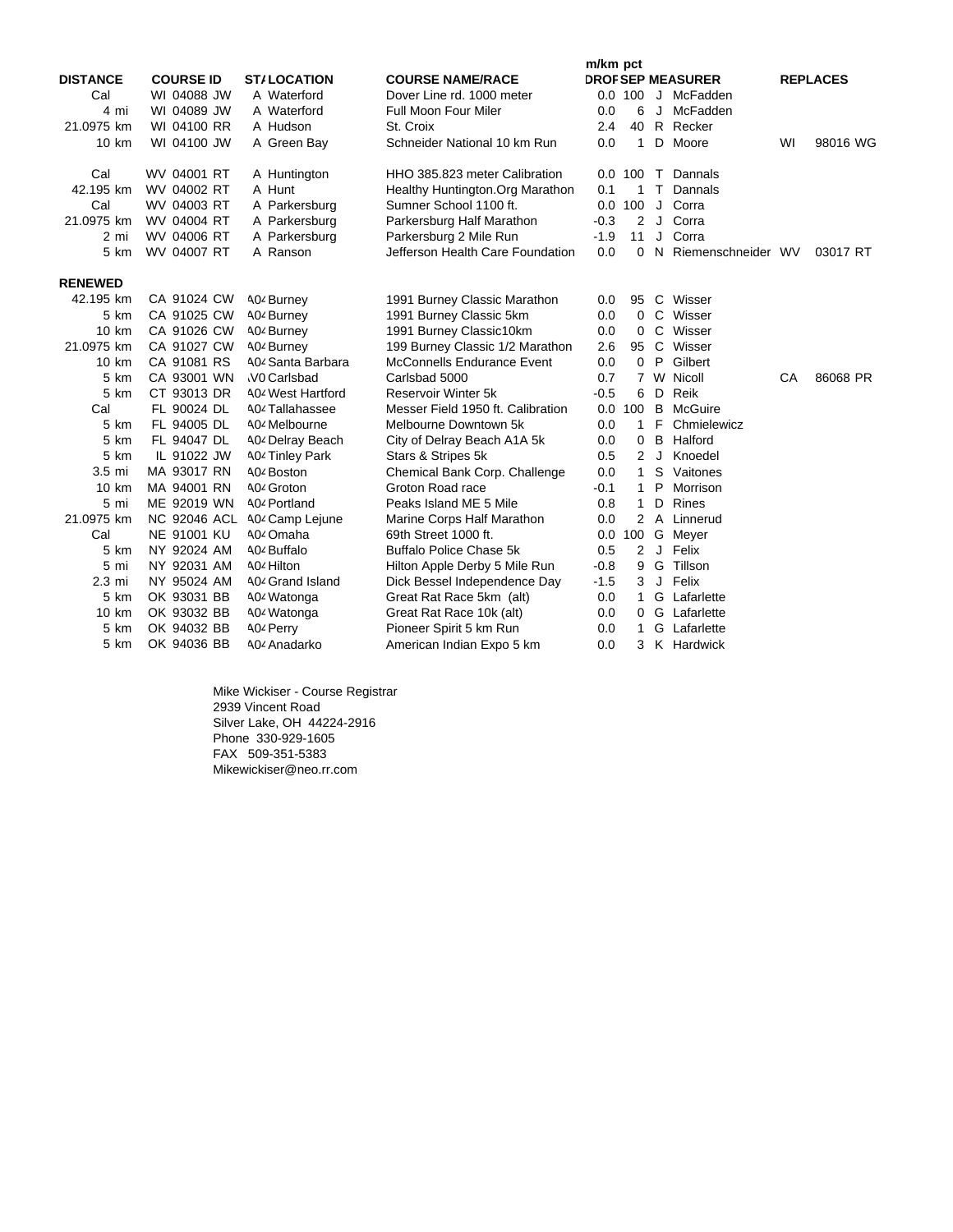## **PUBLICATIONS AVAILABLE FROM RRTC**

**Printed Course Lists -** A list of certified courses for any state is \$2.00. (Free to RRTC certifiers). You will receive a list that is current as of the last published Measurement News. Courses can be sorted in a special way; otherwise it will be sorted by distance as it appears in MN. Other specially-sorted lists can be done - for instance, you might want to have all the 5k's in IL, IN, and MO. If you are online, lists can be sent that way. Contact Mike Wickiser at MikeWickiser@neo.rr.com

**Web Page Access to Course Lists**:The complete list can be downloaded from the RRTC website at **www.rrtc.net/download/** Also, try the new USATF Search Engine linked from **www.rrtc.net** or directly at **www.usatf.org/events/courses/search/**

**Individual Certificates** - These may be obtained by sending the course number and \$2.00 per course desired. **SEND THE COM-PLETE ID, INCLUDING PREFIX AND SUFFIX LETTERS**, i.e: CA92057 RS. Send course name, length and location as well. If you are thinking of hiring a measurer, this is an excellent way to see the sort of work you can expect. In addition, you may wish to check out a course you intend to run. Bring the map to the course and see if the race director got it right!

Above material may be obtained from: Mike Wickiser - 2939 Vincent Rd. - Silver Lake, OH 44224-2906

**Measurement Calculation Computer Program** by Bob Baumel, version 1.2 for Macintosh or IBM PC. This software can be downloaded for free from the RRTC website at

**www.rrtc.net/download/** or Bob will distribute it by email attachment (send requests to webmaster@rrtc.net) or on floppy disks (send blank, formatted diskette and stamped return mailer to Bob at: 129 Warwick Road, Ponca City OK 74601-7424). Be sure to specify Mac or PC version.

**Electronic Certificate Templates** (available to Certifiers only), in Adobe Acrobat forma. Requires Acrobat or Acrobat Reader 4.0 or greater (Current Acrobat Reader may be downloaded for free from **www.adobe.com**). The template allows you to fill in certificates on the computer and print them. Available in both FS and non-FS version. Distributed by Bob Baumel by email or diskette [same addresses as for Measurement software]. Bob can customize the template with certifier's personal info at the bottom to avoid re-typing it every time (Be sure to specify exact ID text desired when requesting a template).

**Online course measurement book**, edited by Bob Baumel. It's a revision of the one you can buy from USATF, but the basic procedures have not changed. Available at: **www.rrtc.net**

**Course Measurement Procedures** - the Bible of course measurement. Complete instructions for measuring courses for USATF certification. The same procedures are now used for IAAF and AIMS courses. \$9.00 postpaid. Available from: USATF - Book Order Dept. - PO Box 120 Indianapolis, IN 46206

**Course Measurement Video** - a concise 17 minute introduction to course measurement, intended as a supplement to Course Measurement Procedures. See how it's done! Version 2 sells for \$10 but there are still a few copies of the original version available for \$7.50. Send to: Tom McBrayer - 4021 Montrose - Houston, TX 77006-4956.

**Historical/Technical Material Available on CD Measurement News Archive** - Every issue of Measurement News from #1 (1982) to #115 (2002). Full of material describing measurement techniques, technical articles, and history, written by numerous people worldwide. Set of 2 CD's in pdf (Adobe Acrobat 5.0) format. Cost \$10.00, postpaid.

**Historical Archive** -A collection of technical articles, measurement reports, seminars spanning the period 1963 to present. Includes detailed full reports of several group rides of Olympic Marathon courses. All on one CD in pdf format. Cost \$5.00, postpaid.

The above two items are available from: Pete Riegel, 3354 Kirkham Road, Columbus, OH 43221 email: riegelpete@aol.com

#### **OTHER PUBLICATIONS AND EQUIPMENT**

**Road Race Managemen**t is a monthly newsletter providing race organizing ideas and news for race directors. \$97 per year from: Road Race Management - 4904 Glen Cove Pkwy - Bethesda, MD 20816 Phone: 301-320-6865 Fax: 301-320-9164

**Jones/Oerth Counter**s - Paul Oerth - 2455 Union St - Apt 412 - San Francisco, CA94123. Phone: 415-346-4165 Fax 415 346 0621. Email: Poerth@aol.com. US Price is \$70 for the 5 digit model, \$80 for the 6 digit model, postpaid. Foreign price is \$75/\$85 plus postage. Foreign orders shipped by airmail. Visa, MasterCard, American Express cards accepted. Advance payment is required. **RunScore** - The flagship of IBM-style finish line programs. For information contact: Alan Jones - 3717 Wildwood Dr - Endwell, NY 13760. Online at: **www.runscore.com**

**Apple Raceberry JaM** - Race management software for Macintosh and Windows. Online at **www.raceberryjam.com** or call Jack Moran at (952) 920-0558.

#### **TOPOGRAPHIC MAPS**

USAtopographic maps are available from:

U. S. Geological Survey 303-202-4200 USGS Map Sales PO Box 25286, Bldg 810 Denver Federal Center Denver, CO 80225 Delivery will be made in approx. 4 weeks. Ask for latest price. Maps can be located and ordered online at: **www.usgs.gov** Maps can be obtained in just a few days from: Map Express – PO Box 280445 – Lakewood, CO 80228-0445 1-800-MAP-00EX (1-800-627-0039) Maps can be located and ordered online at: **www.mapexp.com**

**Topo Maps on CD-ROM** - 3-D TopoQuads includes authentic USGS 7.5-minute quadrangle maps, assembled into one seamless

database See an interactive online demo at **www.delorme.com** Also - check out Street Atlas USAfrom the above – it's a seamless street map of the whole USAat a decent price.

#### **USGS TOPOGRAPHIC MAPS ONLINE - FREE**

Maps.Com has a section where you can click on to all USGS maps, free. This can be very handy for obtaining accurate elevation information.

Check out: **www.maps.com**

31